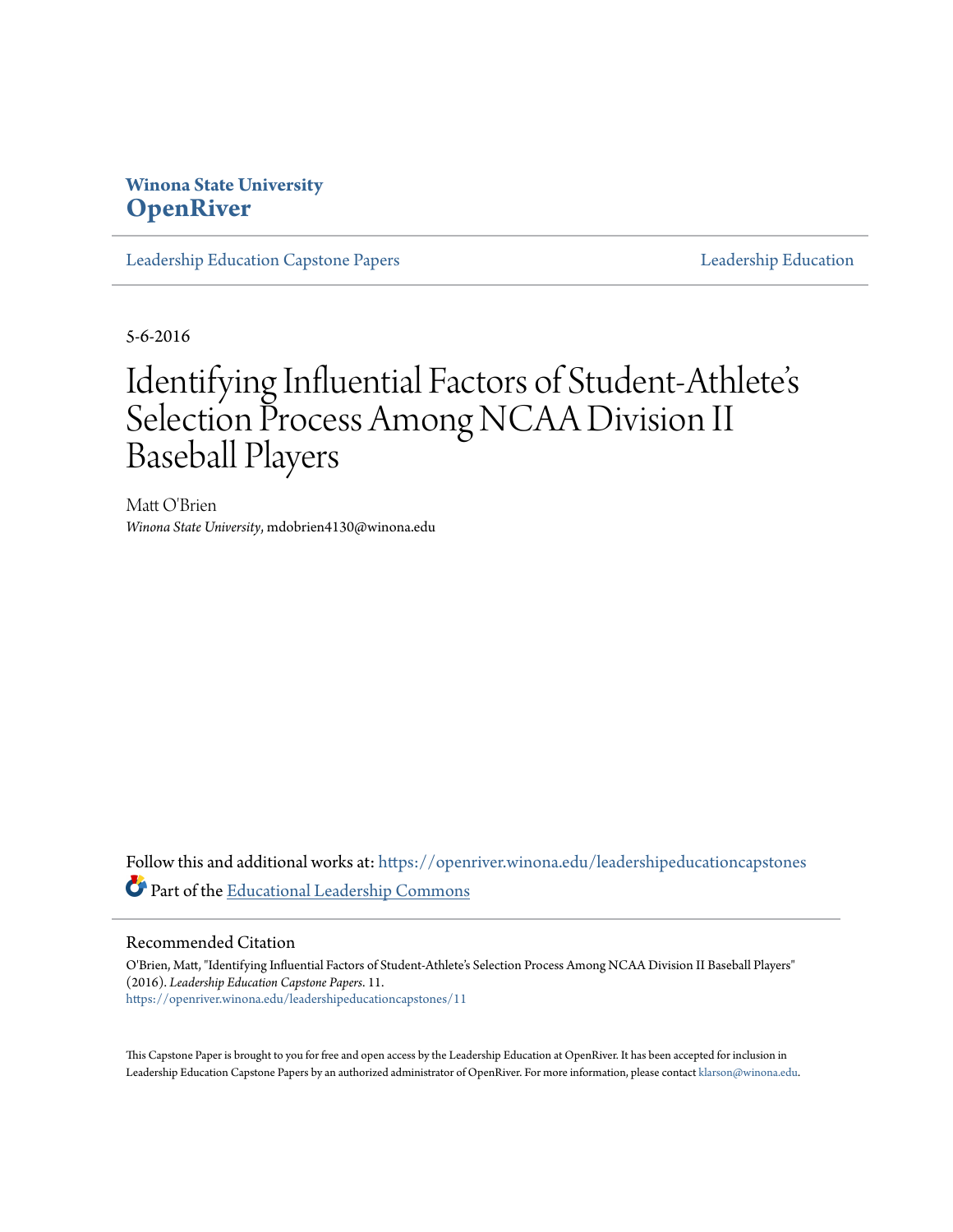Identifying Influential Factors of Student-Athlete's Selection Process Among NCAA

Division II Baseball Players

Matt O'Brien

Winona State University

Leadership Education Department: Teacher and School Leadership

In Partial Fulfillment of the Masters of Sports Management Degree - Master's Capstone

 $2016 -$ Spring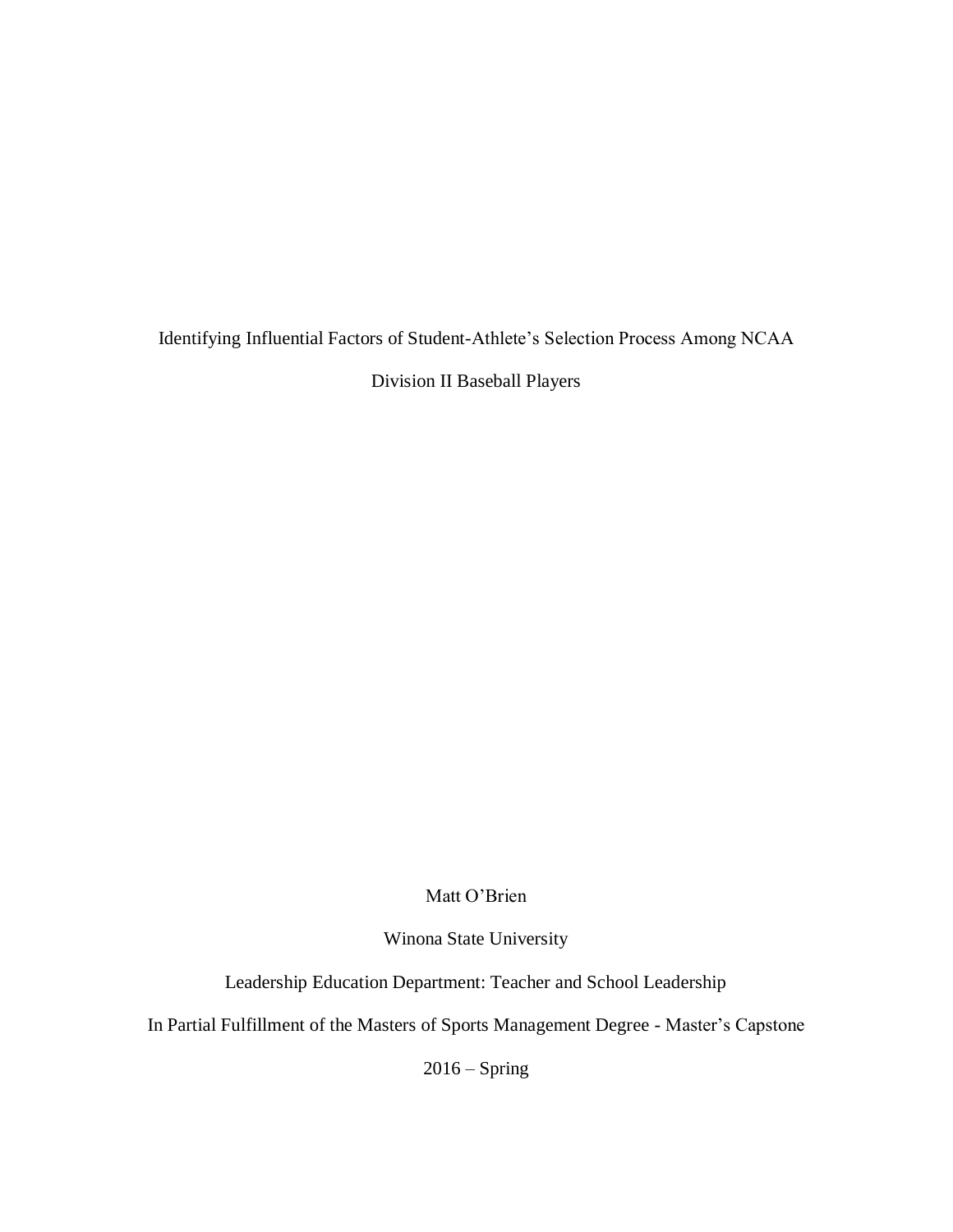| .21 |
|-----|
|     |
|     |
|     |
|     |
|     |

# **Table of Contents**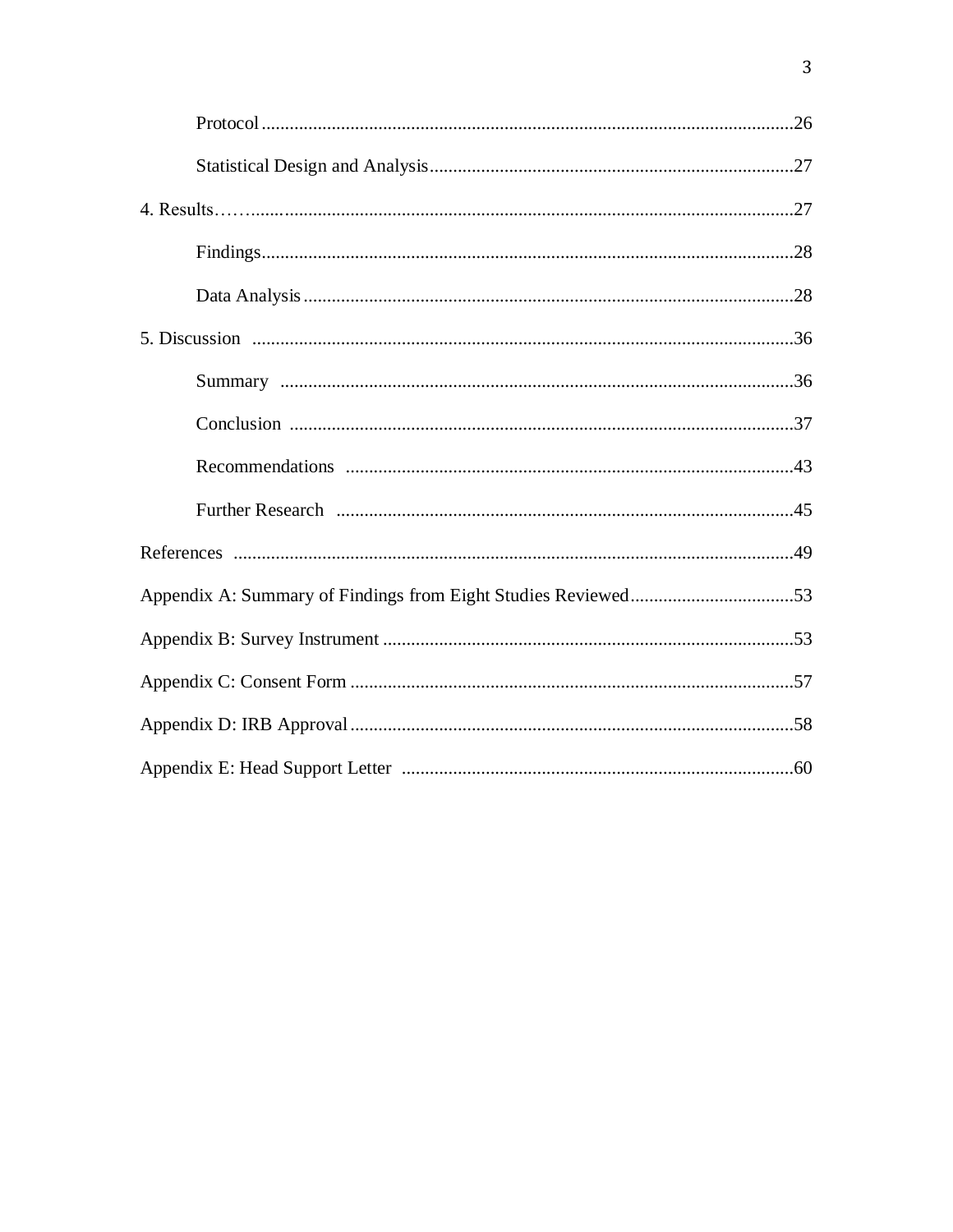#### **1. Introduction**

Choosing a college or university can be difficult. This decision will affect the next four or five years of a person's life. In college athletics, potential student-athletes have the same decision to make, but their decision may involve more factors to consider when making a commitment to a university or college. Scholarship money, location of the school, program prestige, and coaching style are some of the factors that may attract or repel a potential student-athlete. These factors not only have an effect on the studentathlete, but also the coaching staff and the university recruiting them.

The site of the study, the coaching staff of a baseball team at an NCAA Division II program is one of many universities that would love to know what their potential studentathlete is thinking. What factors are important to the recruit? Knowing what matters to a recruit provides a framework from which to look at the strengths of that university's recruiting approach, what it could improve on, what have competing colleges done well, and what has hurt competing colleges? The coaches need to identify these factors important in the decision making process of the potential student-athlete early in the recruiting process. Knowing these factors allows universities the capability to make a recruiting plan with the objective of landing successful recruits in order to better their programs.

#### **Correlation of Athletic Success and University Success**

Universities across the country have similar objectives to increase enrollment and increase revenue. According to multiple studies, athletic success can improve both of those areas at a college or university. The "Flutie Effect" refers to "the phenomenon of having a successful college sports team increase the exposure and prominence of a

4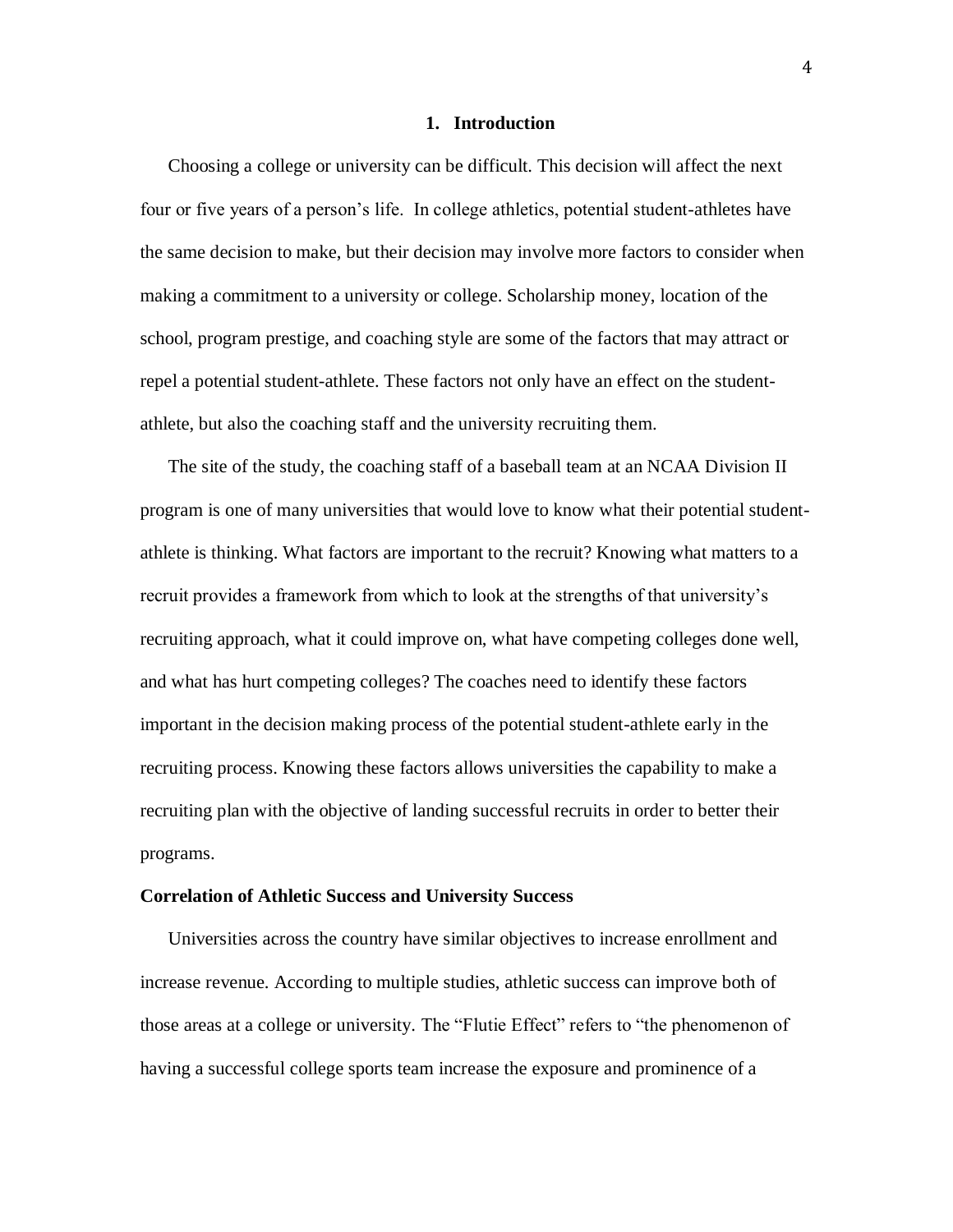[university"](https://en.wikipedia.org/wiki/University) (Wikipedia, 2015). Doug Flutie, a Quarterback for the Boston College football team, threw a Hail Mary touchdown pass to win a memorable game in 1984. That year Boston College's applications went up 16 percent and another 12 percent in 1985 (McDonald 2003). Another university that has had a noticeable climb due to a successful sports team, is the University of Gonzaga. Since making the NCAA tournament for basketball in 1999, the school saw a 22 percent increase in their student body size, were forced to hire 34 additional professors to address the increase, and their head basketball coach now earns a higher salary than their university president (Dausch 2004).

#### **Talent wins championships.**

The notion that talent wins championships might hold true for college baseball. The Collegiate Baseball Newspaper has ranked the top recruiting classes in NCAA Division I Baseball dating back to 1983. Since 2006, five out of the seven teams that received the billing as the best recruiting class in the nation have played in the national championship during the four years the university had with that recruiting class (the 2013 and 2014 teams haven't completed their four years). That being said, coaches have gone to great lengths to attract top recruits. Social media, facility upgrades, and trendy uniforms complement traditional approaches such as phone calls, e-mails, letters, and text messages. Each coach's focus is on selling his or her program and university with the hope of wooing the potential student-athlete.

In the recruiting process, what every coach wants to know is, what is the potential student-athlete thinking?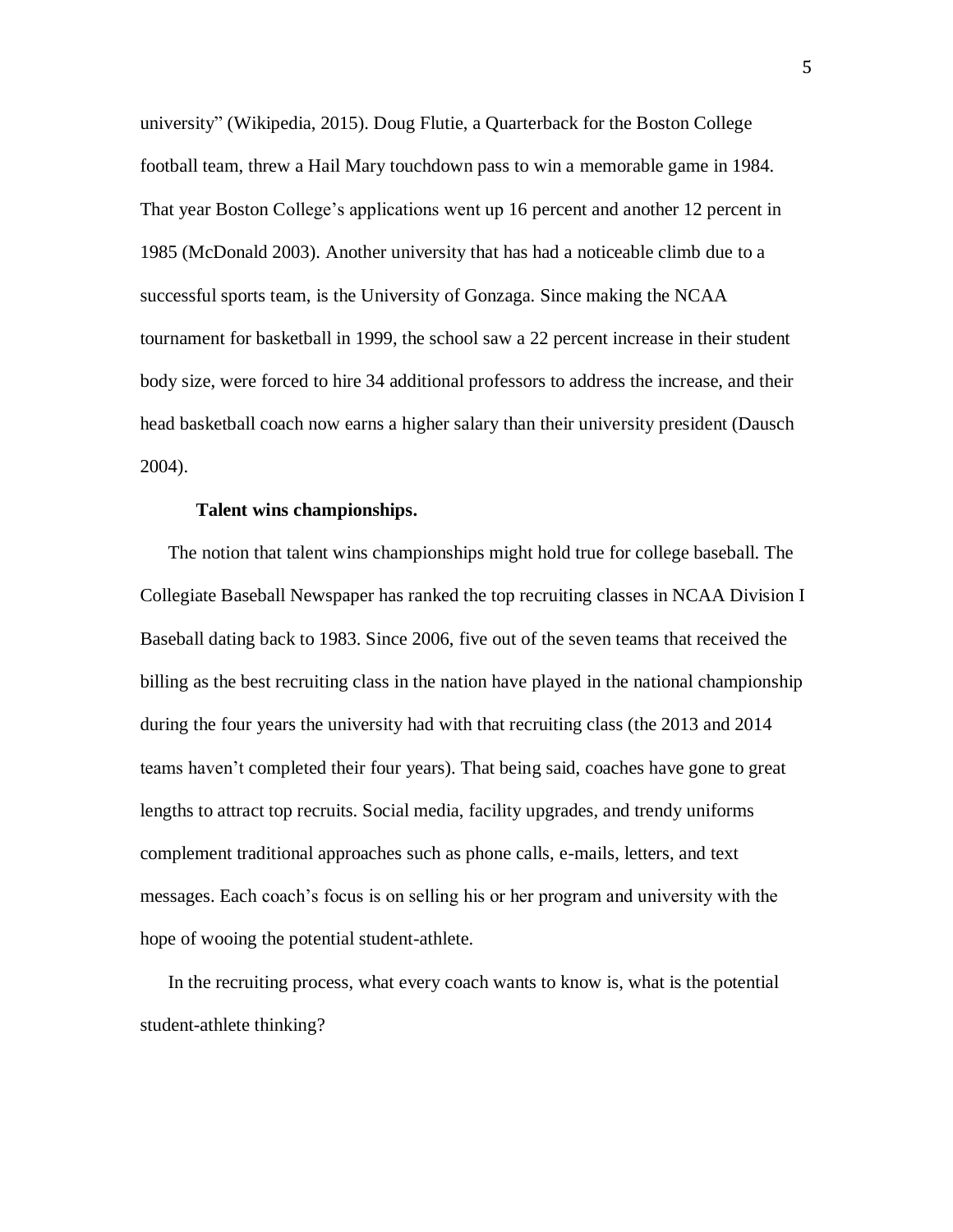## **Purpose of the Study**

The purpose of this paper is to better understand the factors involved in the decision-making process of a 2015-2016 NCAA Division II baseball team as to why they chose to attend this university. By understanding why prospective baseball players are choosing a university, the coaches can see the strengths and weaknesses of their current recruiting system and develop a new recruiting plan focused on the information gained from this study.

#### **Research Question**

What were the most important factors that influenced individuals on a 2015-2016 Division II baseball team to choose the university they attend?

## **Research Design**

This study is a mixed methods study using surveys and focus groups. This study will provide the university baseball coaching staff insight on why the 2015-2016 baseball team chose this university.

## **Vocabulary**

Recruit: A student that is being pursued by a university through various forms of contact and promotions to participate in athletics at that university.

Recruiting: The process of a university pursuing a student-athlete to participate in athletics at that university.

Recruiting class: A university's committed student-athletes categorized by the year they are attending the university.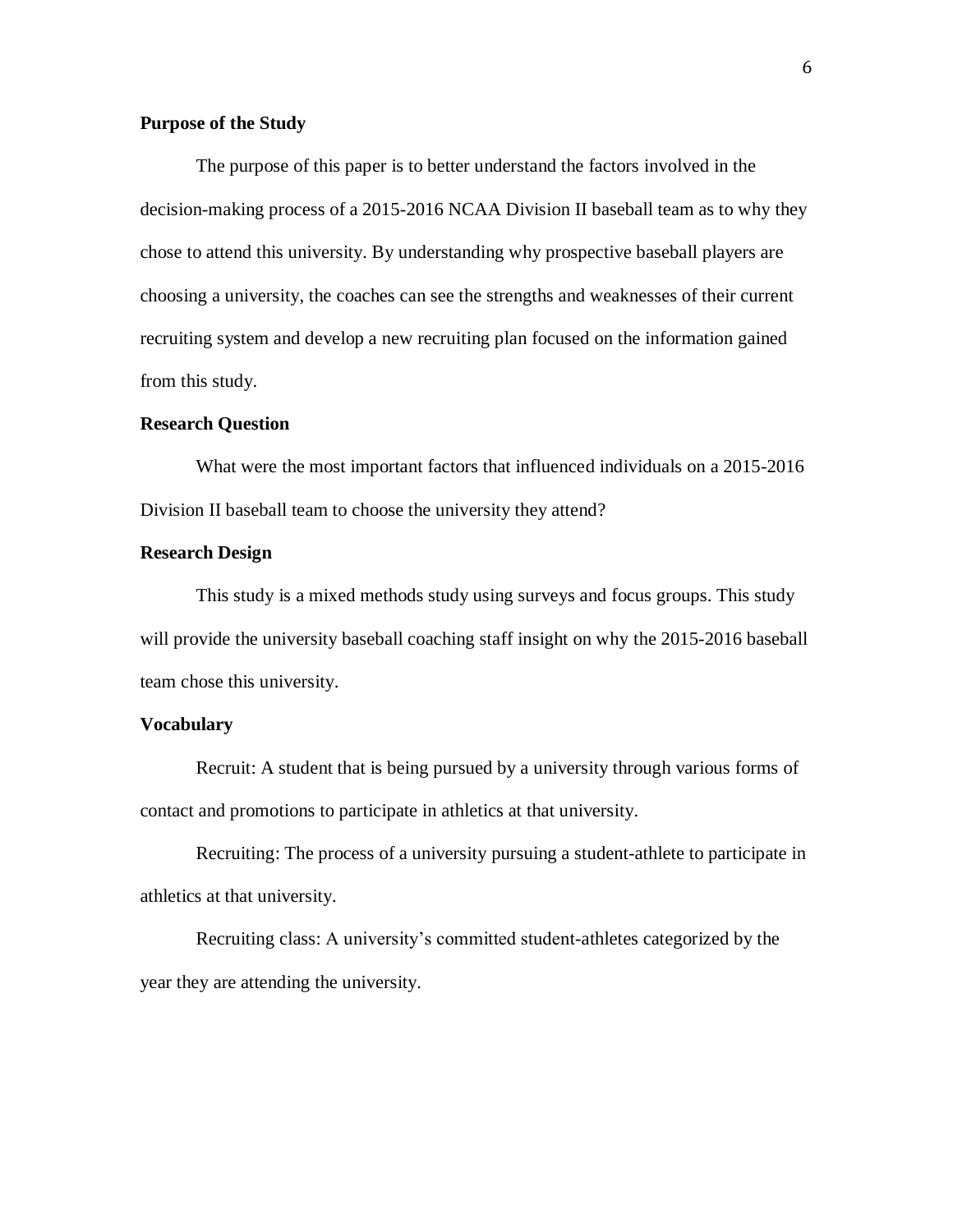NAIA: The National Association of Intercollegiate Athletics is a smaller association than the NCAA that is more comparable to the Division II level of the NCAA.

## **Connection to Leadership**

**"**Leaders set direction, build an inspiring vision, and create something new," (Mind Tools**,** 2015, p 1). A collegiate baseball coach needs to have a vision for his or her program. Part of that vision is taking on the challenge of creating his or her team through recruiting. This study focuses on why an NCAA Division II baseball team's players from the 2015-2016 season chose to come to that university. "Leadership is about mapping out where you need to go to "win" as a team or an organization; and it is dynamic, exciting, and inspiring," (Mind Tools, 2015, p 1). By understanding the factors of why these potential student-athletes committed to this university allows the coaching staff and administration the ability to map out and create a new vision of how to recruit and inspire future prospective athletes. It will also help all of the athletic program's coaching staffs with future recruiting.

#### **Assumptions**

This study is directly connected to a 2015-2016 Division 2 University baseball team and its 32-man roster. The data from this study may be useful for future recruiting at the university for baseball, and to a lesser extent for other sports at the university, or possibly other baseball institutions.

#### **Limitations**

This study is limited to the 32 baseball players on the university's roster for the 2015-2016 season. Having the knowledge of why potential college baseball players chose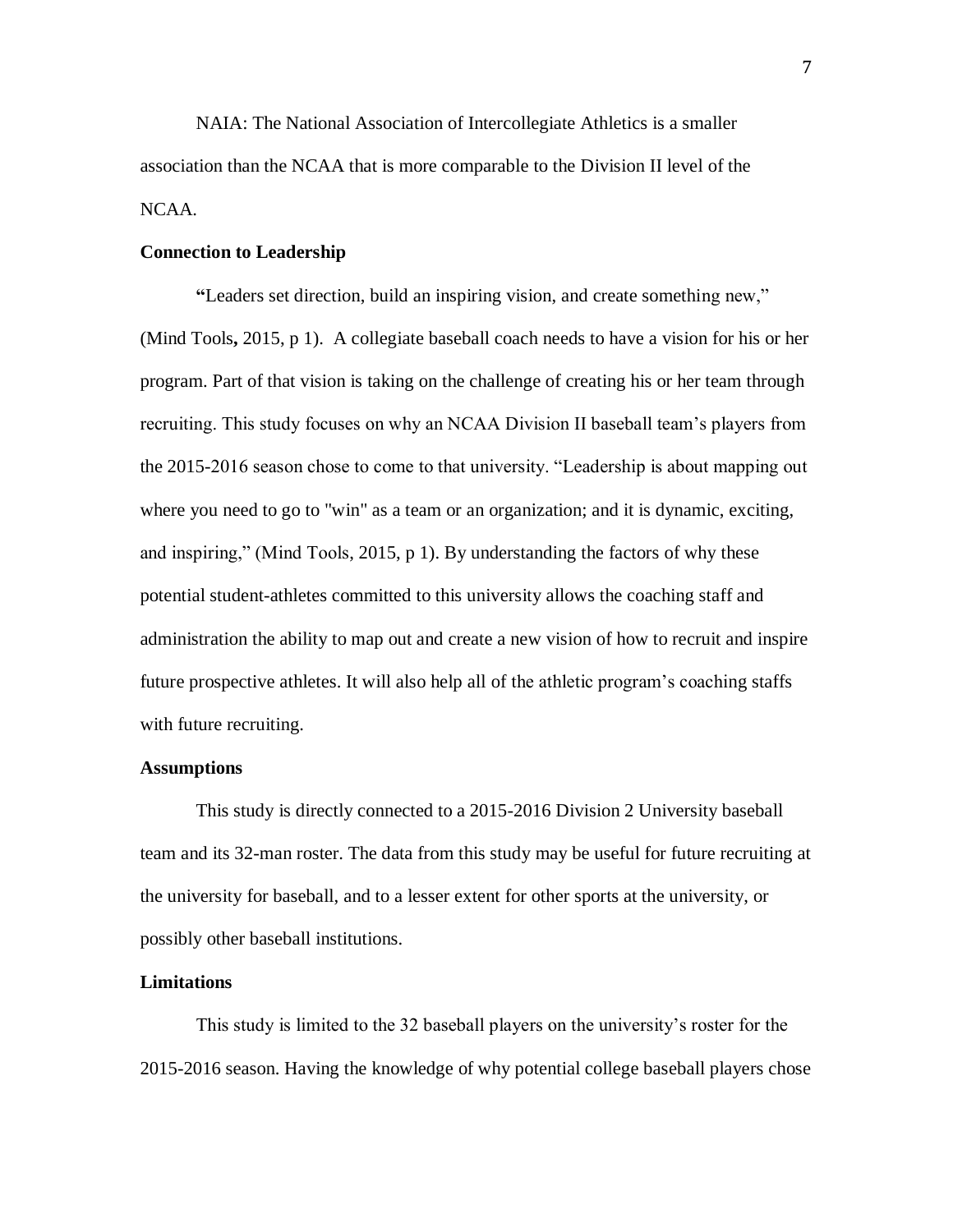another school to attend could clarify recruiting techniques and strategies the university being evaluated in this study could improve on in the recruiting process.

There are numerous factors that could contribute to a potential student-athlete choosing or not choosing the university. Not all factors that could affect a potential student-athlete are presented on the survey used in this study. The factors were chosen based on previous literature reviews and deciphered by the author as to commonality.

## **Overview:**

Chapter Two will examine previous studies that focused on the college decision making factors of student-athletes. The chapter will attempt to group factors from various studies into a common list.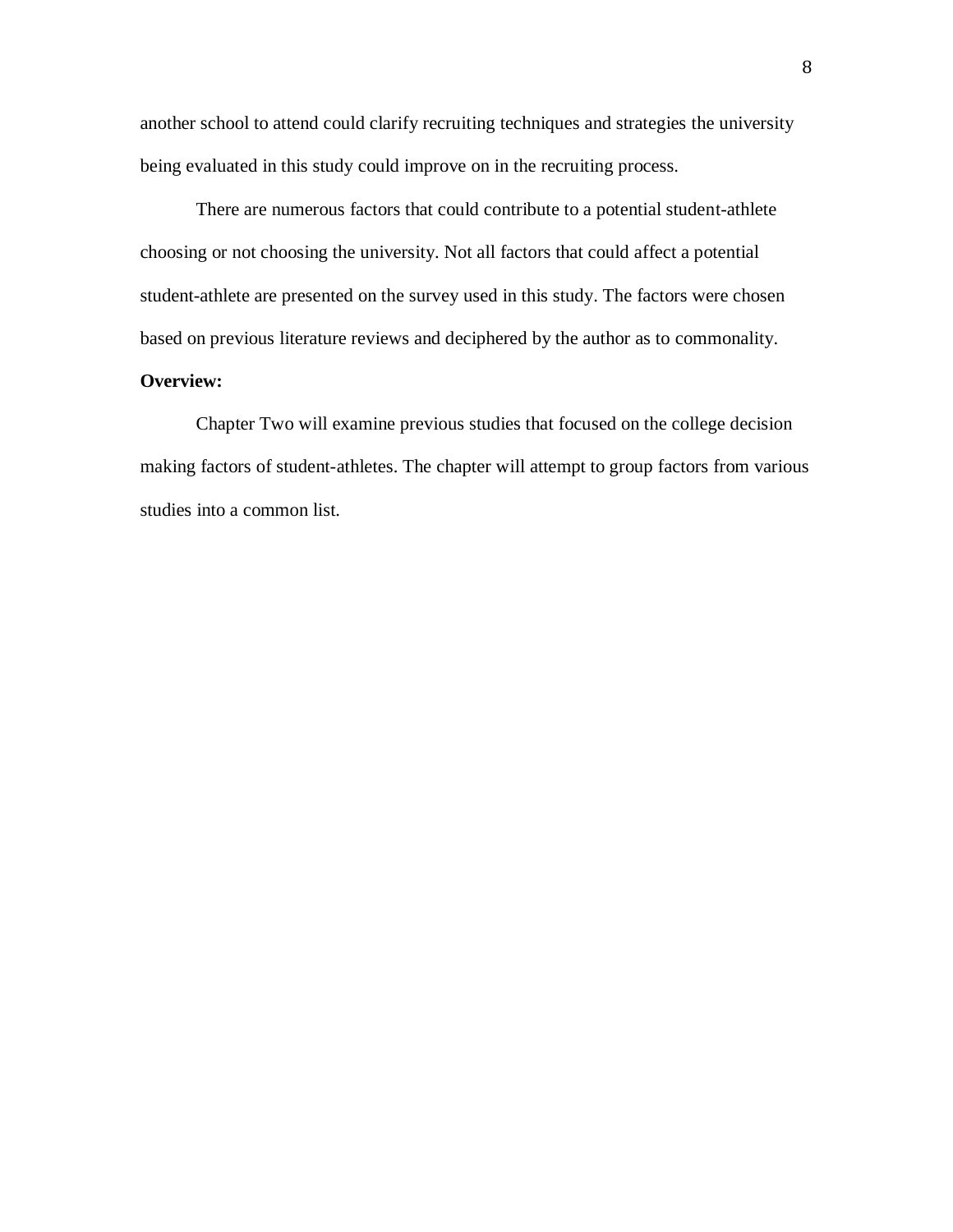### **II. Literature Review**

## **Introduction**

What matters to one potential student-athlete might not matter to another potential student-athlete. However, it is important to see if there are common factors which play a role in the decision of these potential student-athletes. In order to simplify the numerous factors that could potentially play a role in the decision-making process, this literature review shows the factors grouped into specific categories to make the material gathered easier to understand. Although there have been numerous studies focused on student's decision-making process, studies on the decision making process of student-athletes is limited. This literature review examines several studies and the factors they found meaningful.

## **Previous Studies**

This section will discuss different studies that have been conducted identifying influential factors in the decision making process of student-athletes. Appendix A is a summary of the studies including the authors, title of the study, and significance and insignificant factors found in recruiting college athletes to a college.

Trent E. Gabert, Jeffrey L. Hale, and Gregory P. Montalvo (1999) conducted a study surveying 246 first-time freshmen student-athletes from NCAA Division I and II, as well as in the NAIA. This study examined the factors influencing college choice among first-time freshmen student-athletes by institutional type (i.e. NCAA Division I and II and NAIA).

Tracy L. Jordan and Jordan I. Kobritz (2011) did a study consisting of 239 members of varsity softball teams competing in an NCAA Division II conference in the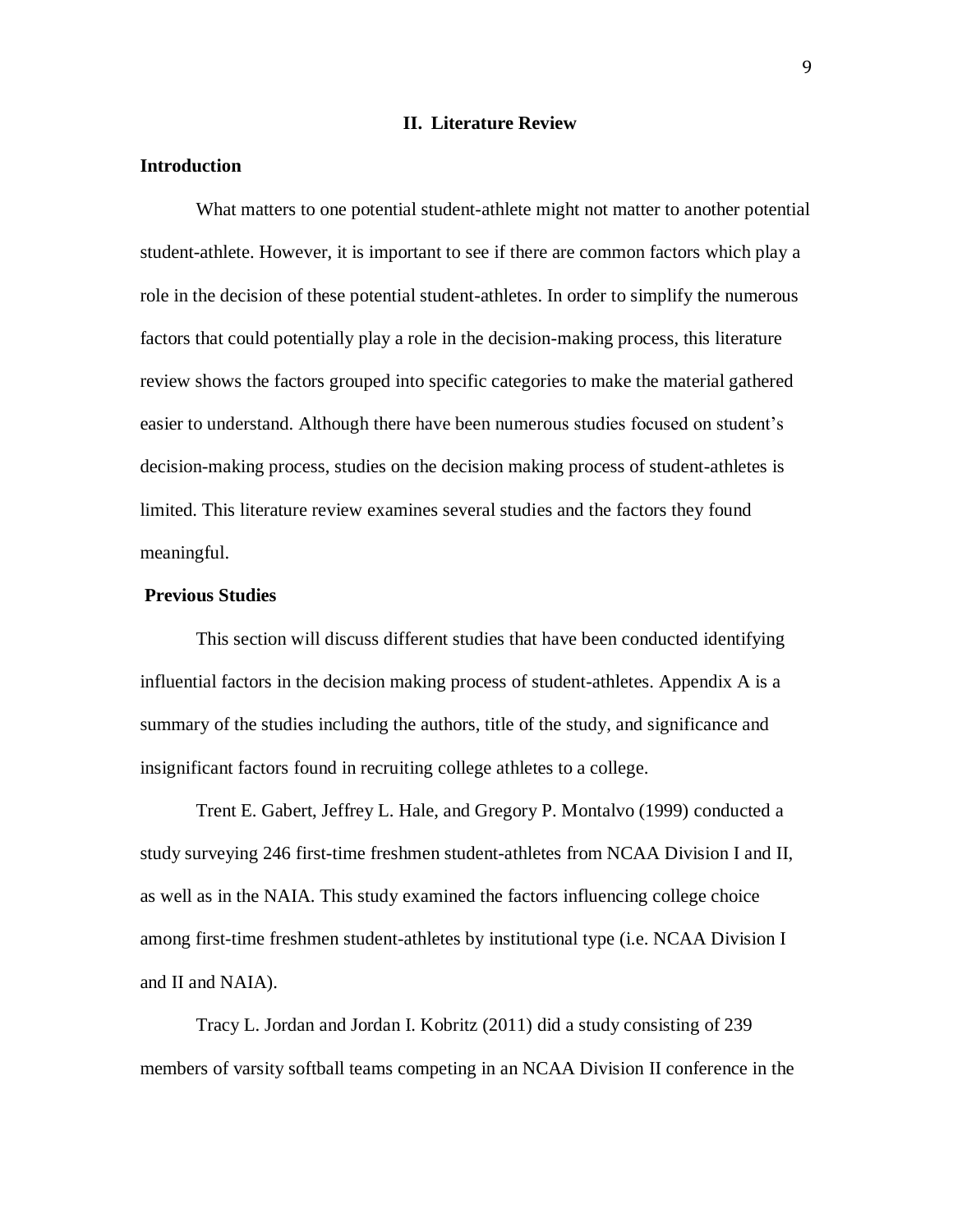southwest. The purpose of their study was to determine which factors most influenced the selection of an institution for student-athletes competing on NCAA Division II softball teams.

David B. Klenosky, Thomas J. Templin, and Josh A. Troutman (2001) performed a study sampling 27 NCAA Division I college football players. This empirical study's purpose was to examine the factors influencing the decision making process of collegiate student-athletes.

Nicole R. Letawski, Raymond G. Schneider, Paul M. Pedersen, and Carolyn J. Palmer (2003) conducted a survey with 135 first-year student-athletes enrolled at a large, public, four-year institution, which had more than 400 student-athletes and 25 varsity sports. The purpose of their study was to determine if the factors that influenced the college choice of high level student-athletes were different than research results focusing on non-athletes.

Jeffrey S. Pauline, Gina A Pauline, and Adam Stevens (2004) carried out a study that surveyed 320 collegiate baseball student-athletes from 12 colleges and universities. The purpose of their investigation was to evaluate the factors that may have been influential in the college selection process of baseball student-athletes.

Jeffrey Pauline (2010) did a study surveying 792 male and female NCAA lacrosse student-athletes who participated on teams in the Northeast and Mid-Atlantic regions of the United States. The purpose of the study was to examine factors influencing college selection by NCAA Division I, II, and III lacrosse players.

Barbara C. Reynaud (1998) did a cross-sectional study using a multi-method approach, collecting data using surveys and telephone interviews of 457 Division I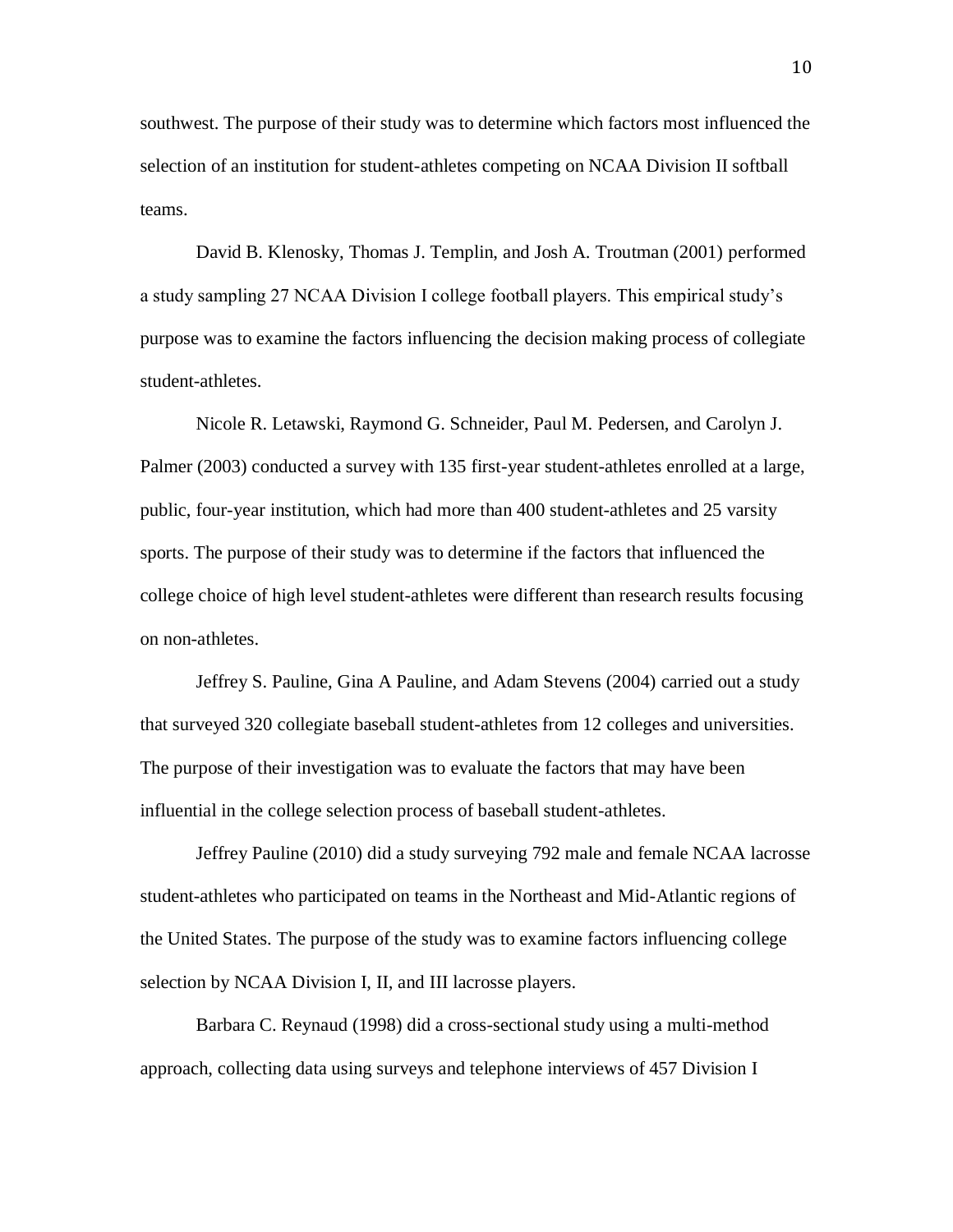female collegiate volleyball players from 52 universities. The purpose of this study was to identify factors that most influenced prospective female volleyball student-athletes' selection of an NCAA Division I university.

Ray Schneider and Steve Messenger (2002) conducted a study surveying 19 Division I college hockey players. The study examined the impact athletic facilities and other college choice factors had on the recruitment of student-athletes to play Division I college hockey compared to the influence of other college choice factors.

#### **Categories: Combining Significant Factors**

After examining these eight studies, the significant factors in each study were compared. Five categories were created based on how the author interpreted the results of these studies and from the author's experience with recruiting. The five categories will be discussed for a better understanding of what makes these important: university (U), athletic program (AP), relationships (R), sports facilities (SF), and recruiting methods (RM).

#### **University.**

The concept of being a student-athlete can lead to a potential student-athlete looking into the academic standing of the potential university or college. The category university will cover the location of the school, the academic programs available, campus size, appearance of the school, and the facilities provided to students. Table 1 identifies three studies, which ranked favorably factors included in the category, University.

The location of the school can be an important factor in the selection process as some student-athletes and their families may want the student-athlete to stay close to home. The student-athlete could then visit home more often, family and friends would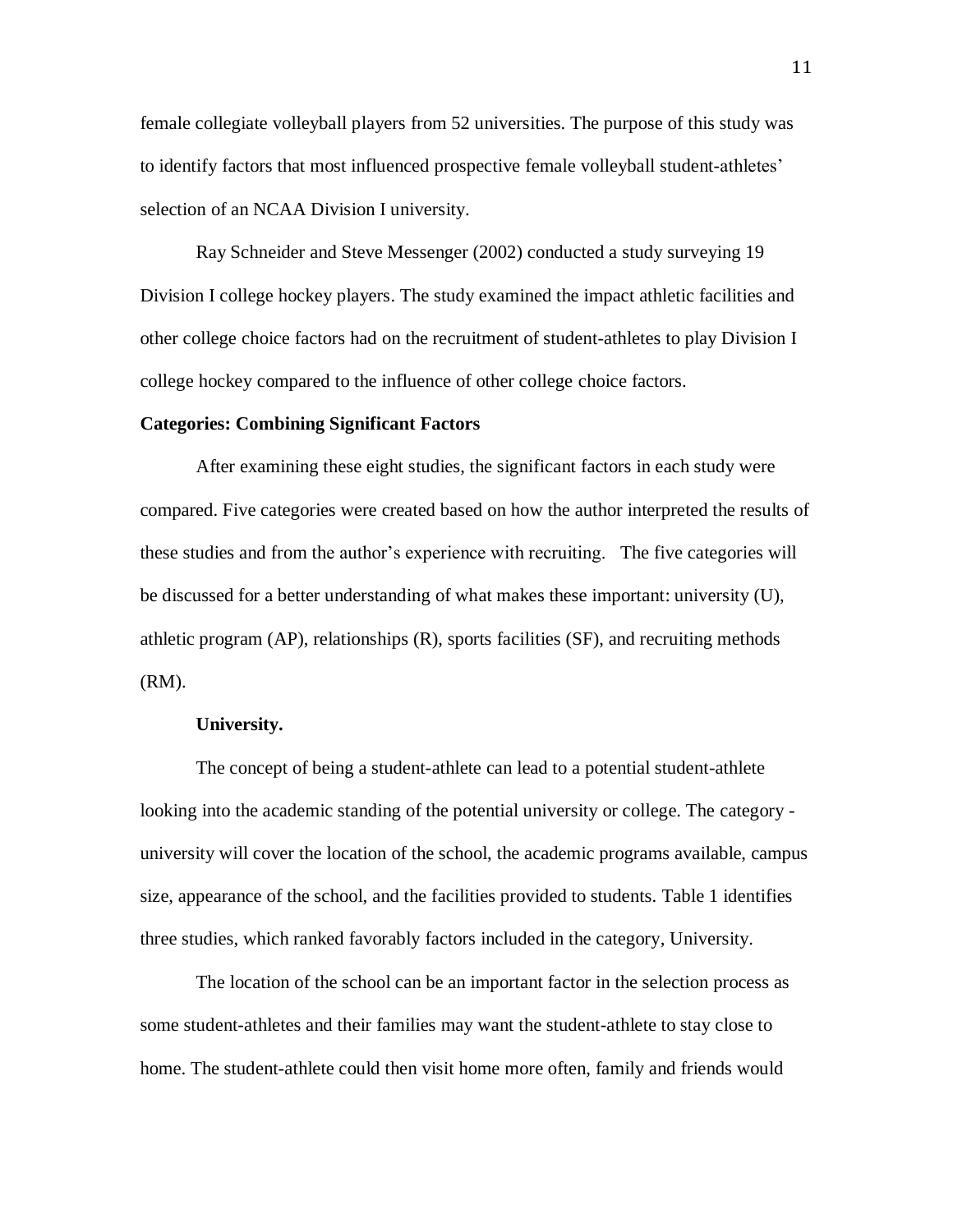have the ability to watch the student-athlete perform and visit the student-athlete as well. On the other side, the student-athlete might want to choose a school that is farther away for more independence, a different climate, or to broaden his or her horizons.

The academic programs available are another important aspect of the college selection process. The academic programs and degrees that are offered at the college institution may play a role in the career path the student-athlete wishes to pursue when they graduate. If a student wants to become a teacher and the university or college does not have an education program that could affect the student-athlete's decision to come to that particular college. If a university were to be one of the top business colleges in the country that might play an important role in a student-athlete's decision if they were interested in a future career in business.

The campus size, appearance of buildings, and facilities are also factors to be considered in the selection process. Some student-athletes want to be a part of a large campus with a large population of students; others prefer a small campus, with a small community of learners. Brand new buildings, up to date technology, and facilities such as academic resource centers, tutors, libraries, performing arts centers, wellness centers, student commons areas, and other amenities can appeal to a student-athlete's decision.

The study of college selection factors of students differing from college selection factors of student-athletes showed that the number one factor in the student-athlete decision-making process was degree-program options. Academic support services and type of community that the campus is located in were in the top five most important as well (Letawsky, 2003).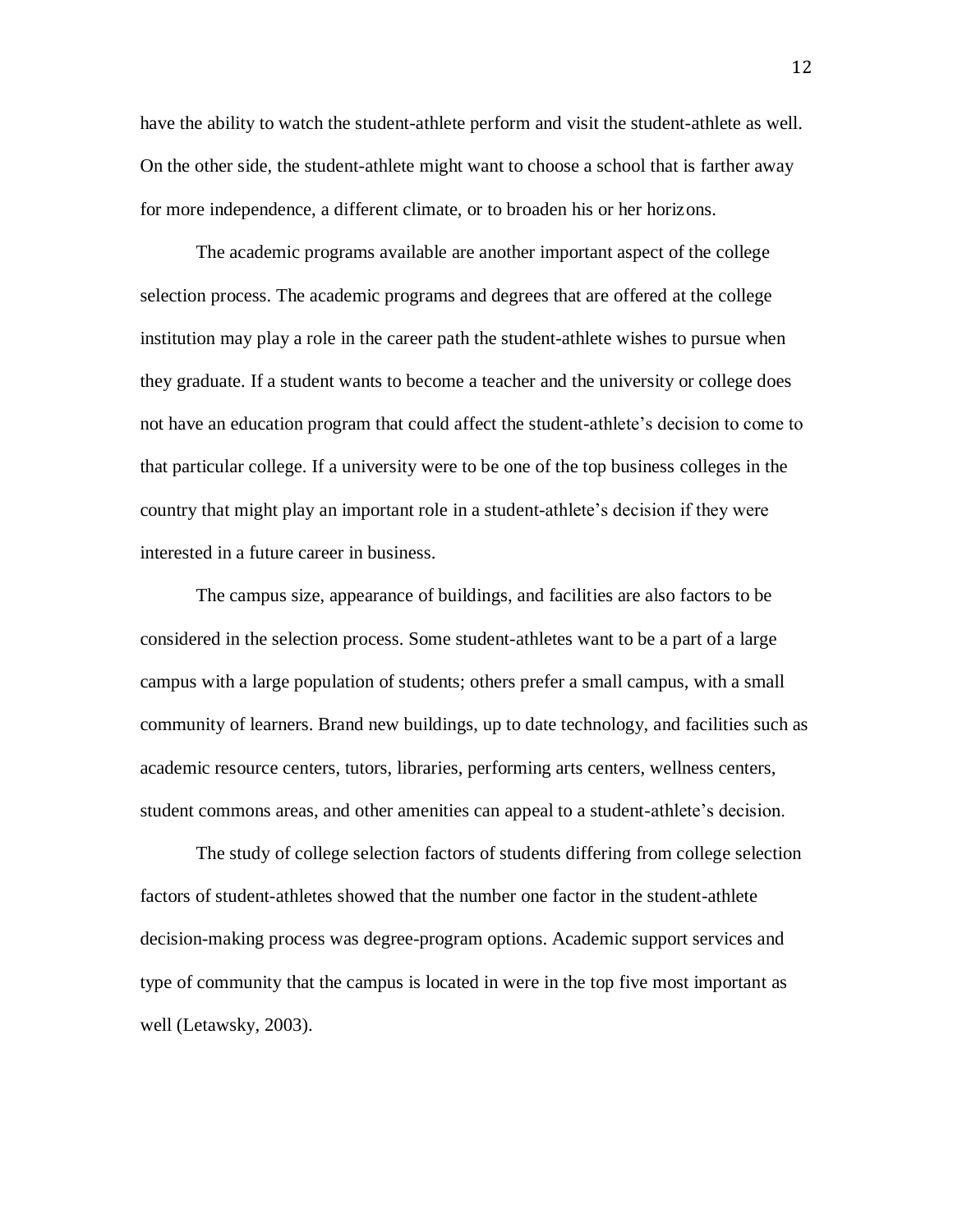In Pauline's study (2010), academic reputation of the university, availability of academic program or major, and reputation of academic major or program were all in the top five of most influential factors of the selection process for NCAA Division 1, 2, and 3 La Crosse players.

## **Table 1:**

| Author                    | Study                                                                                                                                                                            | Rank                                                                                                   |
|---------------------------|----------------------------------------------------------------------------------------------------------------------------------------------------------------------------------|--------------------------------------------------------------------------------------------------------|
| Letawski (2003)           | Surveyed 135 first-year<br>student-athletes enrolled<br>at a large, public, four-<br>year institution, which has<br>more than 400 student-<br>athletes and 25 varsity<br>sports. | #1 Degree-Program<br>Options,<br>#3 Academic Support<br><b>Services</b>                                |
| Pauline $(2010)$          | Surveyed 792 male and<br>female NCAA lacrosse<br>student-athletes who<br>participated on teams in<br>the Northeast and Mid-<br>Atlantic regions of the<br><b>United States.</b>  | #2 Academic Reputation of<br>College/University,<br>#4 Availability of<br>Academic Program or<br>Major |
| Jordan and Kobritz (2011) | 239 members of varsity<br>softball teams competing<br>in an NCAA Division II<br>conference in the<br>southwest.                                                                  | #3 Availability of Degree<br>Program<br>#4 Academic Reputation                                         |

## **Athletic program.**

Some athletes may choose a university from a team perspective based on the number of championships the team has won and the level of competition, or look at a university in terms of how many players were drafted or signed to the professional ranks when they finished their career with the university. Being able to play immediately their freshman season may also be of importance to a student-athlete in the selection process.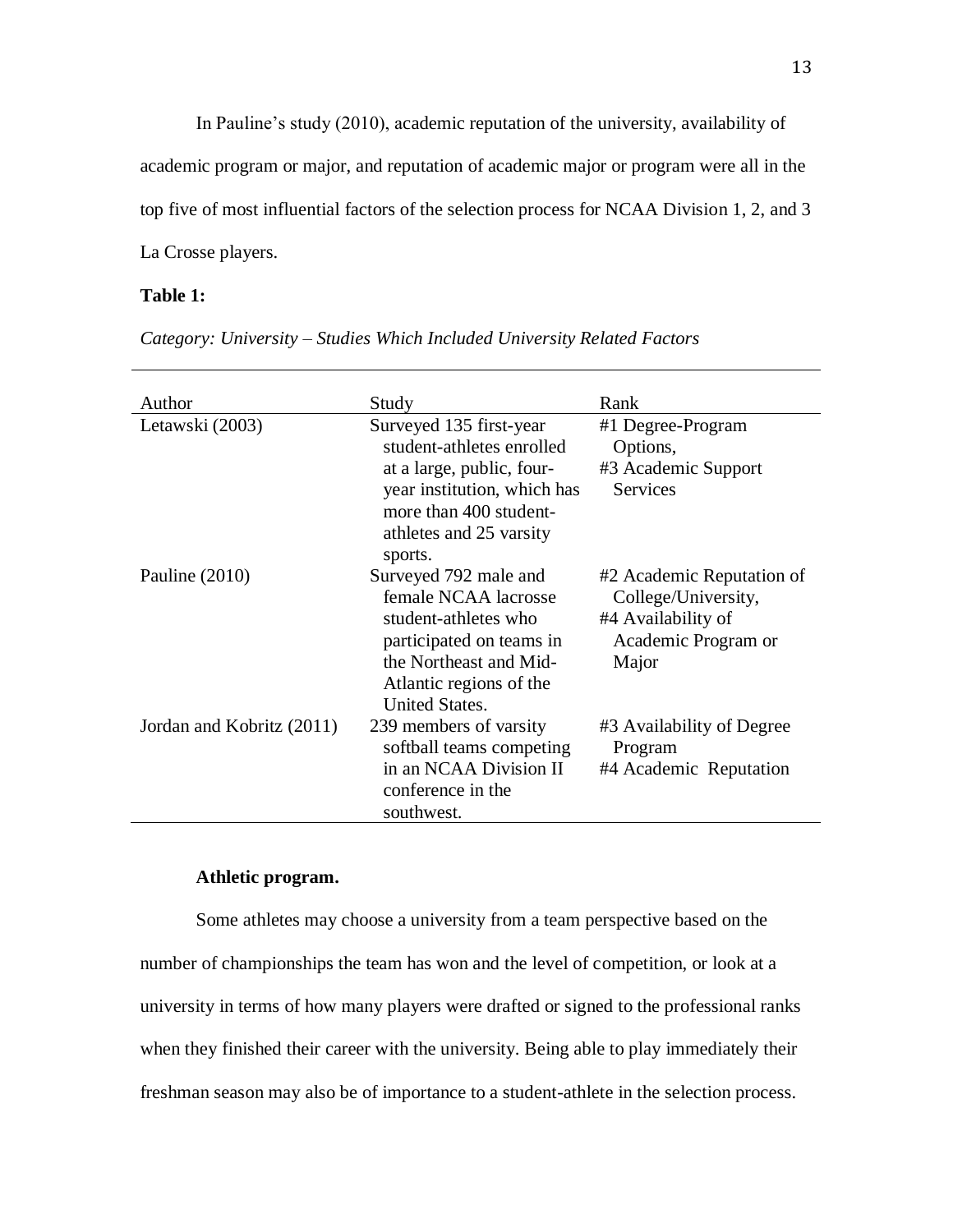These are the factors in this category, athletic program. Table 2 identifies three studies which ranked favorably factors included in the category athletic program.

If a team has a history of winning that may be an important factor when compared to a university that has a losing tradition. One major football recruit out of Ohio, noted that the importance of a winning tradition factored in his decision to attend Michigan State University. He explained that the environment gave him that winning tradition feeling, expressing that Michigan State just comes off like winners (Trieu, 2014).

A student-athlete may have thoughts of playing professionally after college, so a university with a history of turning out professional athletes may have an advantage over a university that has zero alumni that have played professionally. The University of Kentucky's Men's basketball program has become a hot bed for sending their players off to the NBA following their college career and that has attracted the attention of potential recruits. Isaiah Briscoe is one of the recruits that was attracted to Kentucky by the allure of the possibility of playing professional basketball after his career at Kentucky. "Coach Calipari has a machine going on with getting point guards to the NBA. [John Wall,](http://espn.go.com/nba/player/_/id/4237/john-wall) [Eric](http://espn.go.com/nba/player/_/id/4238/eric-bledsoe)  [Bledsoe,](http://espn.go.com/nba/player/_/id/4238/eric-bledsoe) [Derrick Rose.](http://espn.go.com/nba/player/_/id/3456/derrick-rose) I can see myself in that mold" (Borzello, 2014).

The opportunity to play right away may be more important than a program with a winning tradition. At a prestigious program, a student-athlete might have to wait until their junior or senior season to be able to contribute or play a significant role. At a program that hasn't won or hasn't had the history of winning, a student-athlete might be able to contribute or play a significant role as early as their freshman season. Playing right away is what lured college basketball recruit Tevin Mack to the University of Texas. Mack said that the University of Texas' pitch on having him come there and play

14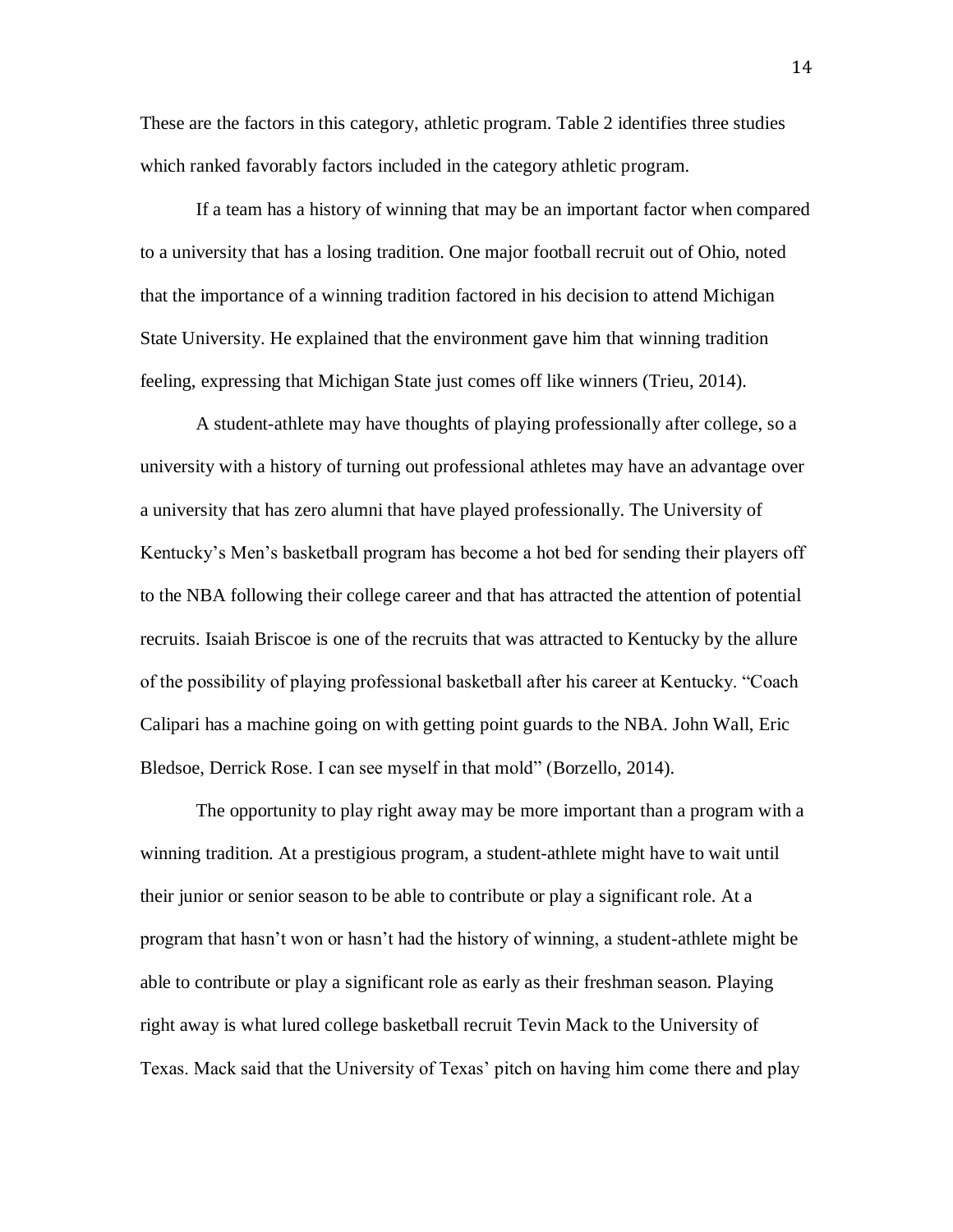right away is what sold him on his commitment to attend the University of Texas (Borzello, 2015).

Level of competition and the potential to play early in career ranked  $2<sup>nd</sup>$  and  $6<sup>th</sup>$  in importance, out of 24 decision factors in Jordan and Kobritz's study (2011) of softball student-athletes.

According to Pauline, Pauline, and Stevens (2004) a winning program was the

most influential factor in the college selection process of baseball student-athletes.

Opportunity to play early in career was second and the tradition of the program ranked

fifth.

## **Table 2:**

*Category: Athletic Program – Studies Which Included Athletic Program Related Factors*

| Author                    | Study                        | Rank                          |
|---------------------------|------------------------------|-------------------------------|
| Jordan and Kobritz (2011) | 239 members of varsity       | #2 Level of Competition,      |
|                           | softball teams competing in  | #6 Potential to Play Early in |
|                           | an NCAA Division II          | Career                        |
|                           | conference in the southwest. |                               |
| Pauline, Pauline, and     | Surveyed 320 collegiate      | #1 Winning Program,           |
| Stevens $(2004)$          | baseball student-athletes    | #2 Opportunity to Play        |
|                           | from 12 colleges and         | Early in Career,              |
|                           | universities.                | #5 Tradition of the Athletic  |
|                           |                              | Program                       |
| Schneider and Messenger   | Surveyed 19 Division I       | #1 Opportunity to Play        |
| (2002)                    | college hockey players.      | Immediately,                  |
|                           |                              | #4 School's Sport             |
|                           |                              | Traditions                    |

## **Relationships.**

It is important in the selection process to think about the people a student-athlete will be spending the most time with during their four years in college. The majority of their time will be spent with their future coaching staff and teammates at whatever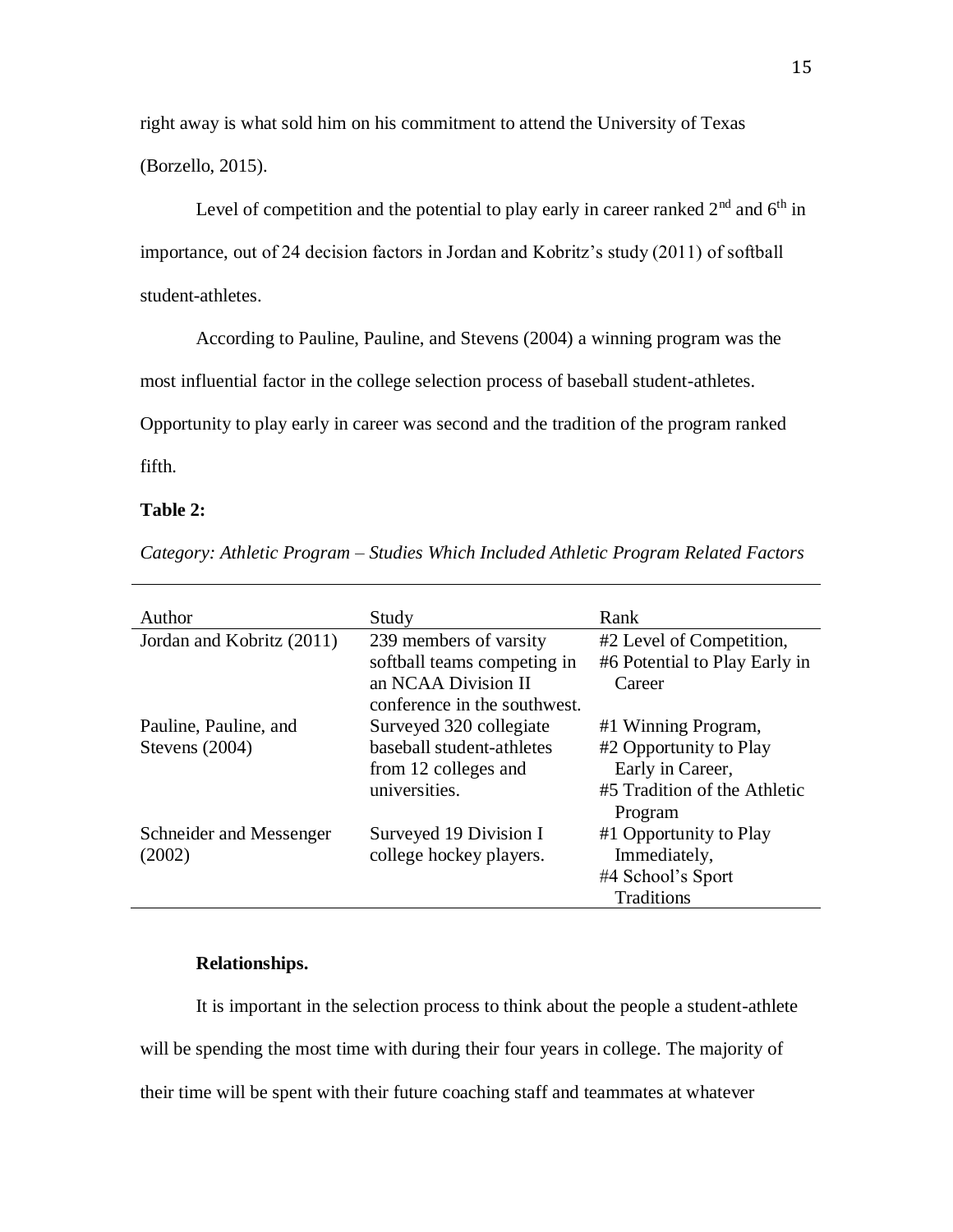university they choose. A coaching staff in this setting is looked at as the head coach and the assistant coaches involved with the specific sport's program. The coaching staff's relationship with players, the knowledge of the coaching staff, and the coaching style of the coaching staff play an important role in the university selection process.

The coaching staff's relationship with players includes traits such as trust, perspective, toughness, knowledge, and honesty. A student-athlete might find it important that his potential college coach be someone he trusts that is honest with the studentathlete, and has the student-athlete's best interests in mind. When basketball recruit Devearl Ramsey was going through the recruiting process his main focus was finding a school with a head coach who believed in him. Ramsey's high school basketball coach, Tyrone Nichols echoed that statement.

Throughout this whole process, he (Ramsey) was really focused on going with a coach who really believed in him and really wanted him. He didn't want to just be another name on the roster. Nevada did a great job recruiting him all summer long and developing the relationship with him where he really believed what they were saying. He felt like they were genuine. (Eisenberg, 2015).

A coach that is approachable with what some might call an "open door policy" might be a better fit for a student-athlete instead of a coach who keeps to him or herself. A coach that can push the student-athlete to achieve greater things on the sport's field and in the classroom as well as knowledge of their sport could contribute to the decision of the student-athlete.

The knowledge of the coaching staff in terms of the sport they coach could be an important factor. The ability of the coaching staff to improve the skill sets of the players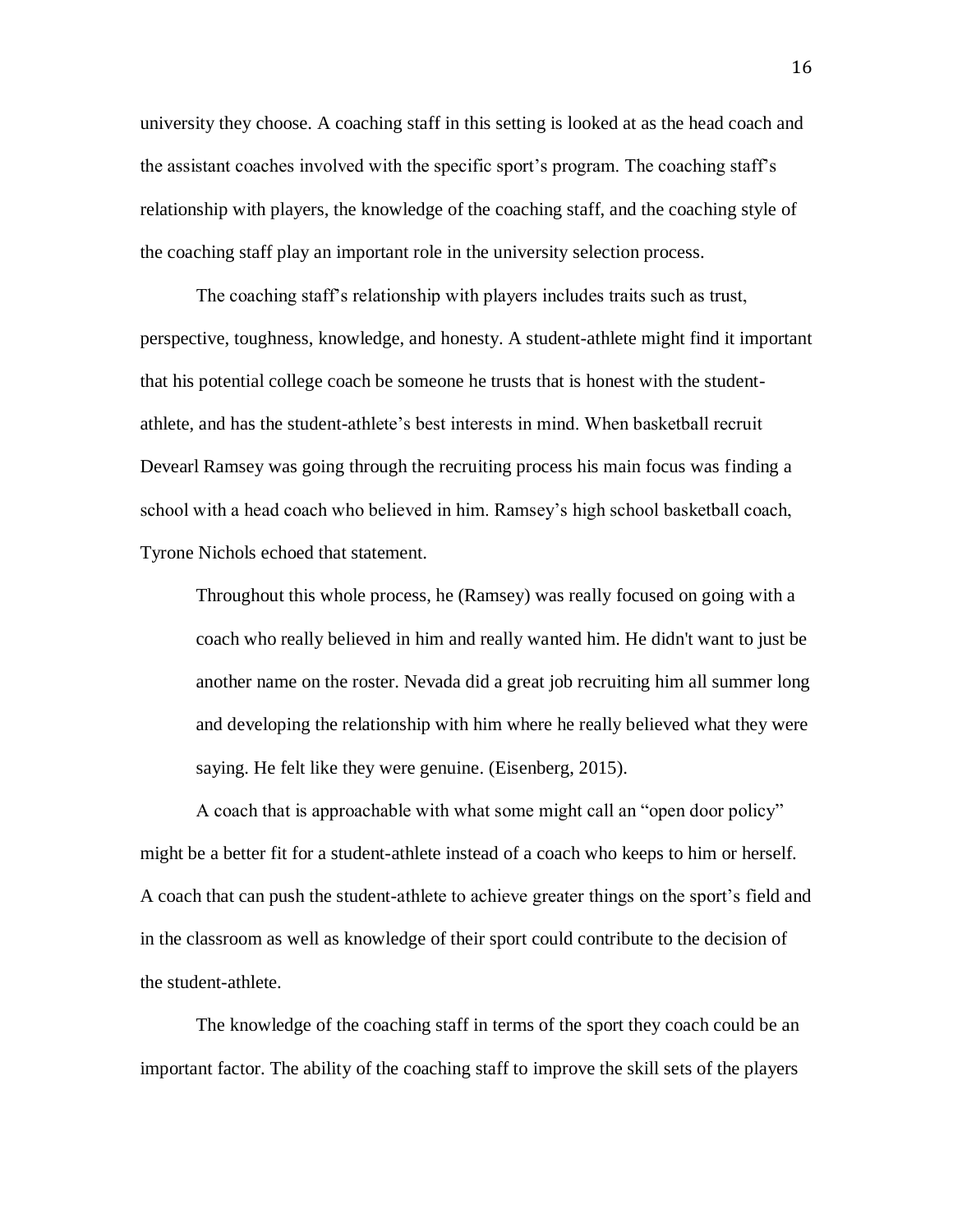that they coach is important. The background expertise of the coaching staff such as the level of competition they played, awards earned as a player, or experience and awards as a coach could stand out in the eyes of a potential recruit.

Coaching style consists of how a coach leads his or her particular team. This could include the atmosphere of practices, how much of a time commitment the coach requires of his or her athletes, duration of practices, effort required at practice or games, and how the coaching staff communicates with players. Some potential recruits might want to play for a coach that is laid back and easy going, some might prefer a coach who is more of a disciplinarian, while others might like a combination of both.

Table 3 identifies three studies, which ranked favorably factors included in the category of relationships. First-time student-athletes ranked the head coach as the most influential decision factor (Gabert, 1999). Similar results were found in research involving first- year student-athletes who listed the head coach as the second most important factor in determining school choice (Letawsky et al., 2003). Characteristics related to the head coach and coaching staff were the most frequently mentioned influential attributes for university selection in a study of 27 NCAA Division I male football players (Klenosky, Templin & Troutman, 2001).

Future teammates' personalities, hobbies, values, past connections, and, or familiarity could affect a student-athlete's decision to attend a certain university. One of the most sought after high school football recruits in the country, Terry Godwin, explained just how important future teammates are to him in the recruiting process.

When I go on my visits, I want to spend as much time around the players as possible. I don't want to end up at a school where I don't feel like I belong.

17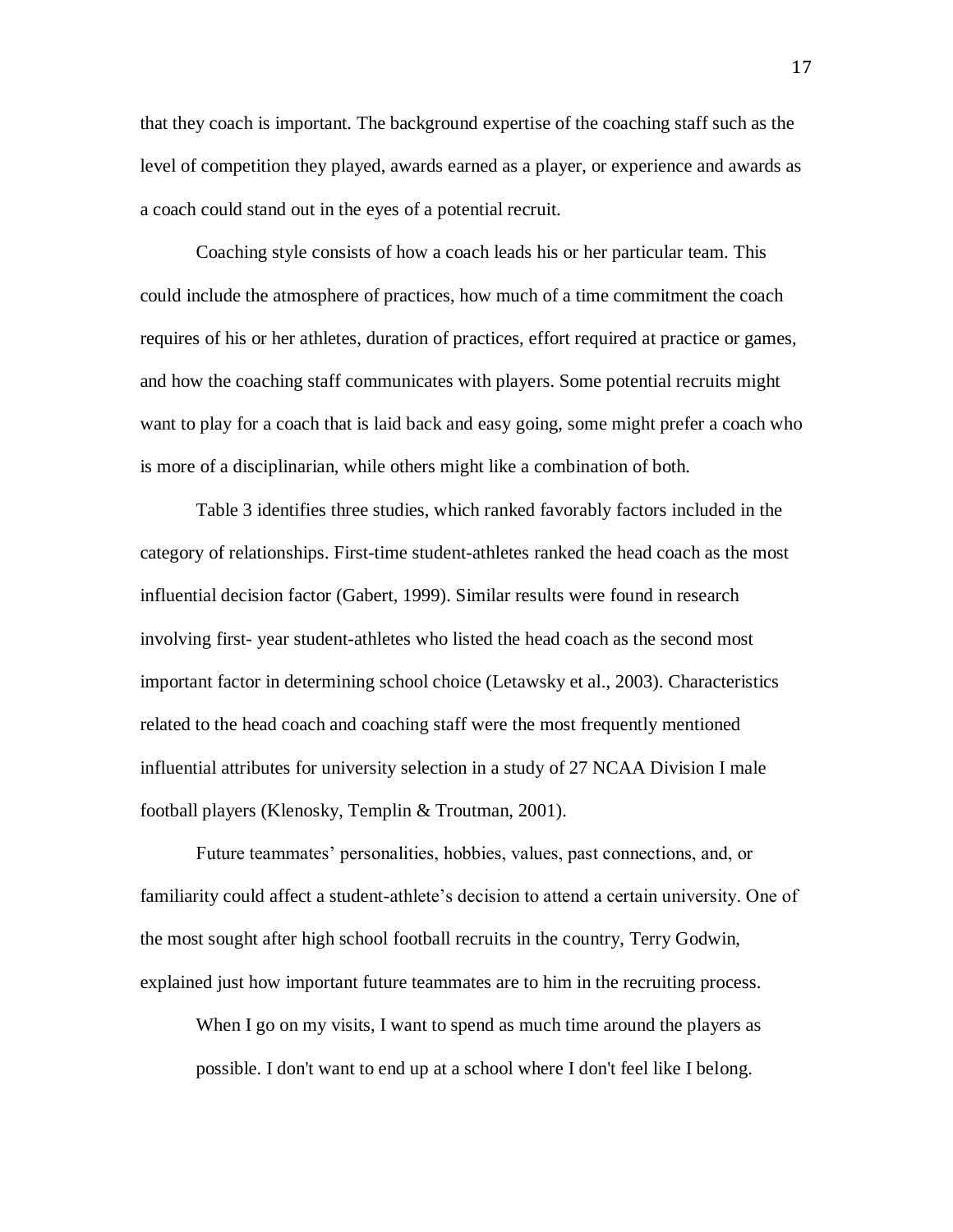Coaches can tell you about how great it is at their school and how they're one big family, but if you don't get that feeling for yourself, then you know it's not the right place for you. (Crabtree, 2015, p.1)

Penn State University Head Football Coach James Franklin echoed the concept of

future teammates playing a major role in the selection process of future student-athletes.

It's funny how much players on your team will go out of their way to tell recruits what it's really like at your school. That's why it's important you have a great relationship and have trust with everybody in your program -- because they can become one of your biggest recruiting tools. (Crabtree, 2015, p.1)

## **Table 3:**

*Category: Relationships – Studies Which Included Relationship Related Factors*

| Author                                                                                                                                                                 | Study                                                                                                           | Rank                                                  |
|------------------------------------------------------------------------------------------------------------------------------------------------------------------------|-----------------------------------------------------------------------------------------------------------------|-------------------------------------------------------|
| Gabert, Hale, Montalvo<br>(1999)                                                                                                                                       | Surveyed 246 first-time,<br>freshmen student-athletes<br>from NCAA Division I<br>and II, as well as NAIA.       | #1 College Head Coach                                 |
| Jordan and Kobritz (2011)                                                                                                                                              | 239 members of varsity<br>softball teams competing<br>in an NCAA Division II<br>conference in the<br>southwest. | #1 Honesty and Sincerity<br>of Staff                  |
| Reynaud (1998)<br>Collected data using<br>surveys and telephone<br>interviews of 457<br>Division I female<br>collegiate volleyball<br>players from 52<br>universities. |                                                                                                                 | #3 The Head Coach,<br>#5 Players Presently on<br>Team |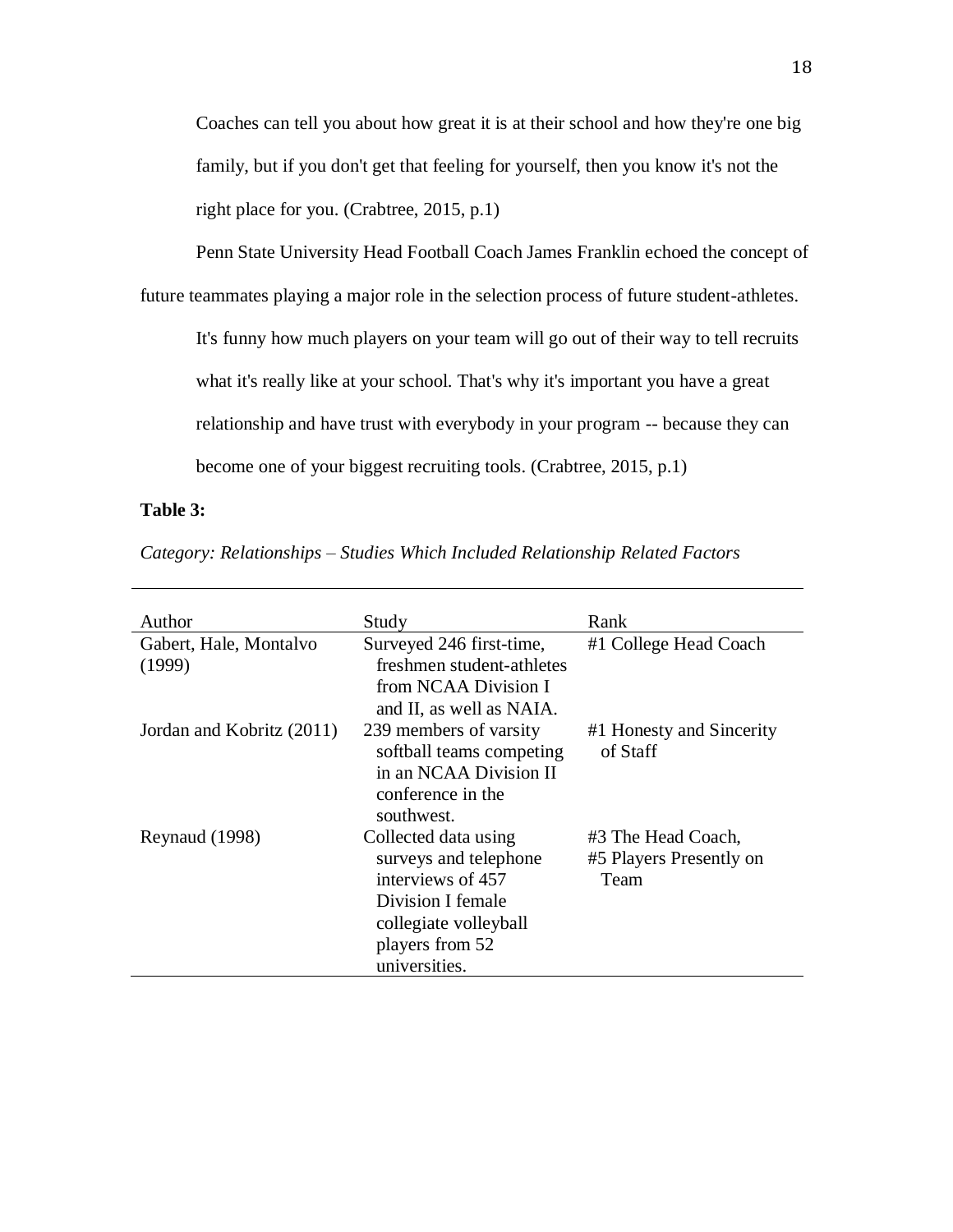## **Sports Facilities**

College athletics are a booming financial industry. Success on the playing field or court allows universities the opportunity to market their university to potential students, sponsors, donors, alumni, and fans.

Former Wichita State University Athletic Director Jim Schaus discussed the importance of athletic facilities.

Quality facilities define future success for athletic programs. They provide the ability for student-athletes to skillfully practice and compete and sports programs to operate at their optimal efficiency. Facilities enhance image and positively affect recruiting, and they impact winning and its corresponding benefits to the university and community. (Wichita State University, 2016, p. 1)

In order to do that, universities are trying to provide the best facilities and accommodations that money can buy to woo potential student athletes. State of the art weight rooms, training rooms, practice facilities, locker rooms, and athlete lounge rooms are becoming in area of competition as each university tries to one up each other with the next jaw dropping creation.

The University of Oregon's Hatfield-Dowlin Complex is a 145,000 square foot facility that cost \$69 million and is dedicated solely to the football team. It is equipped with a weight room, sauna, barber shop, and a 170-seat movie theater (Stack, 2014). Even smaller level universities and colleges may have all turf fields, indoor practice facilities, player lounges, and trophy rooms displaying past successes.

The place where student-athletes will spend a large amount of their time during their collegiate career can affect the outcome of their college decision.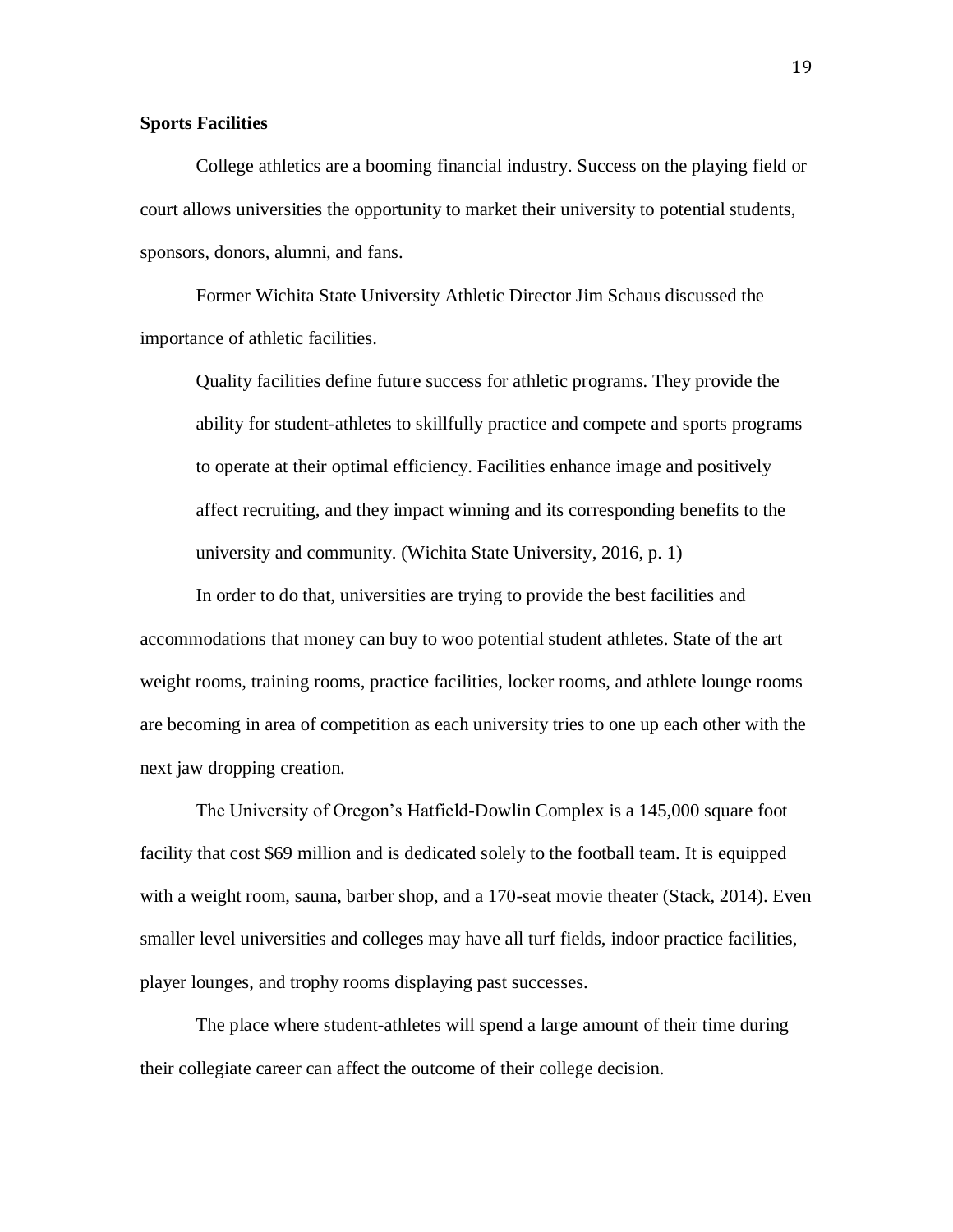Louisiana State University Head Baseball Coach Paul Mainieri explained the importance of sports facilities in the decision making process of student-athletes.

You see what we and South Carolina did. We both built our stadiums in the same year in 2009 and for the next three years, ourselves and South Carolina won the next three national championships. What happens is when a university is willing to invest in their facility, it sends a very strong message to recruits that baseball means an awful lot to our campus and that makes that campus attractive to a potential recruit. (Wasson, 2015, p. 3)

Table 4 identifies three studies which ranked favorably factors included in the category Sports Facilities. A study that sampled Division 1 college hockey players (Schneider and Messenger 2002) found that the weight room/locker room was tied for the sixth most influential factors for selecting a college, while the home arena/rink was the twelfth influential factor out of 24 college choice factors. Pauline, Pauline, and Stevens' college baseball study (2004) determined that baseball specific facilities were the third most influential factor when choosing a college.

#### **Table 4:**

| Author                    | Study                                                                                             | Rank                         |
|---------------------------|---------------------------------------------------------------------------------------------------|------------------------------|
| Gabert, Hale, Montalvo    | Surveyed 246 first-time,                                                                          | #8 Athletic Facilities,      |
| (1999)                    | freshmen student-athletes                                                                         | #16 Athletic Training        |
|                           | from NCAA Division I                                                                              | Facilities                   |
|                           | and II, as well as NAIA.                                                                          |                              |
| Jordan and Kobritz (2011) | 239 members of varsity<br>softball teams competing<br>in an NCAA Division II<br>conference in the | #11 Athletic Facilities Used |
|                           | southwest.                                                                                        |                              |
| Pauline, Pauline, Stevens | Surveyed 320 collegiate                                                                           | #3 Baseball Specific         |

*Category: Sports Facilities – Which Included Sports Facilities Related Factors*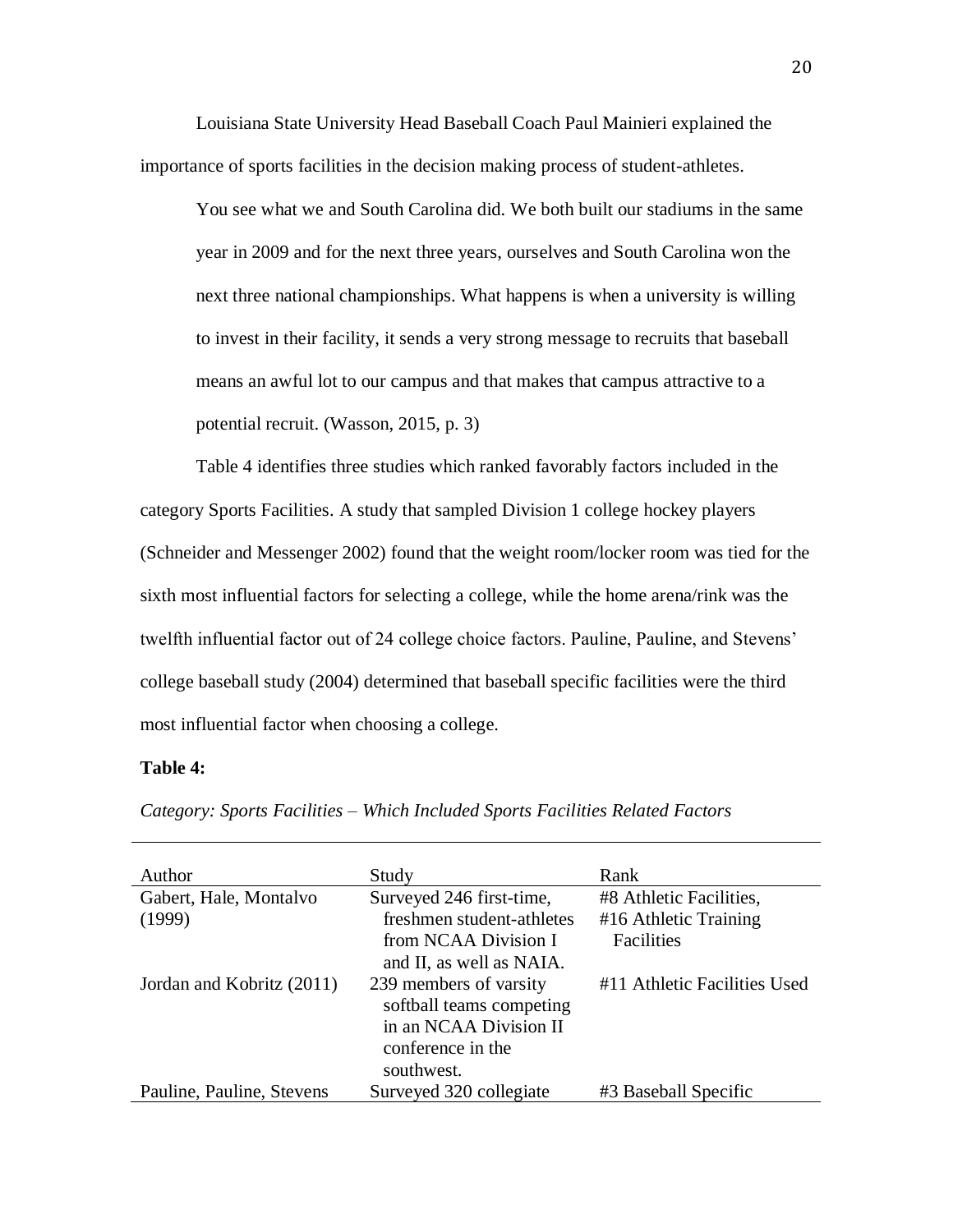## **Recruiting methods.**

The style of recruiting or method of recruiting is also an important factor in the selection process of student-athletes. This category focuses on scholarships, cost of tuition, how much attention is given to the student-athlete during the recruiting process, the campus visit by the student-athlete and his family, and the technique used to contact the recruit.

Part of the recruiting process for the student-athlete is trying to find a university or college that makes the student-athlete feel wanted or important. Each university or college has their own way of showing the student-athlete how important they are to the university or college. This can be done in the form of scholarship money or by communicating through letters, e-mails, text messages, or phone calls.

University of Alabama Head Football Coach Nick Saban is known as a tireless recruiter willing to pull out all the stops to get the recruits he wants. High School football recruit, Alvin Kamara found out through the mail that Saban wanted Kamara to come to the University of Alabama. Saban sent Kamara 105 letters in one day, each one telling Kamara that Saban wanted Kamara to be a part of the Crimson Tide. Kamara said it was crazy, but he liked it. It also worked, as Kamara signed with Alabama (Davis, 2012, p.1).

Some student-athletes enjoy the numerous phone calls, text messages, e-mails, and letters as it shows the student-athlete just how badly the university would like the student-athlete to come to their school. Other student-athletes might be overwhelmed or possibly turned off by the abundance of attention shown to them. However, lack of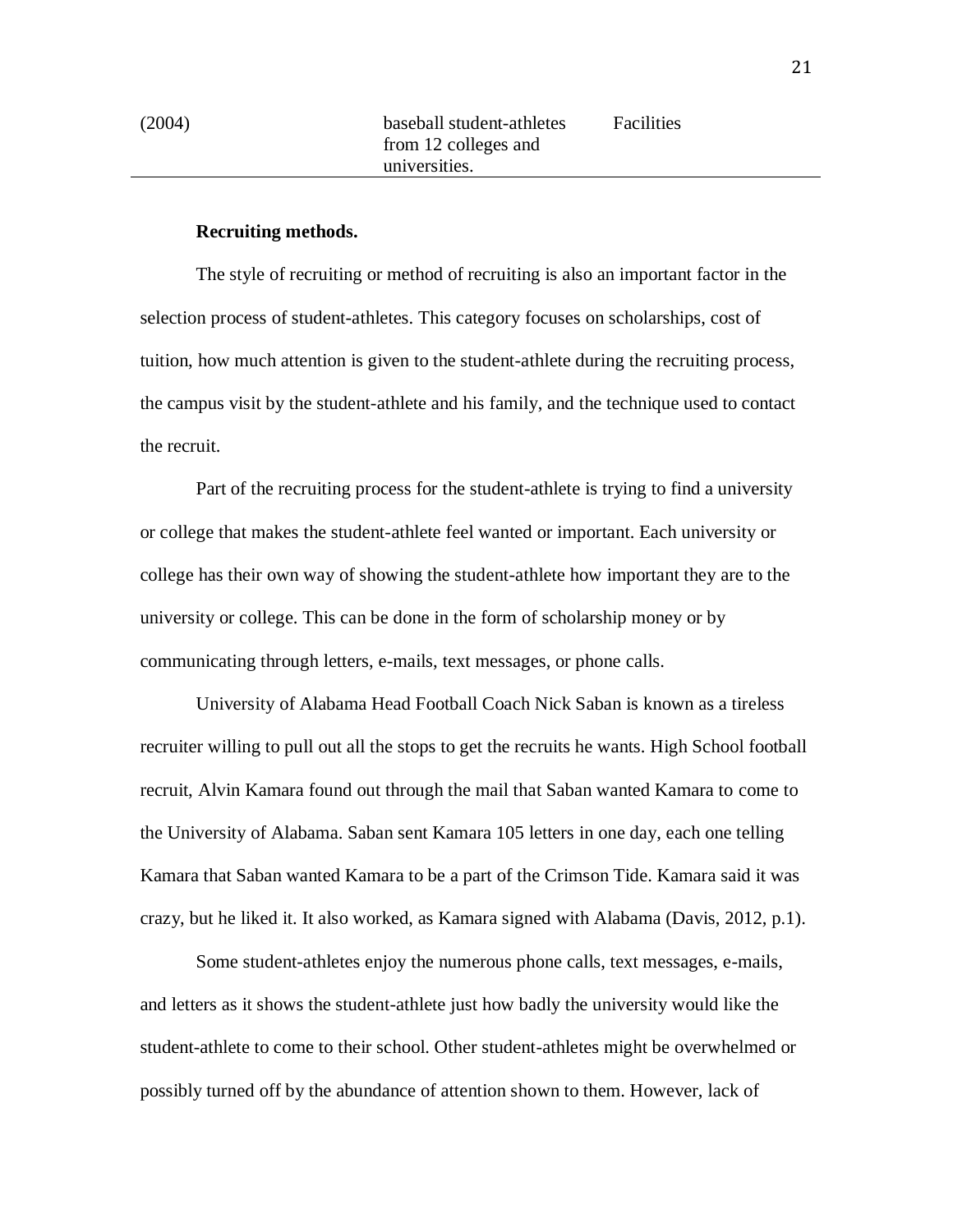attention by a school could also cause a student-athlete to dismiss that university from their list of potential schools.

The campus visit is an opportunity for the student-athlete and possibly his family to see the campus and university first hand. This can be a crucial step in the decisionmaking process, as first impressions can make or break a student-athlete's decision to come to a university. During a campus visit, the student-athlete can meet the coaching staff and potential teammates and see the campus, sports facilities, and academic facilities. The student-athlete might also practice with the team, go out to eat with the coaching staff and team members, and visit with academic advisors about potential majors/academic programs offered. The campus visit could be a weekend stay with a potential teammate, a day visit, or a short tour around the campus, making each conversation, encounter, and sight important.

Football recruit Kurtis Brown from Liberty High School took a campus visit to the University of Arizona. While on campus, Brown toured Arizona's Lowell-Stevens Football Facility, watched the team in a spring practice and spoke with Arizona's coaches. He even got to spend some time with UA safety Anthony Mariscal, a teammate from Liberty. From the moment Brown stepped on campus he fell in love with the school, committing to the University of Arizona a few weeks later due to his campus visit (Rosenblatt, 2016).

Scholarship money and cost of tuition are important factors to consider in the selection process as well. The ability for a student-athlete to have a portion or all of their schooling paid for could be a make or break factor. By offering a scholarship to a

22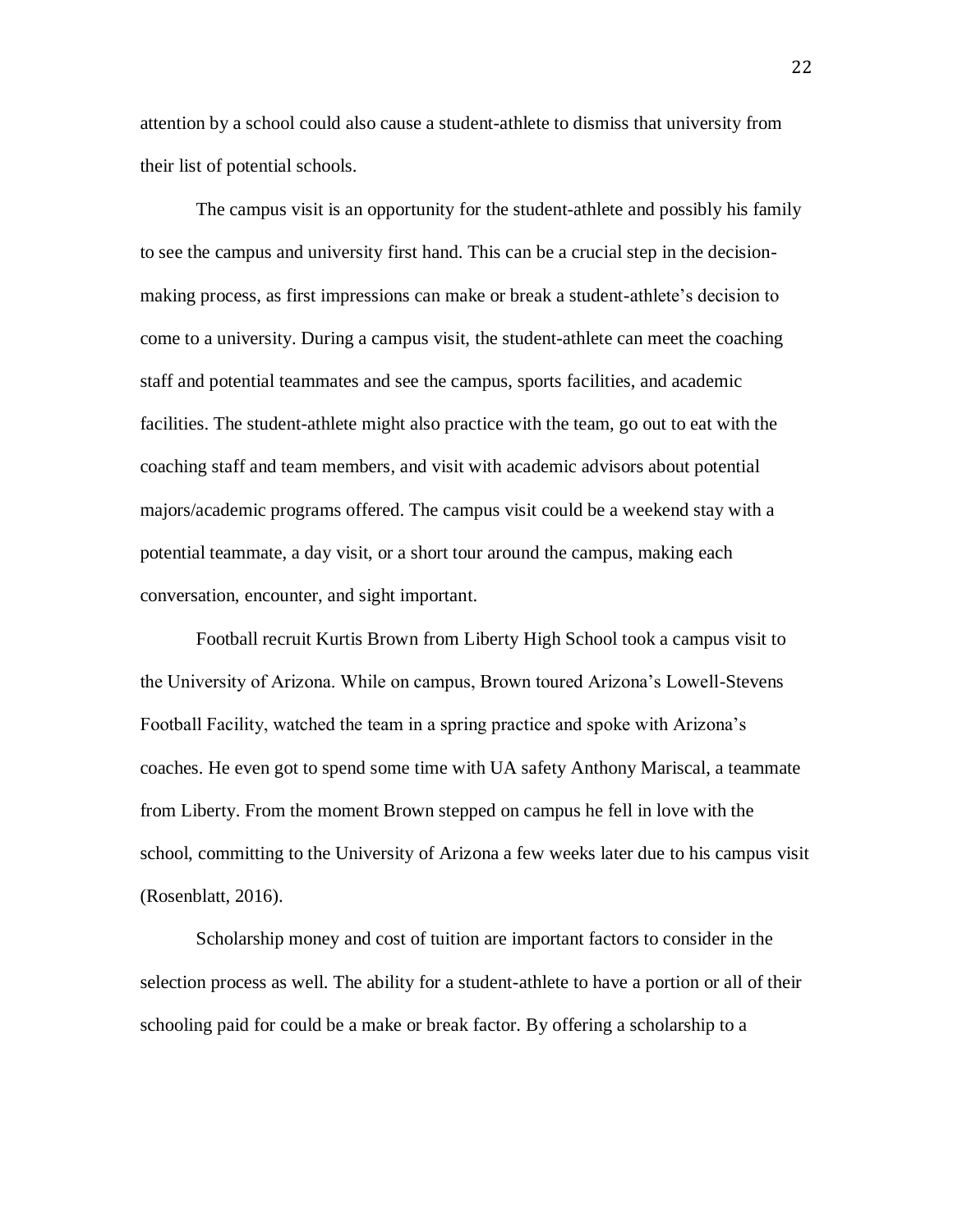student-athlete the university may also be letting the student-athlete know how important they will be to the future of the university's program.

Table 5 identifies three studies, which ranked favorably factors included in the category Recruiting Methods. The offering of a scholarship was the number one selection factor in a study of volleyball players' college selection factors (Reynaud, 1998). Athletic scholarship was the  $10<sup>th</sup>$  most influential factor, while cost of tuition and living expenses was listed as the 13<sup>th</sup> influential factor of 24 factors in a study of college softball selection factors (Jordan and Kobritz, 2011).

## **Table 5:**

*Category: Recruiting Methods - Studies Which Included Recruiting Methods Related Factors*

| Author                    | Study                    | Rank                    |
|---------------------------|--------------------------|-------------------------|
| Jordan and Kobritz (2011) | 239 members of varsity   | #5 Personal Attention,  |
|                           | softball teams competing | #10 Amount of Athletic  |
|                           | in an NCAA Division II   | Scholarship,            |
|                           | conference in the        | #13 Cost of Tuition and |
|                           | southwest.               | Expenses                |
| Reynaud (1998)            | Collected data using     | #1 Offering of a        |
|                           | surveys and telephone    | Scholarship             |
|                           | interviews of 457        |                         |
|                           | Division I female        |                         |
|                           | collegiate volleyball    |                         |
|                           | players from 52          |                         |
|                           | universities.            |                         |
| Schneider and Messenger   | Surveyed 19 Division I   | #1 Athletic Related     |
| (2002)                    | college hockey players.  | Financial Aid           |

#### **Conclusion**

After examining the studies of selection factors and the different sport specific studies in this literature review, an understanding of the process of what is important to student-athletes has evolved. There are some factors that are commonly listed as highly influential factors in each of the studies, but there are also some factors that are more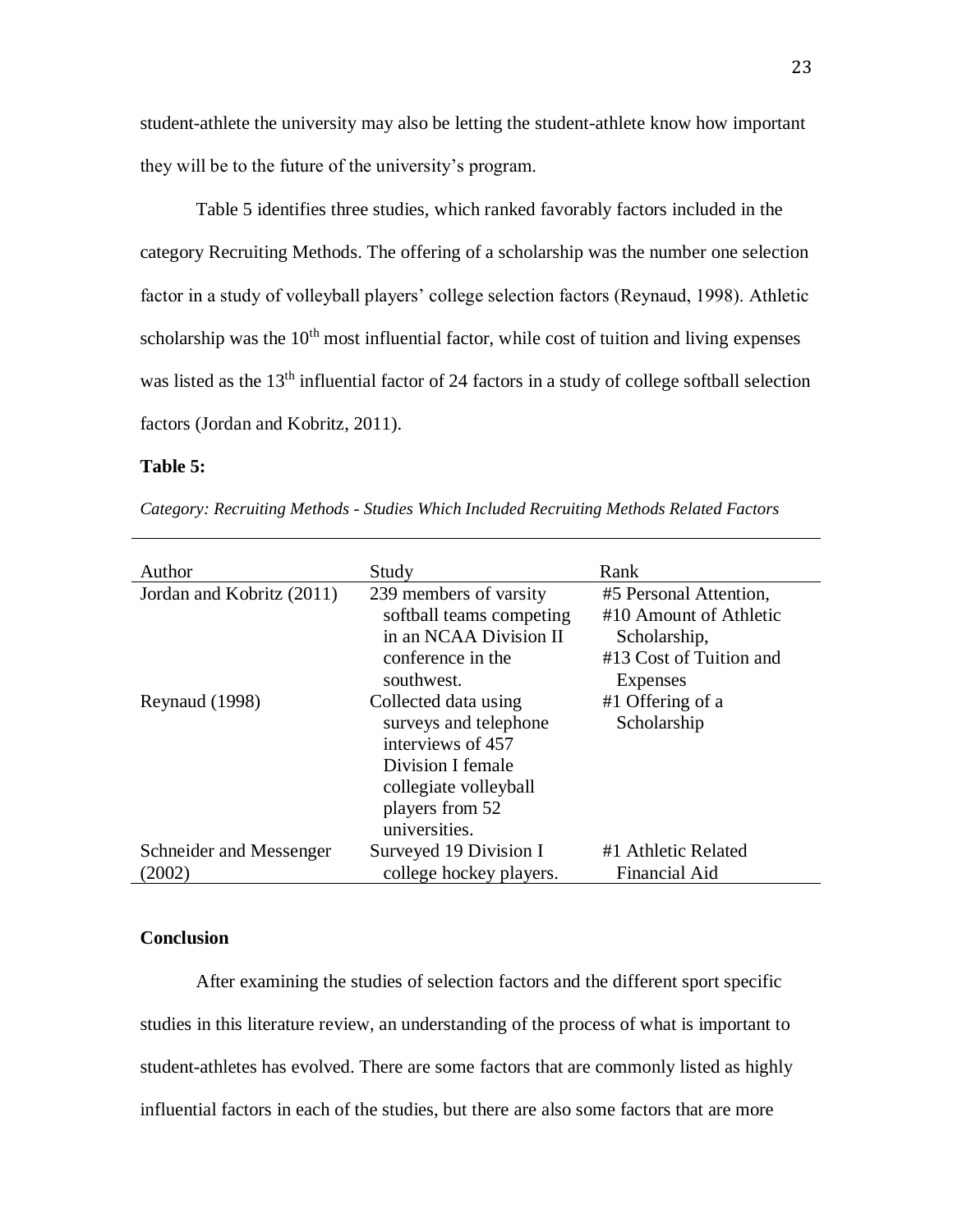important in different sports within the various studies. From the literature review, the top overall influential factors seem to be degree programs offered, academic reputation of school, opportunity to play early, head coach and coaching staff, and the offering of a scholarship.

Two of the studies looked at female sport specific sports (volleyball and softball) and the student-athlete's choice factors. In those studies (Reynaud and Jordan and Kobritz), the highly influential factors gravitated toward academic factors and relationships. Coaching staff, degree program options, academic reputation, and future teammates were the most influential factors. The male specific sport studies on baseball, football, and hockey showed that the most influential factors are related to the athletic program and facilities. Opportunity to play, winning program, and sports facilities were among the most influential factors.

The literature review also provided evidence of how each of the categories in this study can be important. The categories of university, athletic program, relationships, sports facilities, and recruiting methods provide a framework for the student-athlete and their decision process.

The next chapter focuses on this study's process of determining the important factors selected for its survey and how the survey was conducted.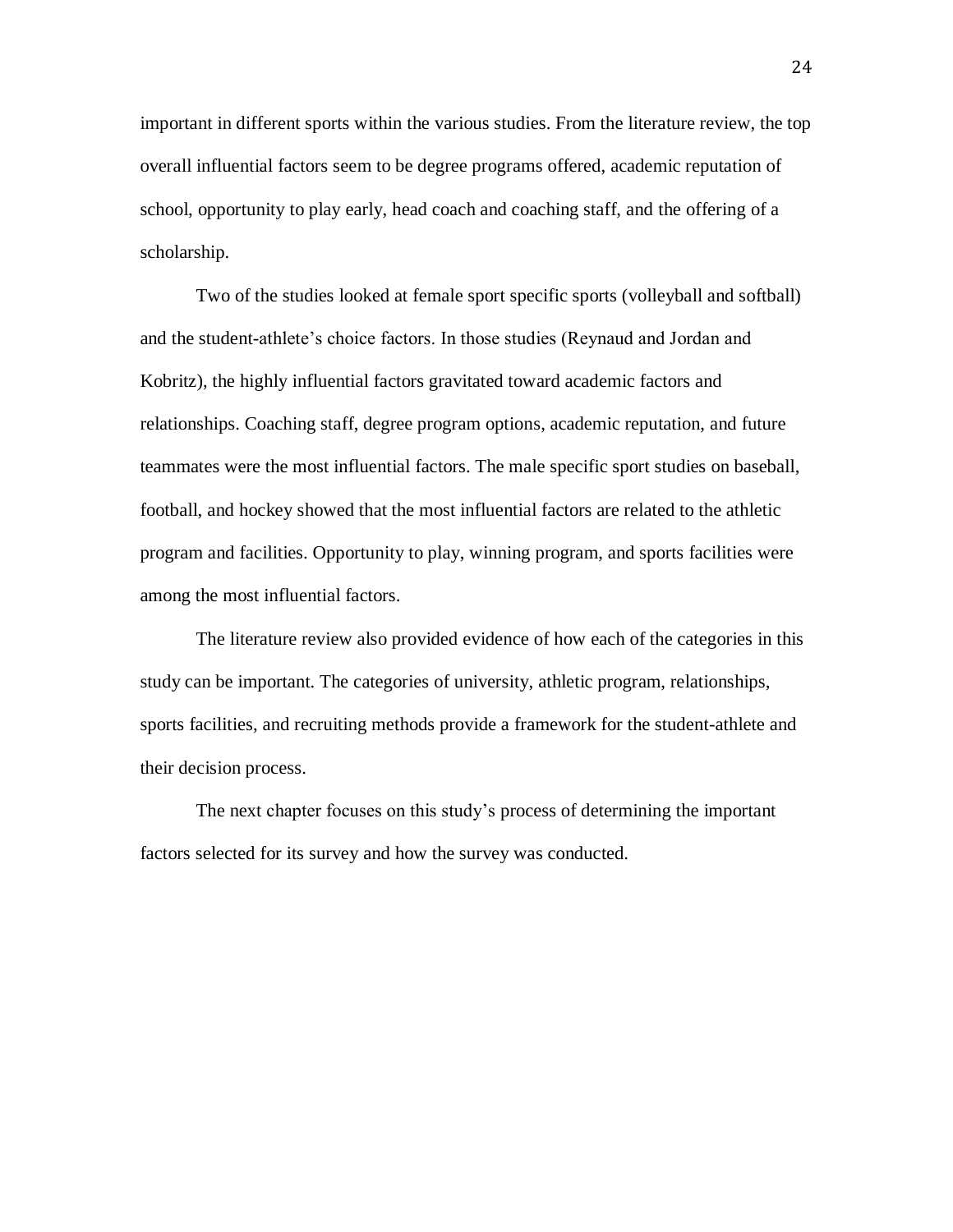#### **III. Methodology**

## **Introduction**

This research study is designed to better understand the factors involved in the decision-making process of a 2015-2016 NCAA Division II baseball team to choose to attend this university. This chapter will cover the participants in the study, the data collection instrument, procedures, and data analysis used to answer the research question.

## **Sample/Participants**

The participants were 32 male NCAA Division II baseball student-athletes on a baseball team whose university is located in the Midwest region of the United States. This study breaks down the student-athletes by the year they were recruited.

## **Instrumentation**

The 32 baseball players were surveyed. The survey consisted of four sections. Section 1 was a single multiple-choice question  $(\#1)$  asking for the player's recruitment year (2011, 2012, 2013, 2014, and 2015). This question was asked in order to see if recruiting classes differed on the following questions.

Section 2 of the survey was used to obtain the importance of various decisionmaking factors. Using the literature review of studies on student-athlete college selection factors, the researcher compiled a list of selection factors. The list included factors that were common in previous studies and new factors that were deemed to be important in the eyes of the researcher. Section 2 of the questionnaire consisted of one question (#2) with 19 factors listed, each was to be rated on a 5-point Likert scale, ranging from 1 (not important) to 5 (very important).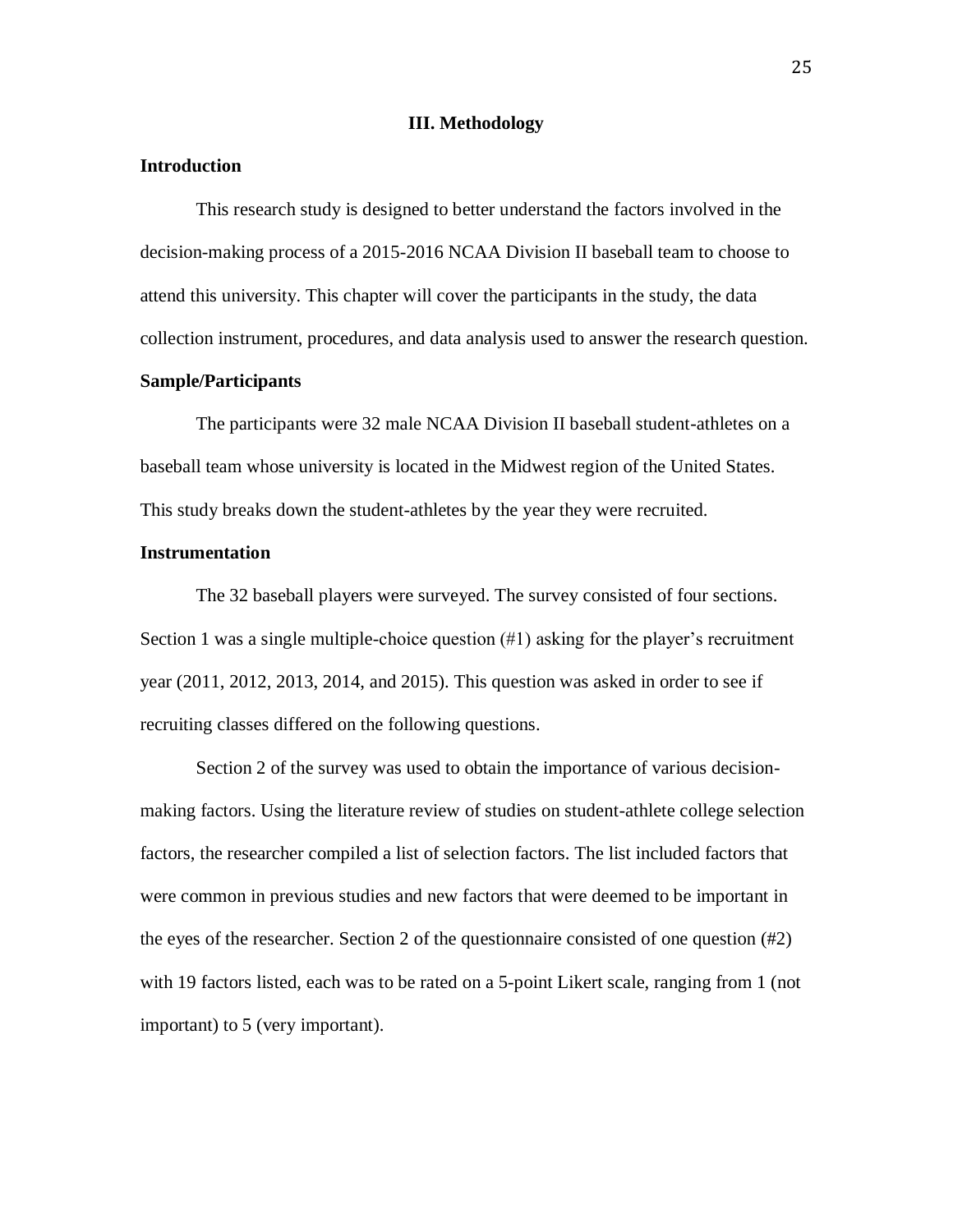Section 3 of the survey had two questions. Question #3 was a multiple-choice question asking what method of communication they preferred during the recruiting period.

Section 4 of the survey was four open-ended questions. One question is multiple choice, and one ranking question. Participants were also asked in what year they were recruited in order to see if a trend consisted between same recruiting classes. Protocol

The researcher contacted the Head Baseball Coach of the program being studied, in person, in January 2016, the beginning of their competitive season. The researcher explained in detail the importance of the study and asked for the team's participation in the study. The Head Coach was then asked to sign a document of support for the research, giving players permission to participate in the study (Appendix D). The researcher then used a pilot group of former collegiate baseball players to pilot test the survey questions. After the pilot group's data was collected and their feedback received, revisions to the survey were made. The survey, a consent statement, and protocol were submitted to the university IRB for approval and this was granted. The survey was then entered into the survey administration software Qualtrics. The survey was coded as anonymous so responses were not able to be tracked and a link to the survey was made available. One month into their competitive season, the players were sent an e-mail by the researcher, which included an explanation of the study and a link to the survey.

Attached to the e-mail was the head coach's support letter. Once players clicked the link to the survey, a consent form was presented on the cover page, stating that participation in the study was voluntary and that neither the university nor individual

26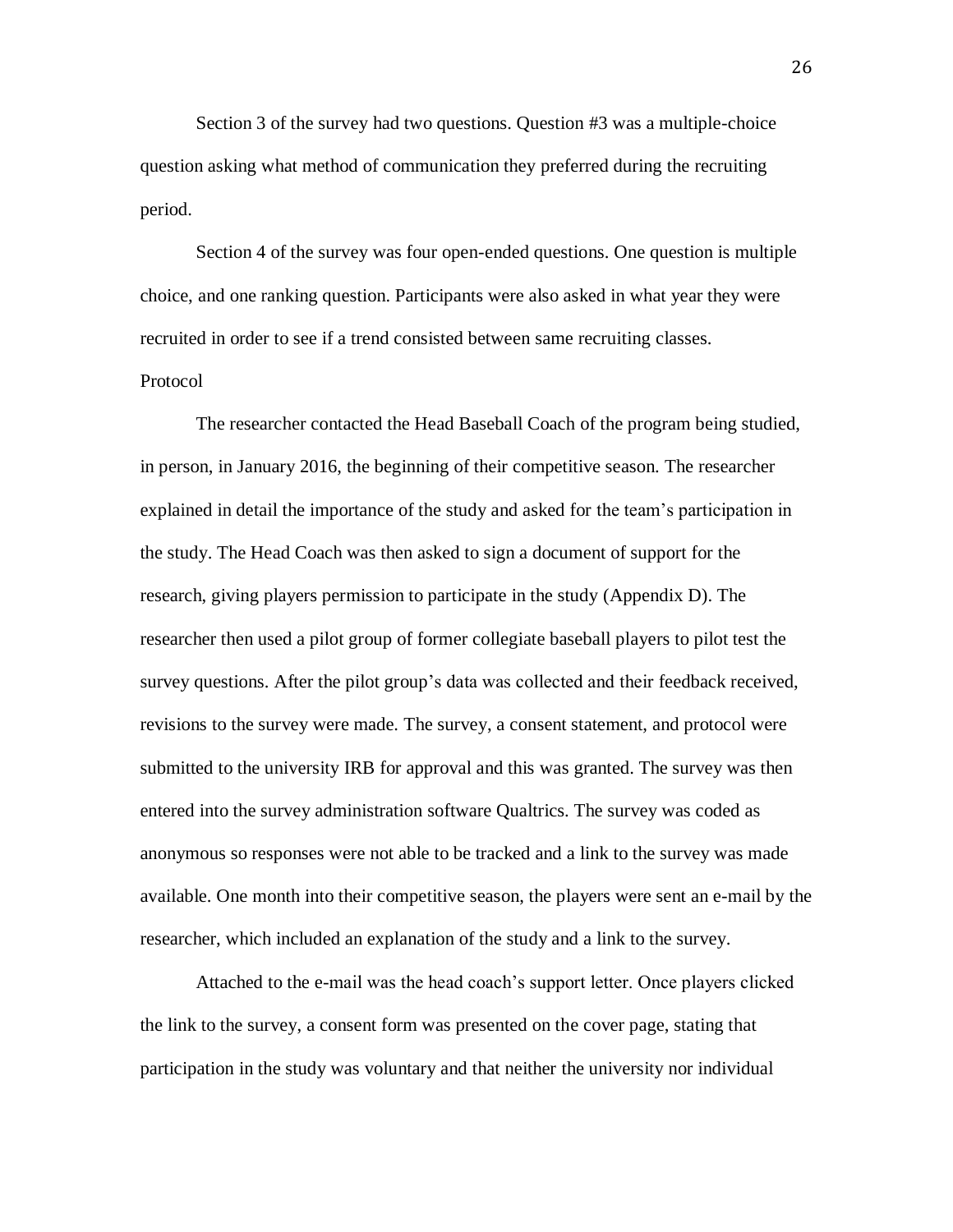names were included on the survey. All of the student-athletes completed the survey in two days and the survey was closed two days after activating the survey,

## **Statistical Design and Analysis**

 Once the survey was completed, the data was analyzed using the web-based program Qualtrics Survey Software. Section 1 was used as a filter to see if Section 2 through 4 data differed by year of recruitment. The Likert Scale data of Section 2 was summed and the mean, standard deviation, and frequency of each of the 19 factors was determined. Section 3, question 1 was summed and the mean, standard deviation, and frequency of each of the 4 ways of communication was determined. In question 5, the frequency of each recruiting class was determined. The open-ended questions of Section 4 were organized by question. Grounded theory was used. Responses were read looking for common themes across all responses as well as by recruitment year. As a theme developed phrases and sentences related to that theme were identified and highlighted in the same color. Quotes were used as both representative of a theme and as unique thoughts unrelated to other responses.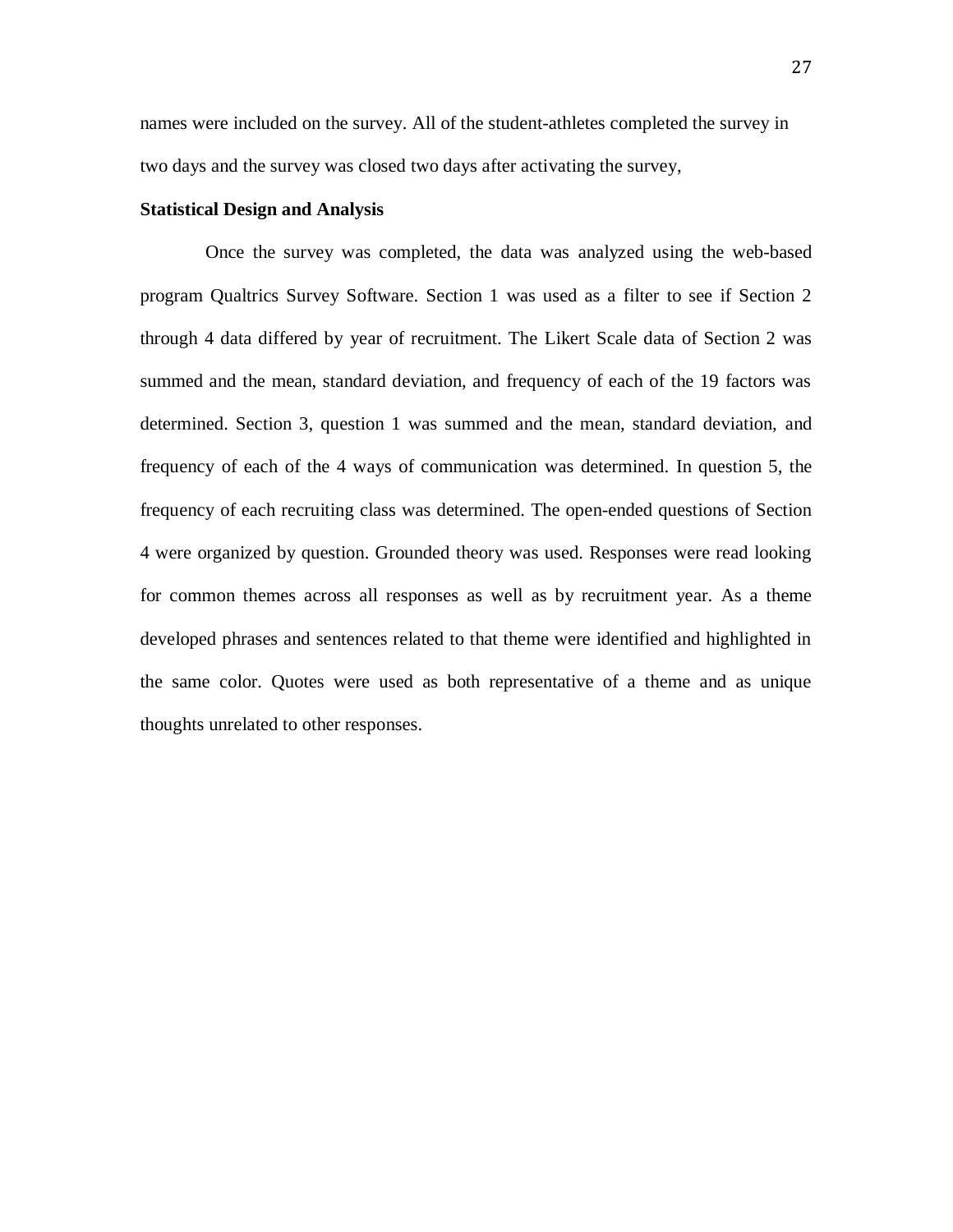#### **IV. Results**

This chapter shows the major findings and key takeaways as to what factors were most influential for student-athletes on a college baseball team, in their decision making process to choose the current university. A questionnaire was used to gather data from 31 players on a NCAA Division II Men's baseball team in the Midwest. Of the 32 members of the baseball team surveyed, 31 members responded, reflecting a 96.8% return rate. Information was collected through the web-based program Qualtrics Survey Software.

## **Findings**

The data for each section of the questionnaire is detailed below. First the results of the entire team will be described, followed by the results by recruiting year if they differed from the entire team.

## **Section 1.**

The first question was a demographic question that asked players to identify their recruiting class (year they were recruited to the university: i.e. 2011, 2012, 2013, 2014, or 2015). This question allowed the researcher to see if any trends existed between different recruiting classes for choosing the current university they attend.

Table 6 below shows that of the 31 members of the baseball team that responded, 2 (6%) came from the 2011 recruiting class, 7 (23%) from the 2012 recruiting class, 7 (23%) from the 2013 recruiting class, 2 (6%) from the 2014 recruiting class, and 13 (42%) came from the 2015 recruiting class.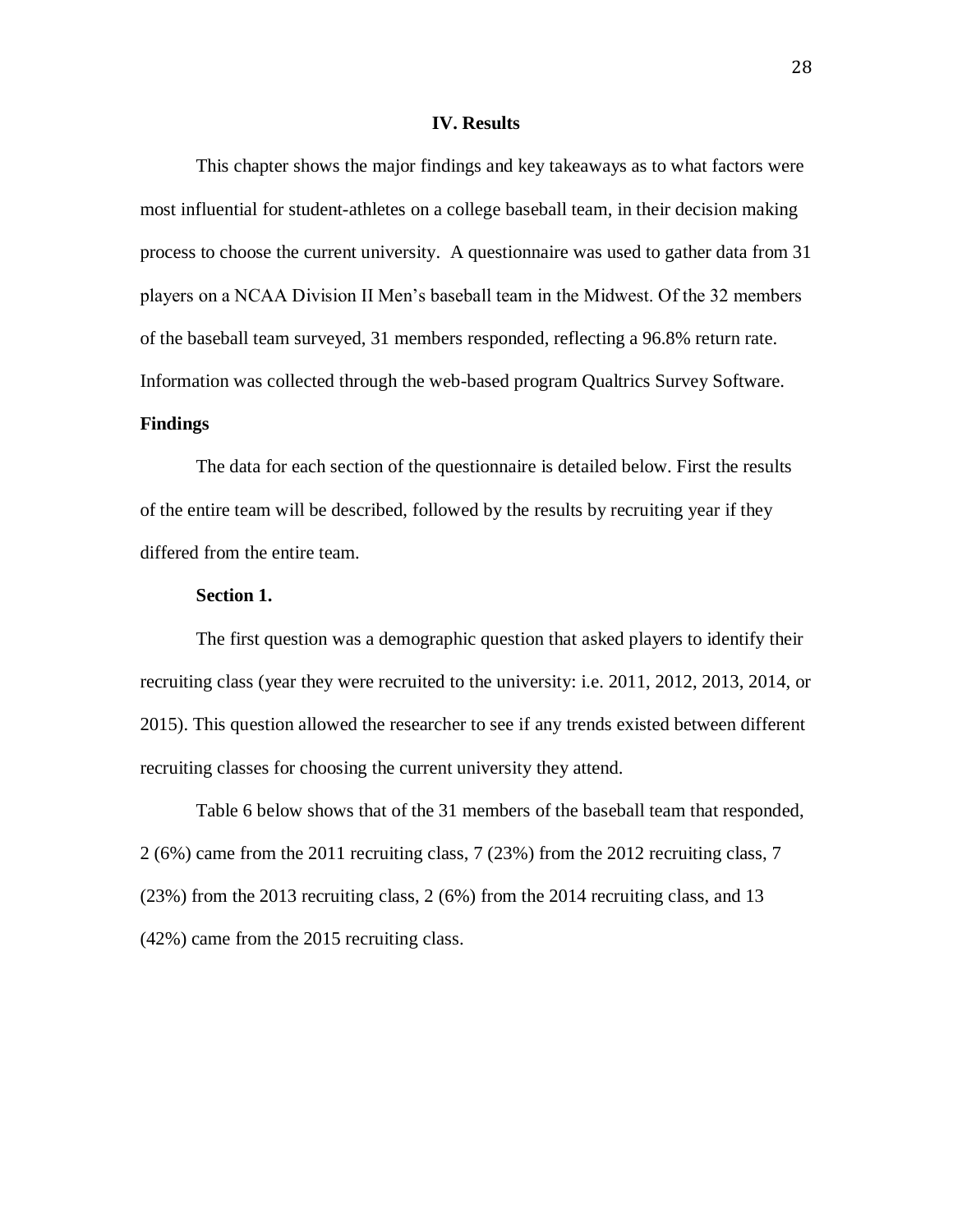## **Table 6:**

| Year | <b>Frequency</b> | Percent |  |
|------|------------------|---------|--|
| 2011 |                  | h       |  |
| 2012 |                  | 23      |  |
| 2013 |                  | 23      |  |
| 2014 |                  | h       |  |
| 2015 | 13               | 42      |  |
|      |                  |         |  |

*Recruiting Class (N=31)*

## **Section 2.**

Question 2 of the survey asked each baseball player how important 19 selection factors were in choosing their university. The question used a 5-point Likert scale, ranging from 1 (not important) to 5 (very important). The higher the mean score, the more influential the selection factor was for the student-athletes. Factors fit into five categories, University (U), Athletic Program (AP), Relationships (R), Sports Facilities (SF), and Recruiting Methods (RM).

In Table 7 below, the results of the factors are first listed by showing all recruiting classes combined results. As indicated in Table 2, the five most influential factors were Coaching Staff's Relationship With Players (4.16), Coaching Staff's Knowledge of Baseball (4.10), Tradition of Program (4.06), and Potential to Play Early in Career (4.06) and Level of Competition (Division 1, 2, 3, NAIA, Junior College) tied for fifth. The five least influential factors of the selection process were Scholarship Money (2.71), Potential to Play Professional Baseball After College (2.77), Academic Reputation (3.10), Academic Resources (3.10), and Cost of Tuition (3.29).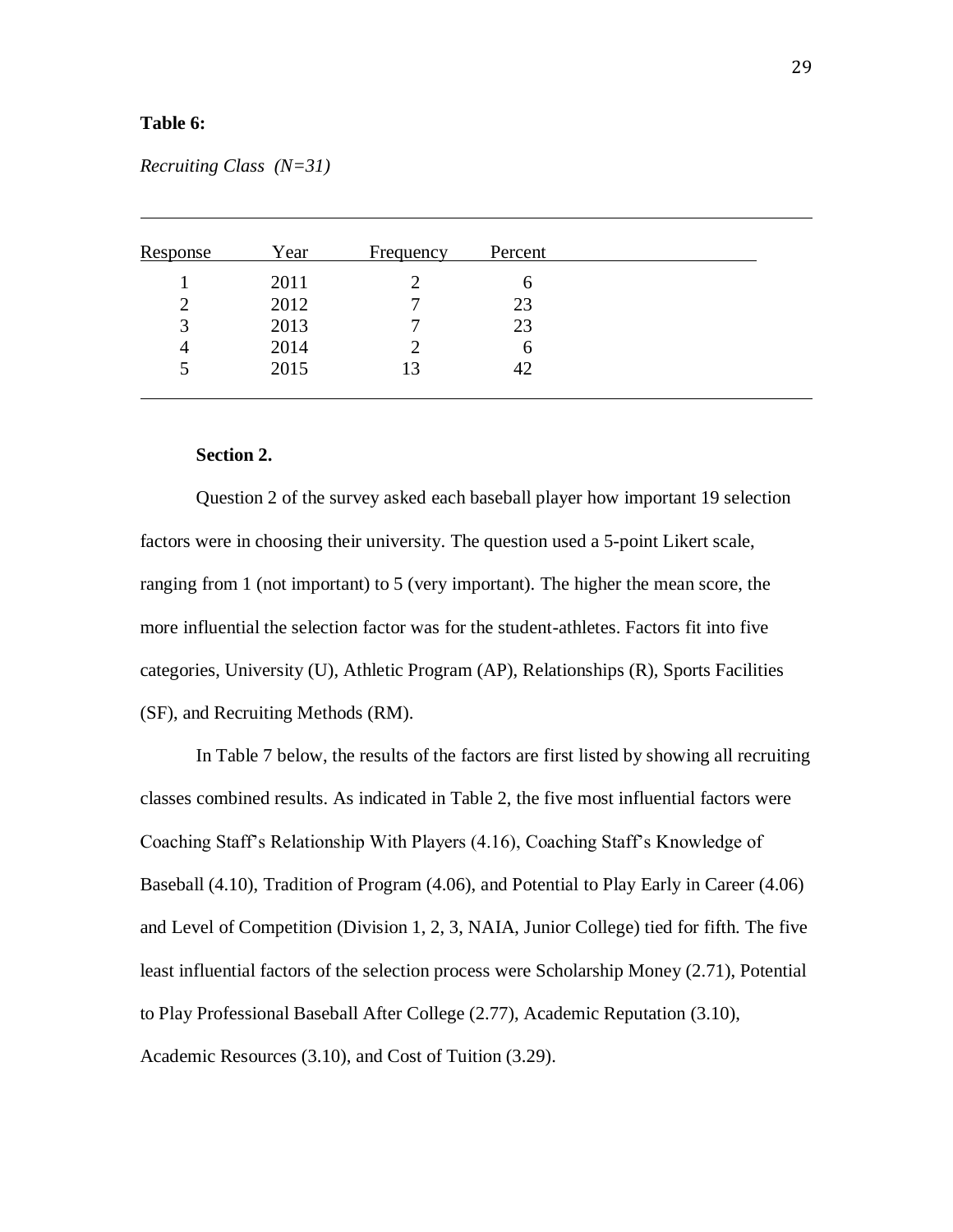The two most influential factors Coaching Staff's Relationship With Players (4.16) and Coaching Staff's Knowledge of Baseball (4.10) fall into the Relationships category. Tradition of Program (Success), Potential to Play Early in Career, and Level of Competition (Division 1, 2, 3, NAIA, Junior College) are part of the Athletic Programs category. Athletic Facilities (Baseball Field, Weight Room, Locker Room, Training Room, Practice Facility) was the seventh most influential factor and the most influential factor of the Sports Facilities category. Campus Visit (3.77) was the eighth most influential factor and most influential factor of the Recruiting Methods category. The University category first appeared at number ten with the factor of Location of the University or College (3.58).

#### **Table 7:**

*Factors Influencing Student-Athletes (All Recruiting Classes) ranked by mean score*

| × |  |
|---|--|
|   |  |

| #      | <b>Likert Scale</b><br>Question                                 | Not Important  | Somewhat<br>Important | Neutral        | Important | Very Important | Total Responses | Mean |
|--------|-----------------------------------------------------------------|----------------|-----------------------|----------------|-----------|----------------|-----------------|------|
| 14     | Coaching Staff's Relationship With Players                      | 1              | $\overline{2}$        | $\mathbf{1}$   | 14        | 13             | 31              | 4.16 |
| 15     | <b>Coaching Staff's Knowledge of Baseball</b>                   | 1              | $\overline{2}$        | 3              | 12        | 13             | 31              | 4.10 |
| 8      | Program (Success)                                               | 1              | $\overline{0}$        | 3              | 19        | 8              | 31              | 4.06 |
| $\tau$ | Potential to Play Early in Career                               | $\overline{2}$ | 1                     | 5              | 11        | 11             | 30              | 3.93 |
| 6      | Level of Competition (Division 1, 2, 3, NAIA,<br>Junior College | $\mathbf{1}$   | 1                     | $\overline{2}$ | 24        | 3              | 31              | 3.87 |
| 16     | <b>Coaching Style</b>                                           | $\overline{2}$ | $\overline{2}$        | 6              | 9         | 12             | 31              | 3.87 |
| 17     | Athletic Facilities (Baseball Field, Weight)                    | 1              | 3                     | $\overline{4}$ | 15        | 8              | 31              | 3.84 |
|        | Room, Locker Room, Training Room, Practice                      |                |                       |                |           |                |                 |      |
|        | Facility                                                        |                |                       |                |           |                |                 |      |
| 18     | Campus Visit (First Impression)                                 | 1              | 4                     | $\overline{4}$ | 14        | 8              | 31              | 3.77 |
| 19     | Personal Attention (Coaching Staff/University                   | $\overline{4}$ | $\overline{2}$        | $\overline{2}$ | 12        | 11             | 31              | 3.77 |
|        | Making You Feel Important)                                      |                |                       |                |           |                |                 |      |
| 5      | Location of the University or College                           | 3              |                       | 6              | 17        | 4              | 31              | 3.58 |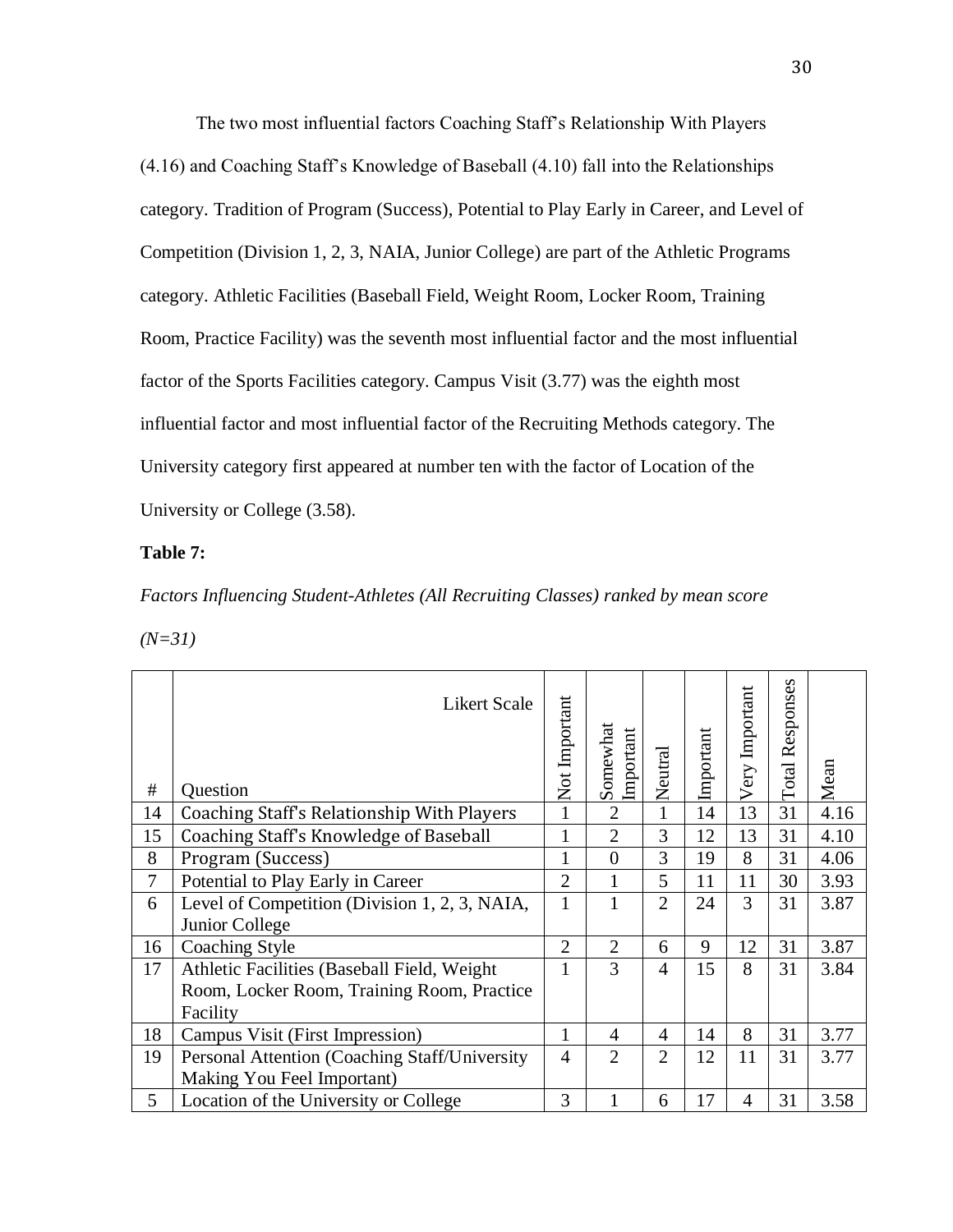| #              | <b>Likert Scale</b><br>Question               | Not Important  | Somewhat<br>Important | Neutral        | Important | Important<br>Very | ses<br>Respons<br>Total | Mean |
|----------------|-----------------------------------------------|----------------|-----------------------|----------------|-----------|-------------------|-------------------------|------|
| 9              | Campus Size/Type of Community                 | $\overline{2}$ |                       | 11             | 13        | $\overline{4}$    | 31                      | 3.52 |
| 4              | Academic Programs/Majors Offered              | $\overline{2}$ | 4                     | 6              | 16        | 3                 | 31                      | 3.45 |
| 10             | Attractiveness of Campus (Appearance)         | $\overline{2}$ | 3                     | 8              | 16        | 2                 | 31                      | 3.42 |
| 3              | <b>Future Teammates</b>                       | 5              | $\overline{2}$        | 5              | 13        | 5                 | 30                      | 3.37 |
| $\overline{2}$ | Cost of Tuition                               | 1              | 9                     | $\overline{2}$ | 18        |                   | 31                      | 3.29 |
| 11             | <b>Academic Resources</b>                     | 3              | 6                     | 9              | 11        | $\overline{2}$    | 31                      | 3.10 |
| 12             | <b>Academic Reputation</b>                    | 3              | $\overline{4}$        | 13             | 9         | $\overline{2}$    | 31                      | 3.10 |
| 13             | Potential to Play Professional Baseball After | 9              | 3                     | 8              | 8         | 3                 | 31                      | 2.77 |
|                | <b>Attending University</b>                   |                |                       |                |           |                   |                         |      |
|                | <b>Scholarship Money</b>                      | 6              | 9                     | 6              | 8         | 2                 | 31                      | 2.71 |

These results were also broken down by each recruiting class in order to identify any possible trends.

The 2011 recruiting class consisting of two members listed the Campus Visit (4.50, RM) and Personal Attention (Coaching Staff/University Making You Feel Important) (4.50, RM) as the most influential factors and Scholarship Money (1.00, RM) and Potential to Play Professional Baseball After Attending University (1.50, AP) as the least influential factors.

The 2012 recruiting class consisting of seven members listed the Tradition of Program (Success) (4.57, AP) and Potential to Play Early in Career (4.29, AP) as the most influential factors and Future Teammates (3.00, R) and Potential to Play Professional Baseball After Attending University (3.00, AP) as the least influential factors.

The 2013 recruiting class consisting of seven members listed Potential to Play Early in Career (4.71, AP), Academic Programs Offered (4.14, U), Coaching Staff's Relationship With Players (4.14, R), and Coaching Staff's Knowledge of Baseball (4.14,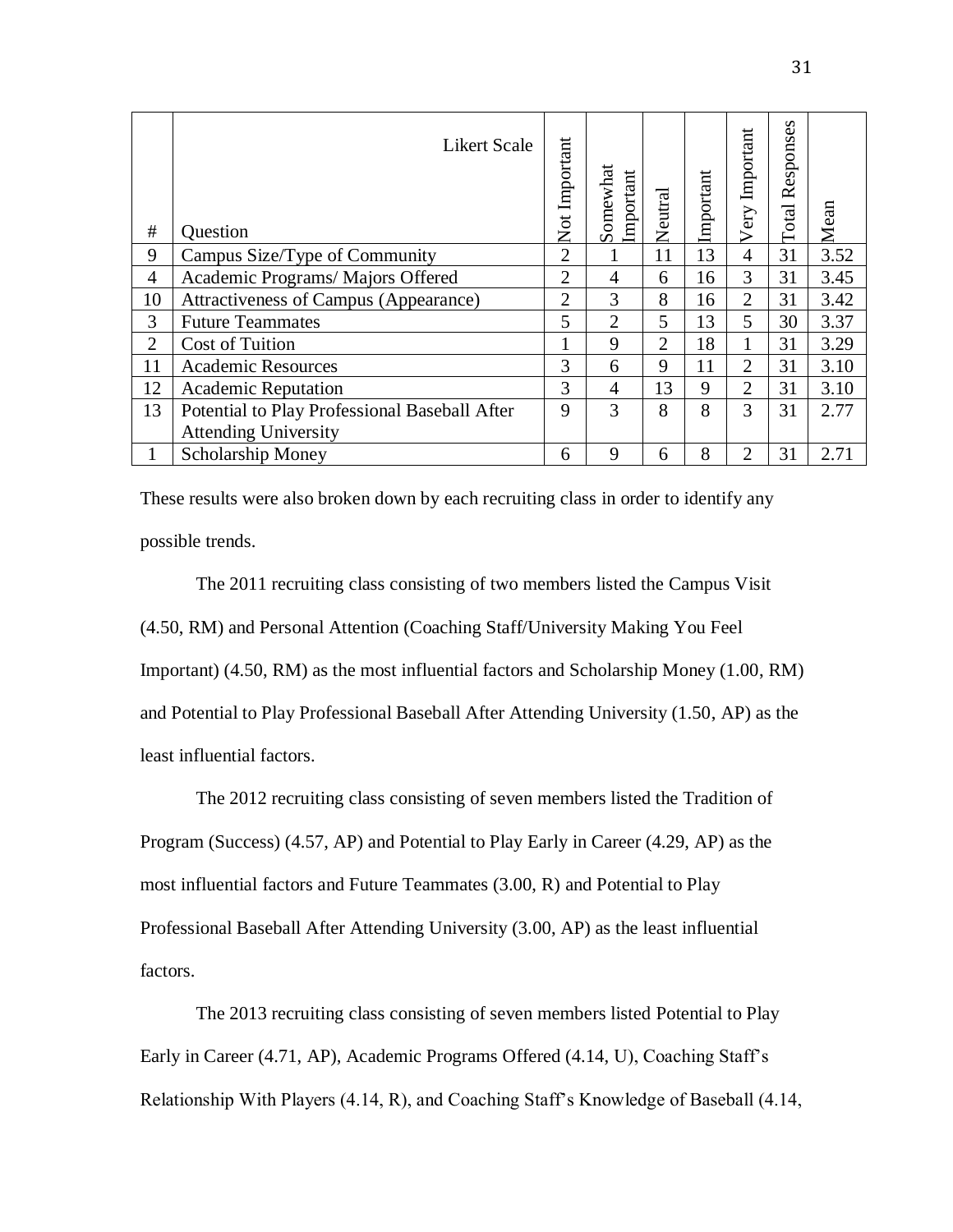R) as the most influential factors and Scholarship Money (3.14, RM) and Future Teammates (3.14, R) as the least influential factors.

The 2014 recruiting class consisting of two members listed seven factors as highly influential. Coaching Staff's Relationship With Players, Coaching Staff's Knowledge of Baseball, Coaching Style, Campus Visit (First Impression), Personal Attention (Coaching Staff/University Making You Feel Important), Level of Competition (Division 1, 2, 3, NAIA, Junior College), and Potential to Play Early in Career. The least influential factors were Scholarship Money (2.00, RM) and Cost of Tuition (2.00, RM).

The 2015 recruiting class consisting of 13 members listed Coaching Staff's Knowledge of Baseball (4.31, R) and Coaching Staff's Relationship With Players (4.23, R) as the most influential factors and Potential to Play Professional Baseball After Attending University (2.31, AP) and Scholarship Money (2.38, RM) as least influential factors.

## **Section 3.**

Section 3 consisted of two questions #3 and #4.

Question 3 of the survey asked each baseball player what method of communication they preferred during the recruiting period by ranking four approaches to communication (Phone, Text Message, Letter, E-Mail) in order of preference #1-4. The lower the mean for the type of communication indicated the method of communication was more preferred. 29 players responded to this question.

In Table 8 below, the results of the preferred method of communication are listed showing all the recruiting classes combined. The preferred method of communication in order was by Phone with a mean of 1.41, Text Message (2.28), Letter (3.07), and E-mail

32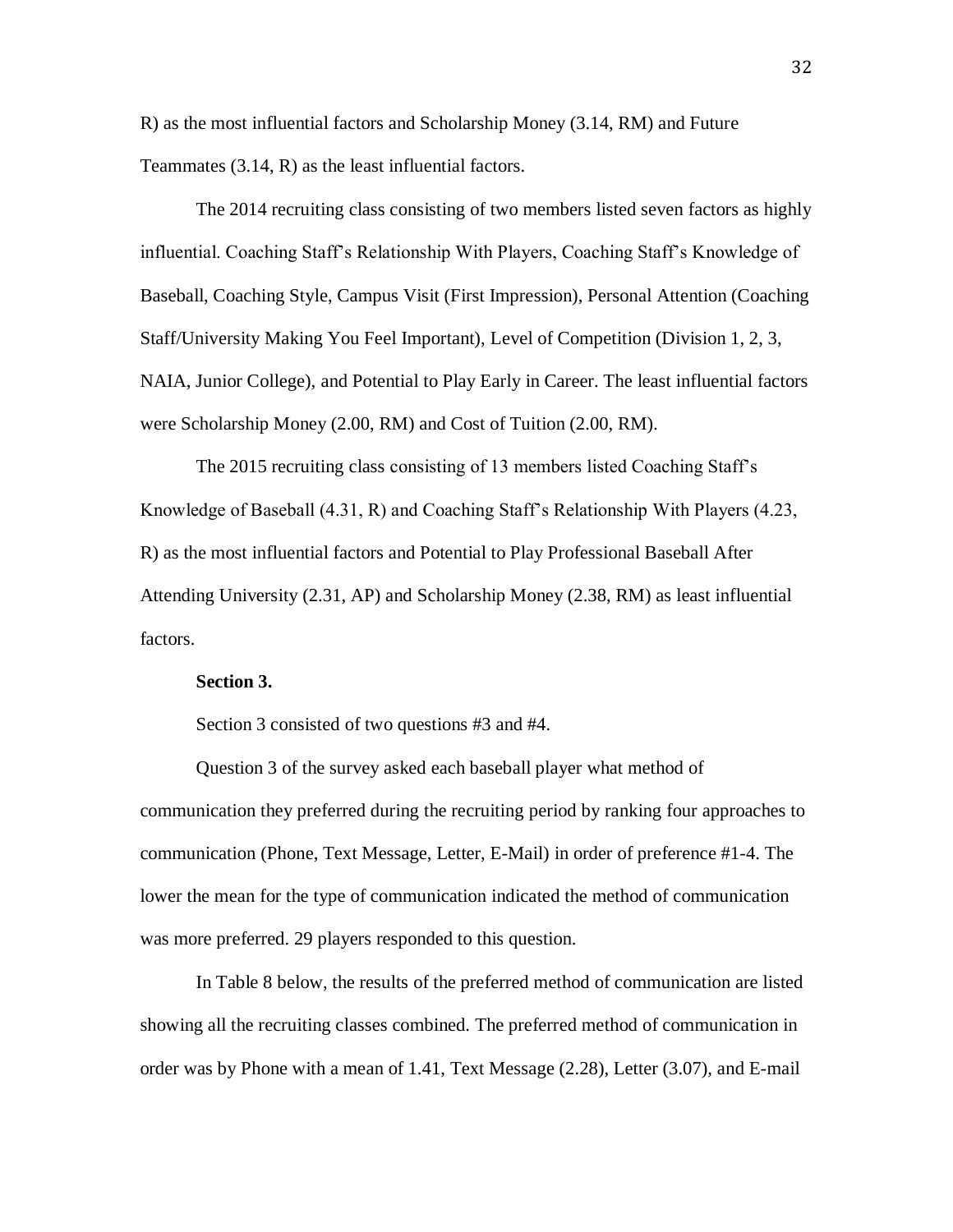(3.24). The results broken down by each recruiting class also showed that communicating by phone call was the preferred method of communication.

## Table 8:

*Preferred Method of Contact (All Recruiting Classes) ranked by mean rank (N=29)*

| Method              | Mean | <b>Std Deviation</b> | <b>Responses</b> |  |
|---------------------|------|----------------------|------------------|--|
| Phone Call          | 1.41 | 0.73                 | 29               |  |
| <b>Text Message</b> | 2.28 | 0.92                 | 29               |  |
| Letter              | 3.07 | 0.92                 | 29               |  |
| E-Mail              | 3.24 | 0.79                 | 29               |  |

Question 4 of the survey asked each baseball player when they were being recruited, how often they preferred to be contacted by choosing one of the allotted times. The higher the percentage of choice would indicate the preferred frequency of contact.

In Table 9 below, the results of how often the recruit would prefer to be contacted are listed showing all the recruiting classes combined. Being contacted weekly (18, 58%) was the most preferred frequency of contact, followed by Every Other Week (10, 32%), Monthly  $(3, 10\%)$ , Daily and Every Other Day at 0, 0%.

## **Table 9:**

*Preferred Frequency of Contact (All Recruiting Classes) (N=31)*

| Response | Answer           | <b>Responses</b> | Percent |  |
|----------|------------------|------------------|---------|--|
|          | Daily            |                  |         |  |
|          | Every Other Day  |                  |         |  |
| 3        | Weekly           | 18               | 58      |  |
| 4        | Every Other Week | 10               | 32      |  |
| 5        | Monthly          | 3                | 10      |  |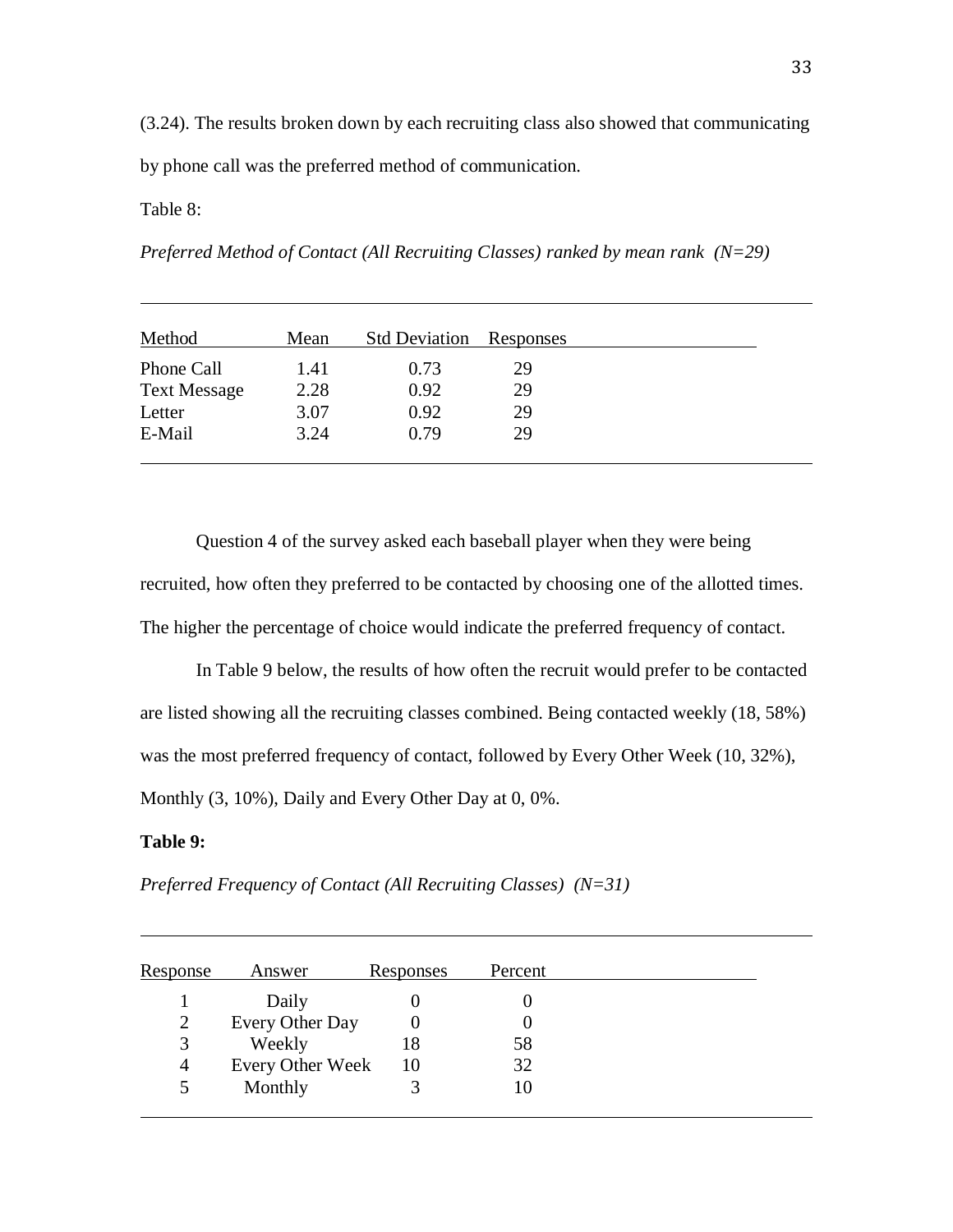The results were also broken down by each recruiting class showing that the 2011 and 2012 recruiting classes preferred being contacted Every Other Week, while the more recent recruiting classes of 2013, 2014, and 2015 preferred Weekly communication.

## **Section 4.**

Section 4 had two sets of two open-ended questions. Question #5 and #6 asked the baseball players about the most and least influential factor in choosing their university. Questions #7 and #8 asked the players to identify the most attractive and least attractive factor from a competing university.

In question 5, each baseball player was asked to describe the most influential factor for choosing their current university.

The results of the question are first broken down by all recruiting classes and look for commonalities among the responses. The most influential factor for choosing their current university in order of frequency were personal attention/visit, coaching staff, winning program, opportunity to play, and location of the university. One subject stated that the calls and letters from coaches made him feel like the coaches really wanted him (Personal Attention/RM). Another stated that the university was close to home and that he was very close to his family, so it made it easy for him to go home, as well as have his family come to games (Location/U).

No significant differences or similarities were found when breaking down the recruiting classes. The same common responses listed as the most influential factors were listed throughout each class.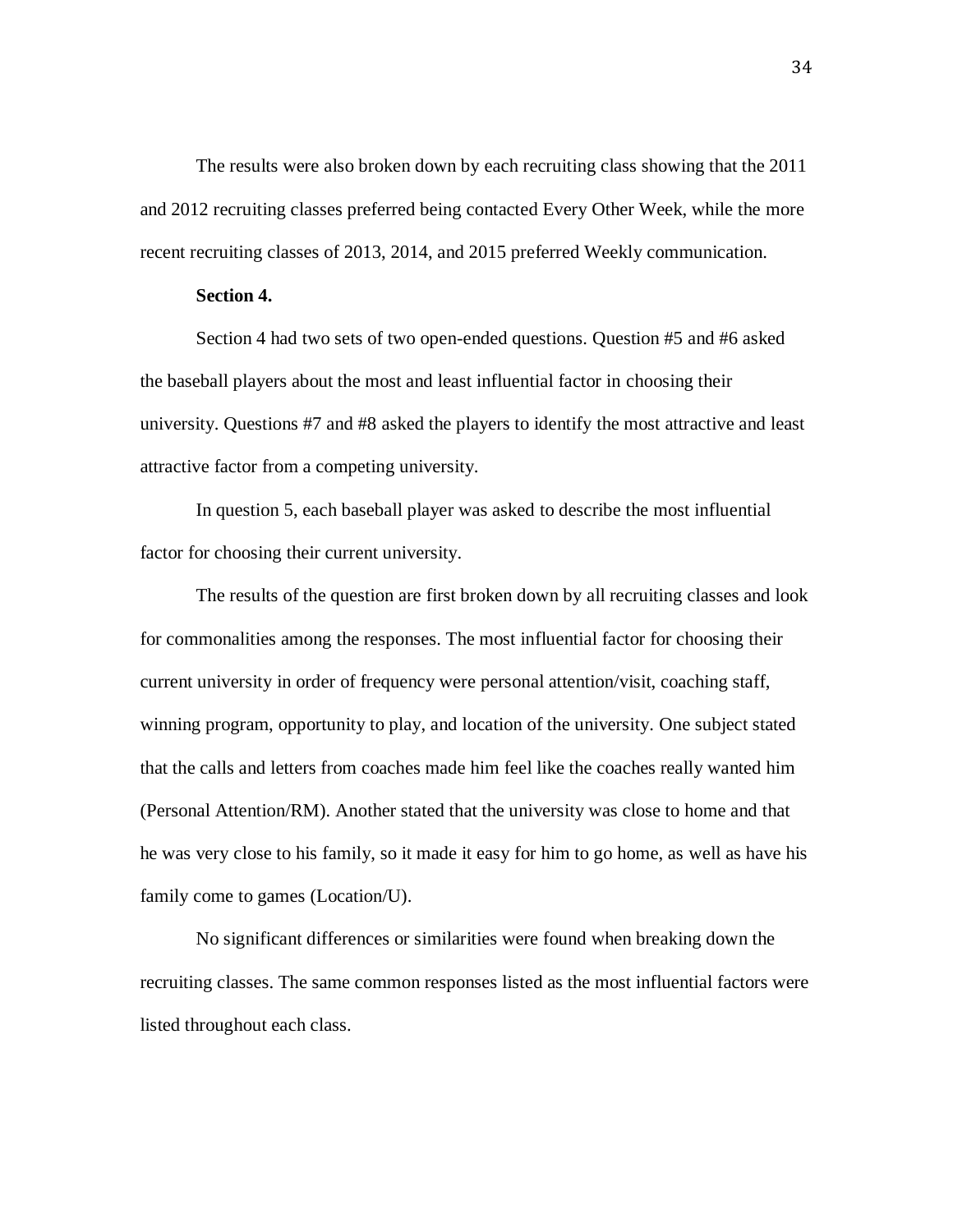In question 6, each baseball player was asked to describe the least influential factor for choosing their current university.

The results of the question were first broken down by all recruiting class and commonalities were identified. The least influential factors for choosing their current university in order of frequency were scholarship money, academic reputation, degree program options, and cost of tuition. One subject stated that scholarship money was the least influential factor because Division II has lower scholarships to offer so they knew they would not receive a lot of money. Another subject stated that the school's academics didn't matter much to them because at that time in their life, all they wanted to do was play baseball.

No significant differences or similarities were found when breaking down the recruiting classes. The same common responses listed as the least influential factors were listed throughout each class.

In question 7, each baseball player was asked to describe the most attractive factor from a competing university.

The results of the question are first broken down by all recruiting classes and look for commonalities among the responses. The most attractive factors from a competing university in order of frequency included scholarship money, athletic program's success, and location of the school. One subject stated that they were offered more scholarship money, which would have helped with student loans and cut down on tuition. Another subject stated that other schools had winning traditions which was attractive to them because winning was important to them.

35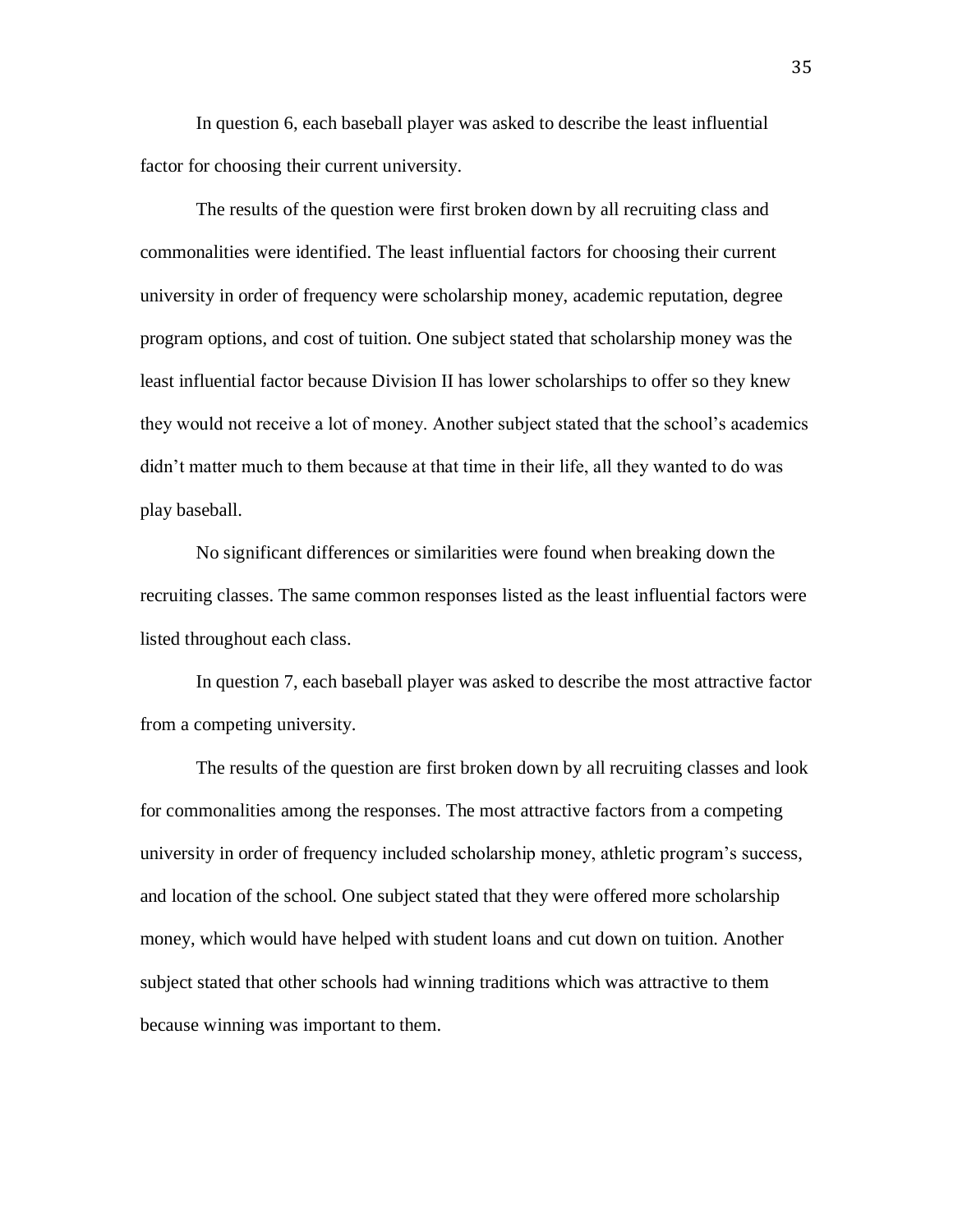No significant differences or similarities were found when breaking down the recruiting classes. The same common responses listed as the most attractive factors were listed throughout each class.

In question 8, each baseball player was asked to describe the least attractive factor from a competing university.

The results of the question are first broken down by all recruiting classes and look for commonalities among the responses. The most common responses for the least attractive factor from a competing university in order of most common responses included the location of the school, poor relationship with coaching staff, athletic facilities, and not having the opportunity to play right away. One subject stated the distance from home was too far. Another stated that the least attractive factor from a competing university was the lack of interest and personal relationship with the head coach and coaches recruiting him.

No significant differences or similarities were found when breaking down the recruiting classes. The same common responses listed as the least attractive factors were listed throughout each class.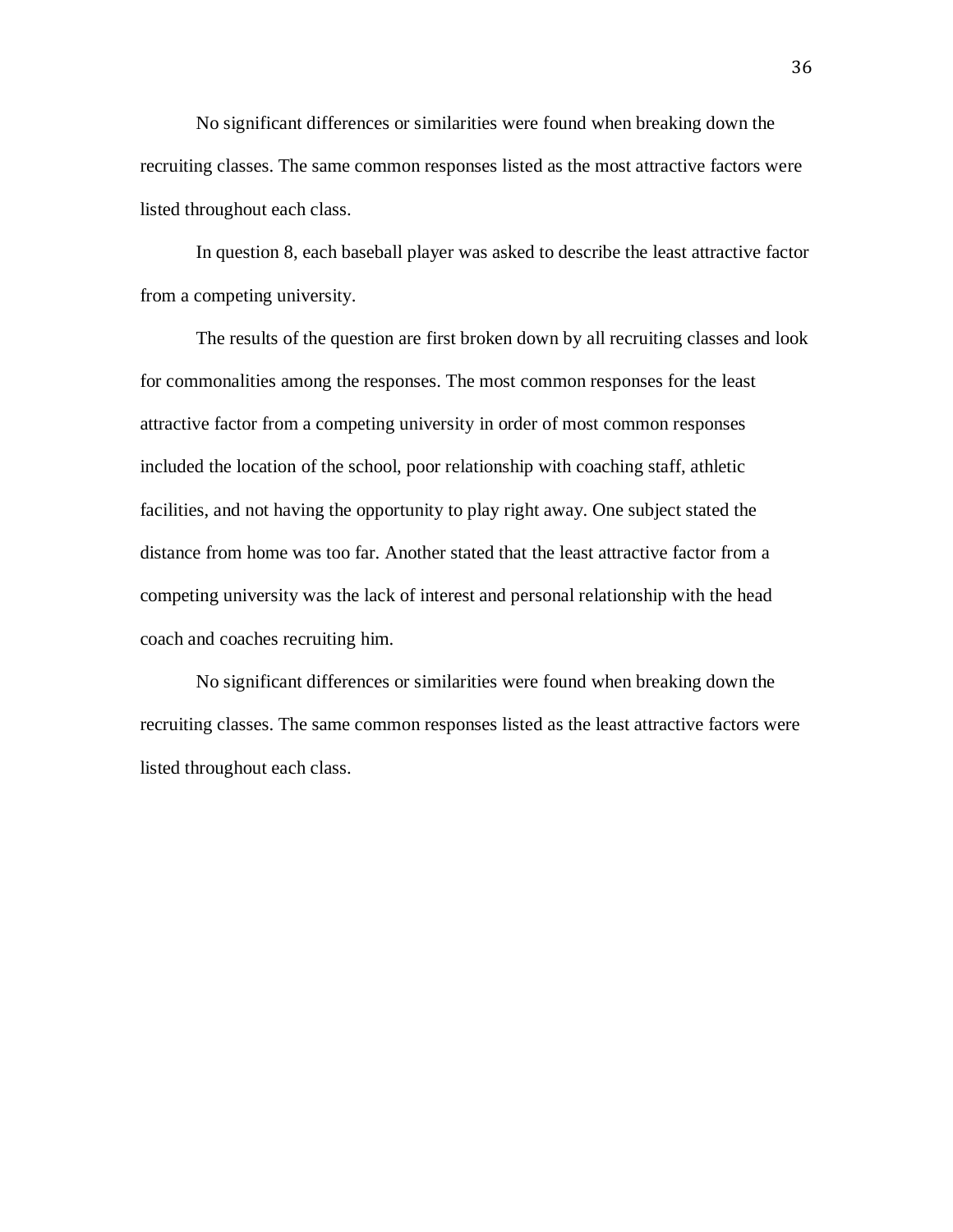## **V. Discussion**

## **Summary**

This study looked at the decision-making process of student-athletes by identifying the most important selection factors they consider when choosing a university or college. There has not been a substantial amount of studies that look at the selection factors of college baseball players and even fewer studies that go into detail about recruiting methods and reasons for not choosing competing universities. Reviewing the literature shows how difficult the decision can be for student-athletes going through the college selection process. The literature presented an assortment of selection factors that influence student-athletes with each study showing different sports, gender, and age. The researcher then deciphered from the various studies and through his own experience what factors held high influence on student-athletes. He then produced a survey that was given to 32 members of a NCAA Division II baseball program located in the Midwest. 31 members of the team responded and the data was analyzed.

Findings of the study showed that there are many factors that influence the baseball players surveyed in this study. The research also showed that there are differences in the different recruiting classes as to how often to be contacted and the preferred method of communication. However, the selection factors that have the highest influence or least influence as to why they chose this particular university were similar throughout all of the recruiting classes. The findings from this research will be helpful for this university's future recruiting, other university's baseball program's recruiting, and aid in further research on this subject matter.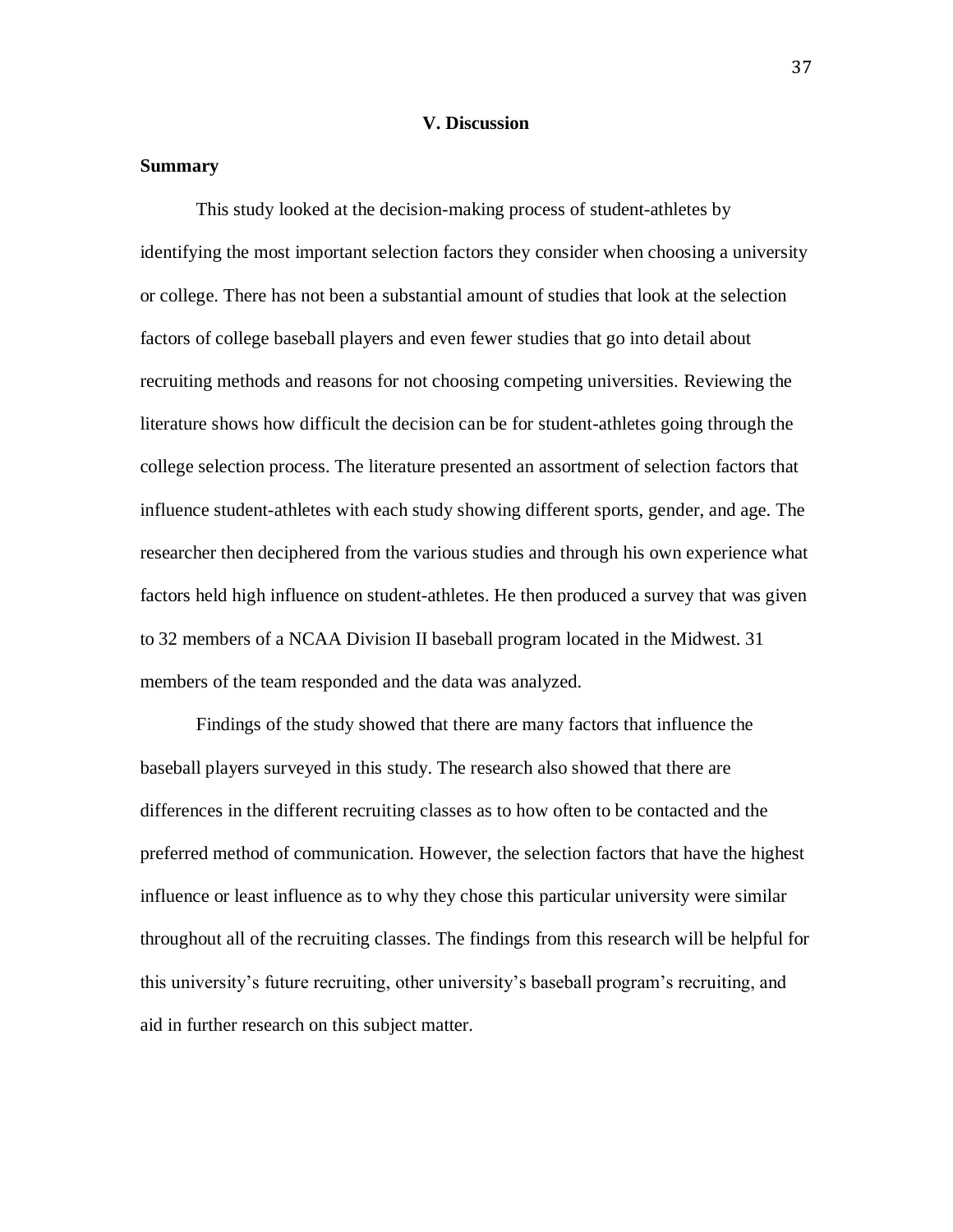## **Conclusions**

The two most important parts of the questionnaire focused on what selection factors influenced college baseball players the most and least when selecting/choosing a university. This information provided feedback on the factors universities and coaching staff's should concentrate on when recruiting future student-athletes. This information was gathered through a Likert-Scale question and later through open-ended questions.

Of the 19 selection factors listed on the survey, the team as a whole listed the six most influential factors (and there mean score) as: 1) Coaching Staff's Relationship With Players (4.16), 2) Coaching Staff's Knowledge of Baseball (4.10), 3) Tradition of Program (4.06), 4) Potential to Play Early in Career (4.06) and tying for fifth Level of Competition (Division 1, 2, 3, NAIA, Junior College) and Coaching Style.

The two most influential factors Coaching Staff's Relationship With Players (4.16) and Coaching Staff's Knowledge of Baseball (4.10) as well as the fifth factor, Coaching Style, all fall into the Relationships category. This demonstrates that the study's baseball recruits viewed relationships as extremely important, specifically, the coaching staff's relationship with players as being the most important factor in selecting this university. Having a coach that has traits such as trust, perspective, toughness, knowledge, and honesty are some of the qualities the student-athletes look for in a coach's relationship with their players. The feeling that the coaching staff has the best interests of the student-athlete in mind is also important.

The coaching staff's knowledge of baseball was the second most influential factor. This demonstrates that baseball recruits thought it was very important to have a coaching staff that has the ability to improve their skillset and has the background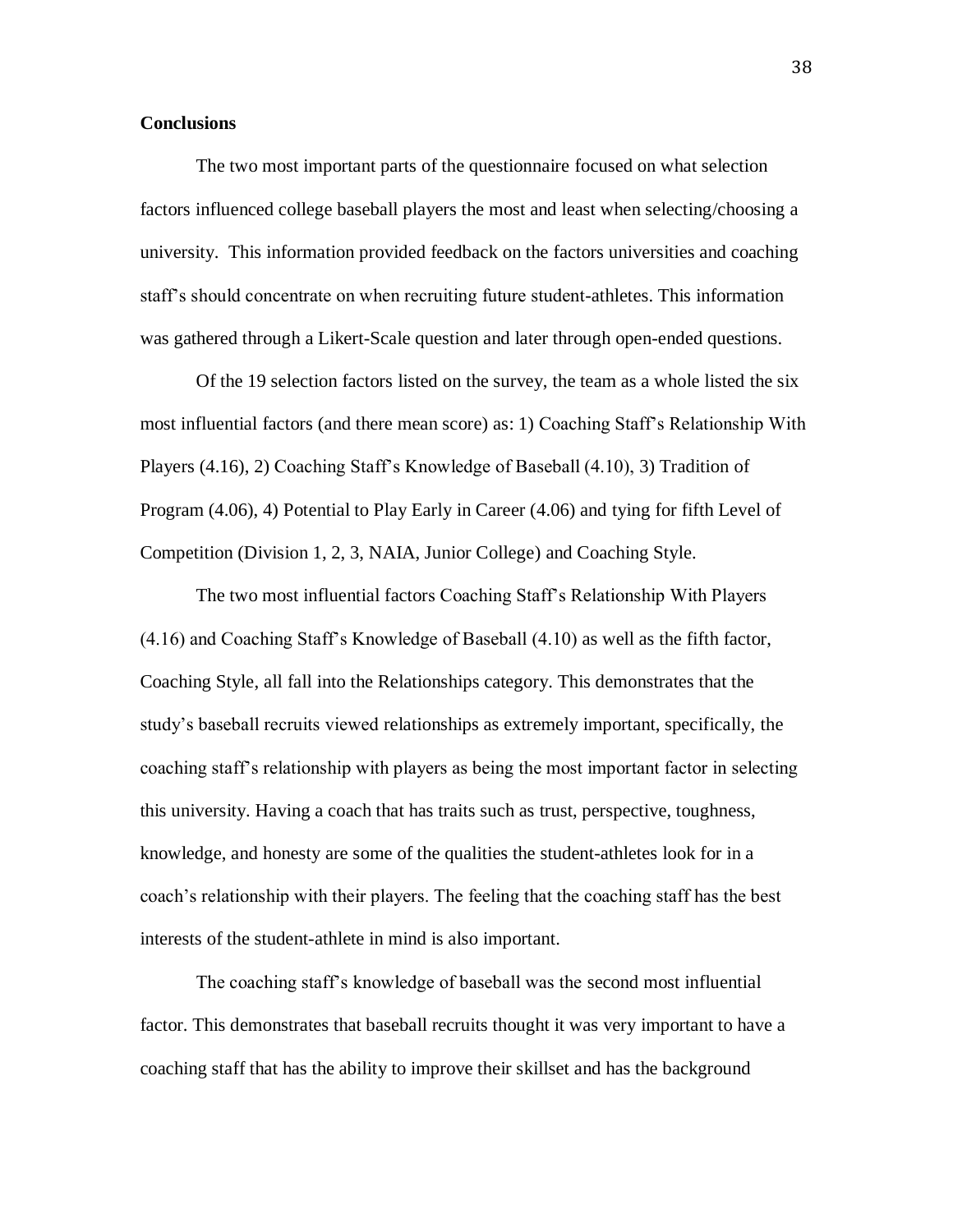expertise and experience that can help the athlete be successful at the college level. The coaching staff or head coach was in the top 5 most influential factor of almost every literature study looked at for this study.

The other three factors in the top six were part of category Athletic Programs; these were Tradition of Program (Success), Potential to Play Early in Career, and Level of Competition (Division 1, 2, 3, NAIA, Junior College) are part of the Athletic Programs category. These results showed that baseball recruits preferred to go to a program that has been known to be successful demonstrated by conference titles, winning seasons, and awards obtained. All three of these factors were also 3 of the top 6 factors in the baseball study (Pauline, Pauline, Stevens, 2004).

The Potential to Play Early in Career signifies that the baseball recruits wanted have the opportunity to play right when they got on campus instead of having to red-shirt or sit on the bench behind players that would be playing ahead of them. The level of play factor indicates that the Division II level of competition was an important choice factor when deciding between the different levels of play.

The five least influential factors of the selection process( and there mean score) were Scholarship Money (2.71), Potential to Play Professional Baseball After College (2.77), Academic Reputation (3.10), Academic Resources (3.10), and Cost of Tuition (3.29).

The least influential factor of the selection process was Scholarship Money. That shows that additional money was not important in influencing the baseball recruits to come to this university. This could be due to the level of play. This study examined an NCAA Division II team where scholarship money can be offered, but in small amounts.

39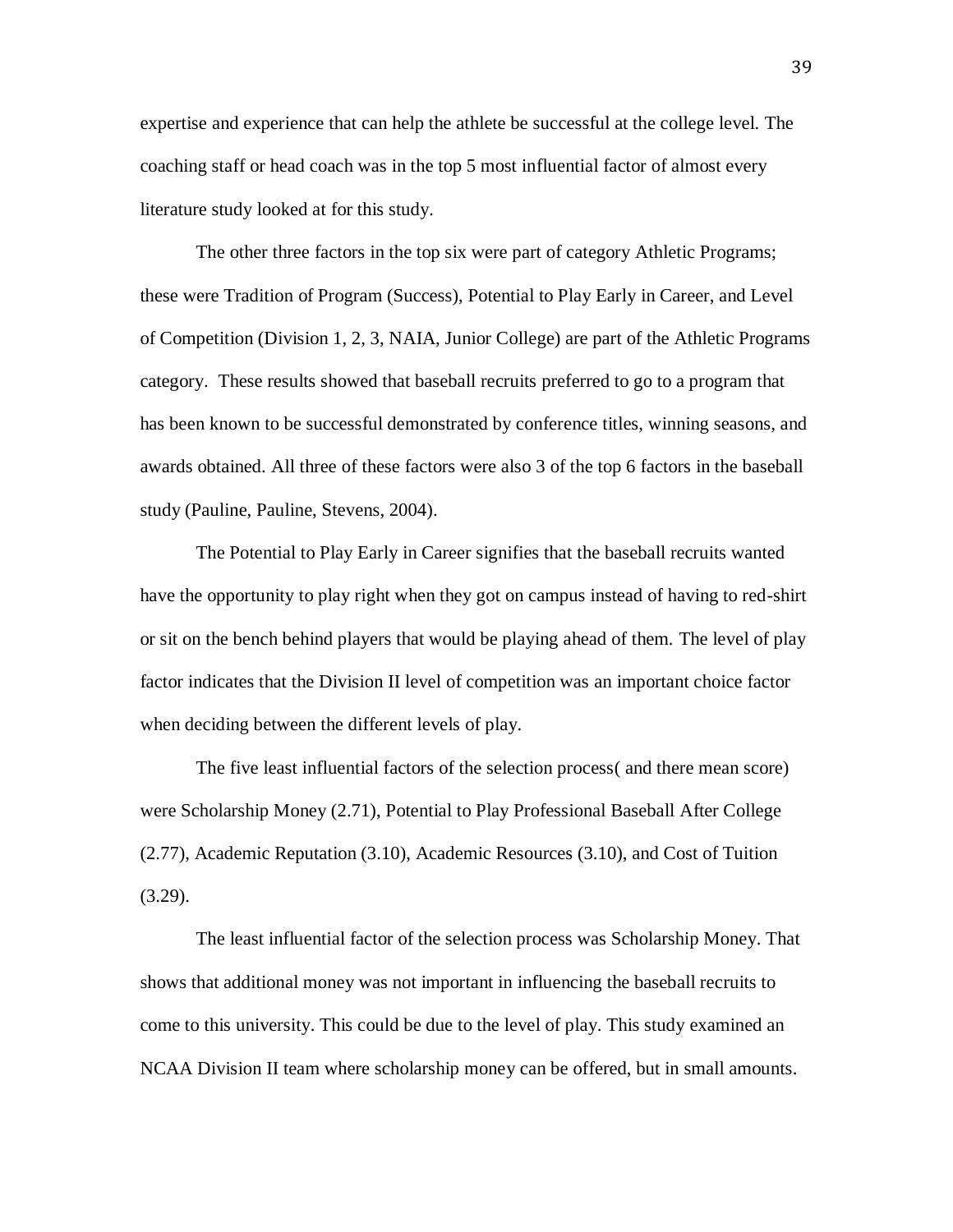Scholarship Money was listed in many of the studies as a significant factor in the selection process and not one study listed Scholarship Money as insignificant. This could be due to the majority of the studies examining Division I universities and/or large universities.

The Potential to Play Professional Baseball After College was the next least influential factor signifying that professional baseball as a career was not a significant factor in the decision-making process. Only in one of the literature studies (Schneider and Messenger, 2002) was The Potential to Play Professional Sports a top 5 influential factor in the decision making process. That particular study examined Division I hockey players. The opportunity to play professional sports could also be attributed to the level of play as the NCAA Division II level does not produce as many professional athletes as the Division I level.

Academic Reputation and Academic Resources were also at the bottom of influencing factors indicating that the academic opinion of the school and its resources to help students become successful academically were not as important as other factors. In the literature review, all studies that were male sport only studies showed the same results for Academic Reputation and Academic Resources. Male sport studies main focus was on sports related aspects of the university and were not as influenced by academics. Female sports studies, non-athlete studies, and combinations of female and male sport studies showed academics as very influential in the decision-making process.

Although Cost of Tuition can have an impact on a college student's life, it was not an important factor for choosing this particular university. The literature studies did not list Cost of Tuition as either extremely influential or insignificant.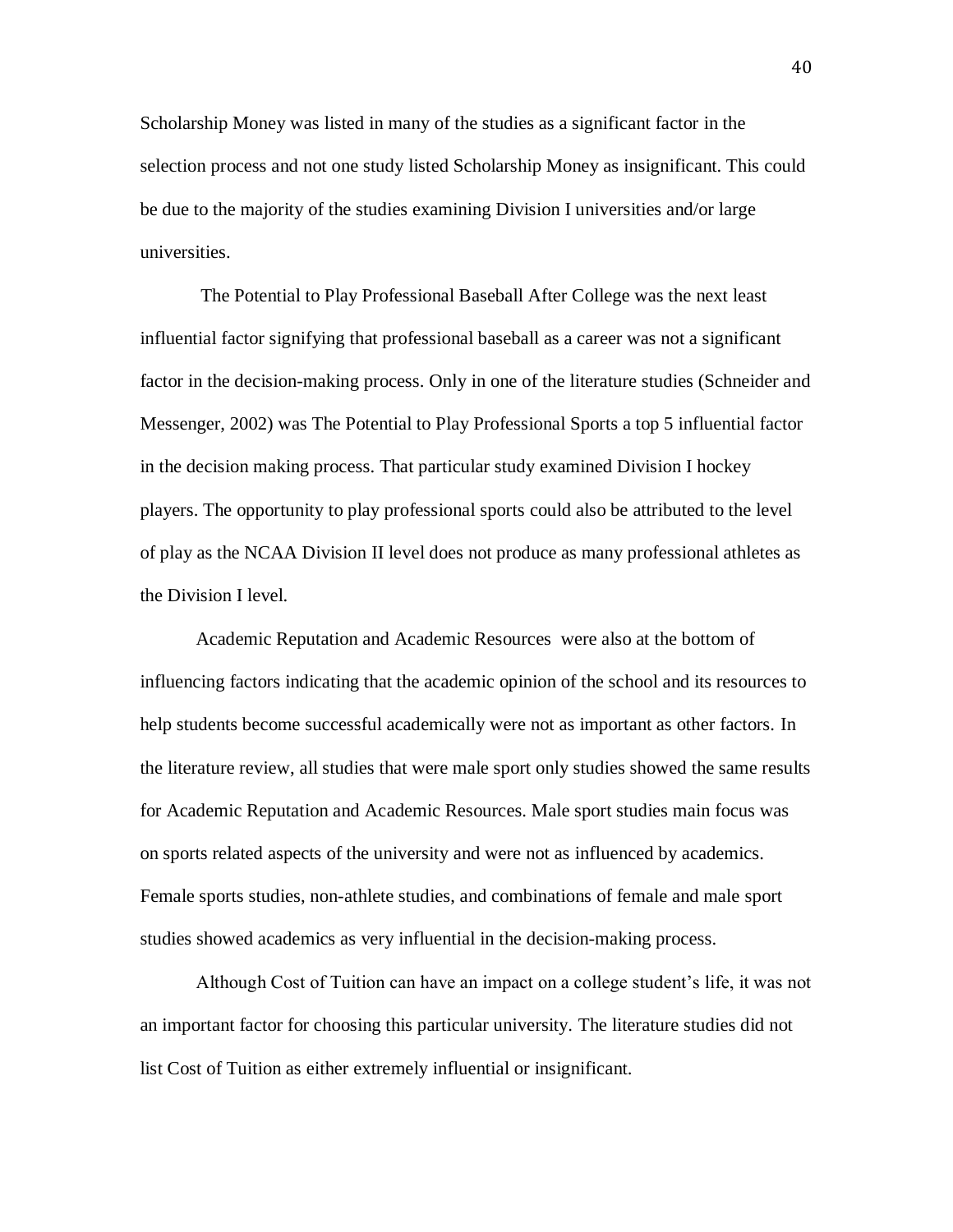In breaking down the baseball team by their recruiting classes, each class had a different set of 5 most influential factors, but all but one class had Scholarship Money and Potential to Play Professional Baseball After Attending University as their least influential factors. This suggests that players did not value scholarship money and the opportunity to play professional baseball as influential factors in their decision-making process.

The 2011 recruiting class consisting of two members listed the Campus Visit (4.50, RM) and Personal Attention (Coaching Staff/University Making You Feel Important) (4.50, RM) as the most influential factors, which shows that the feeling of being important and the impression of the campus visit were the main reasons for choosing their university.

The 2012 recruiting class consisting of seven members listed the Tradition of Program (Success) (4.57, AP) and Potential to Play Early in Career (4.29, AP) as the most influential factors. The previous season this university had success so that might be what attributed to this recruiting class making the decision to attend this university.

The 2013, 2014, and 2015 recruiting classes listed factors relating to the coaching staff as the most influential factors for choosing this university. During this time a new coach may have been added to the staff, the coaching staff might have been more approachable to the recruits, or the next generation of recruits might value relationships more than other factor categories such as athletic program, sports facilities, university, and recruiting methods.

The baseball team was also asked to describe the most influential factor and least influential factor for choosing their current university. The results were similar to the

41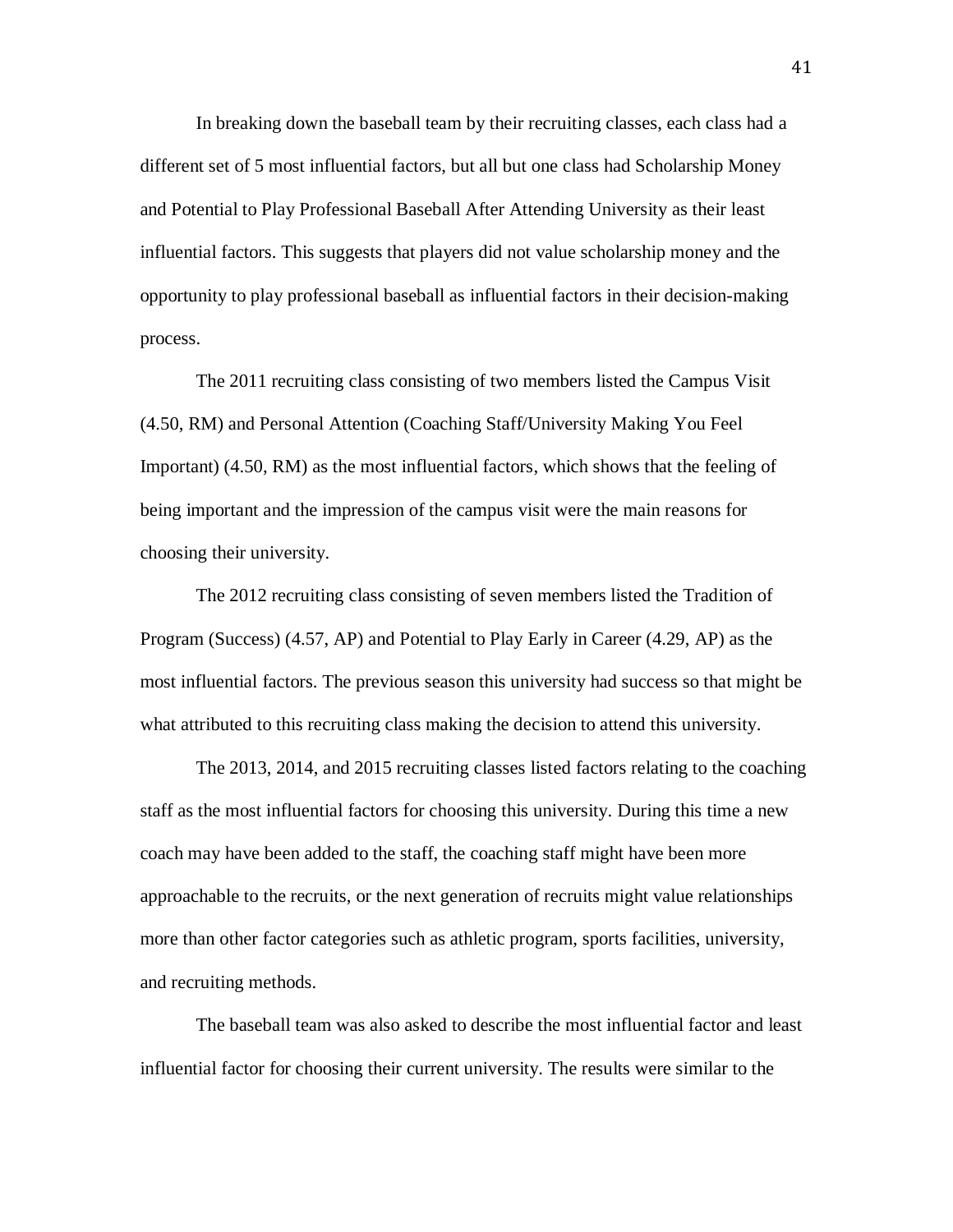findings of the Likert-Scale question but with more elaborate answers. The open-ended questions provided more feedback as to the most influential and least influential factors, allowing players to answer with why these factors were important or not important to them.

A second area of the student-athlete college selection process looked at the preferred method of communication. There were no studies in the literature review showing information about a preference for methods of communication with studentathletes. With this information, universities and coaching staff's are provided with what method works best for communication with future recruits. The baseball team as a whole preferred to be contacted by phone call, followed by text, letter, and e-mail. The feeling with that order is that the phone call is more personable, making the recruit feel important. Worth noting is that each method of communication was ranked number one, by at least one member of the team. That could be interpreted that each method of communication can be used to communicate with the student-athlete, but the majority of communication should be through phone calls and text messaging.

A third area of the student-athlete college selection process identified how often student-athletes preferred to be contacted. No research in the literature review provided insight on frequency of contact by universities or coaching staffs. This study provides universities and coaching staffs information on how much communication is preferred by student-athletes. A coaching staff doesn't want to turn off a recruit by overwhelming the recruit with phone calls and letters, but the coaching staff also doesn't want the recruit to feel as if they are not important to the future of the program or university.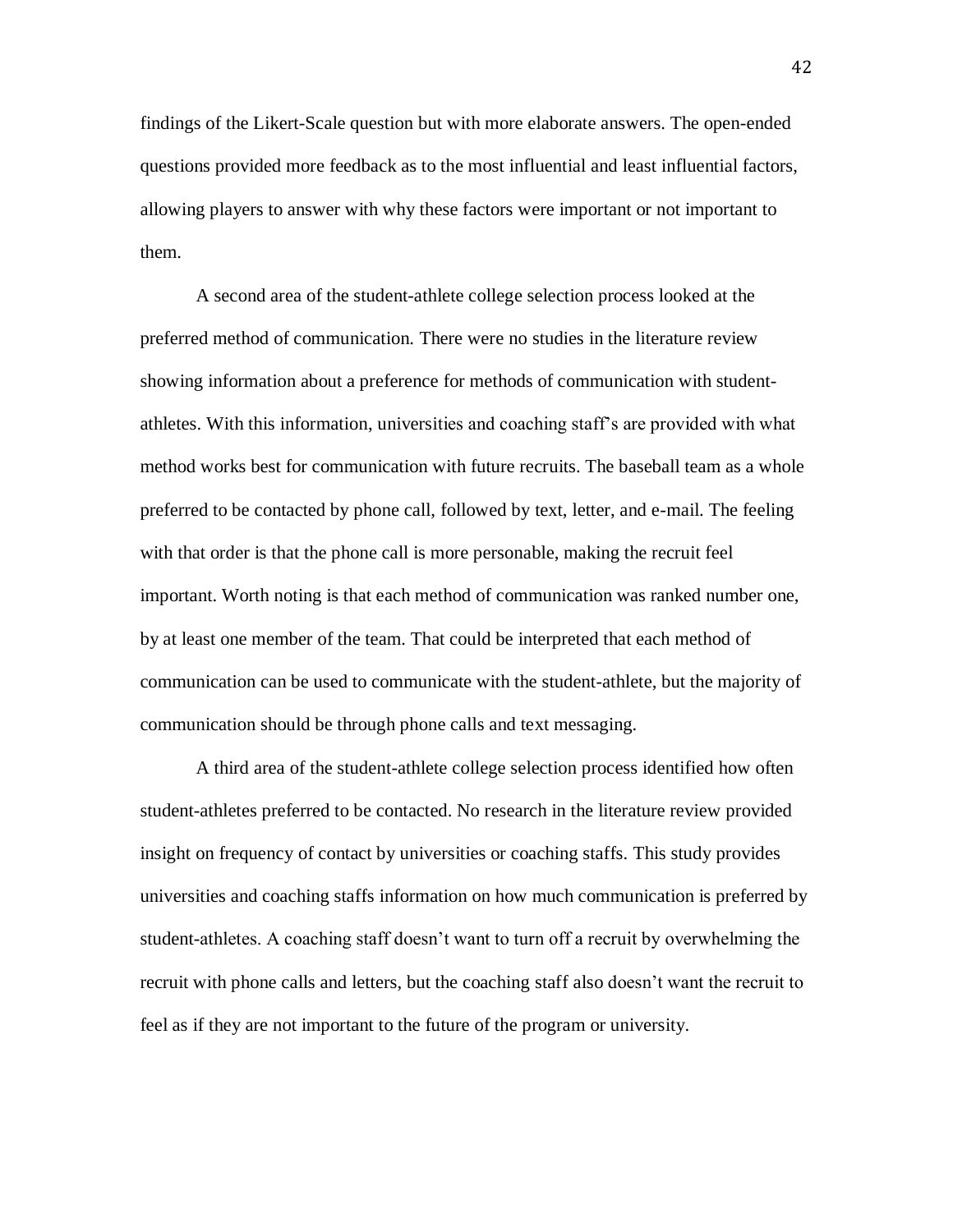The members of the baseball team as a whole preferred to be contacted weekly, with every other week the second preferred frequency of contact. This demonstrates that daily and every other day are too frequent for communication and monthly is not enough communication.

The data separated by recruiting class, showed that the 2011 and 2012 recruiting classes preferred being contacted every other week, while the recruiting classes of 2013, 2014, and 2015 preferred weekly communication. This indicates a trend that the younger generations of student-athletes prefer greater contact-on weekly communication.

The last areas of the student-athlete college selection process set out to provide information as to what competing universities are succeeding and failing at in the recruiting process. No research was provided in the literature review on competing universities and recruiting methods. Baseball team members were asked what the most attractive factor and least attractive factor was from a competing university. This information provided the current university with a framework of do's and don'ts in the recruiting process.

As a whole, baseball members responded that the most influential factors from competing universities included scholarship money, success of the program, and location of the university. Compared to their current university this shows that the scholarship money was a deciding factor in considering a competing university, but other factors at their current university outweighed that scholarship money.

The least attractive factor from a competing university was the location of the school, poor relationship with the coaching staff, and lack of opportunity to play. These unattractive factors can be paired with the most influential factors (coaching staff and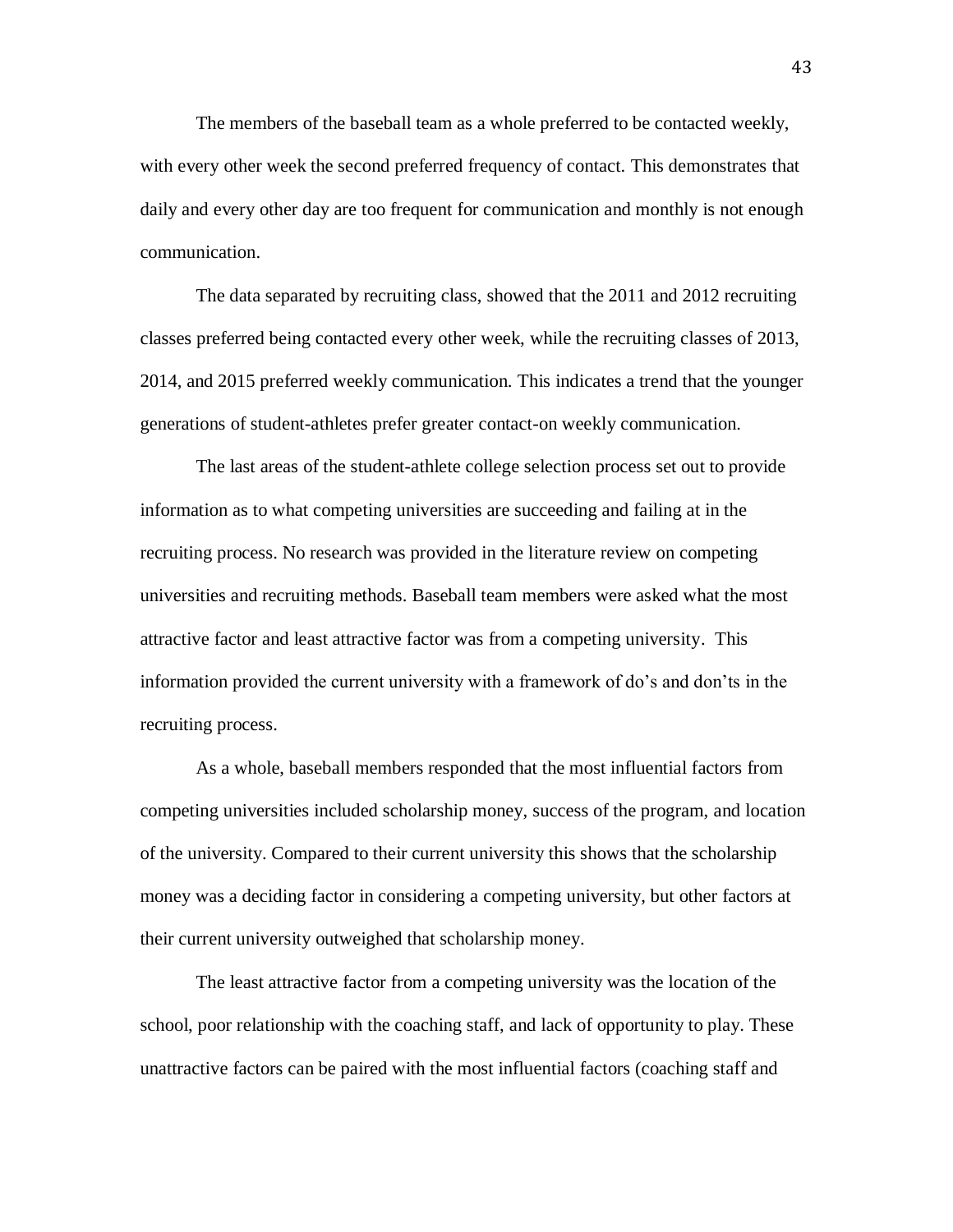opportunity to play early in career) as to why the baseball team members chose to come to their current university.

## **Recommendations**

The research indicates that members of the Division II NCAA baseball team are influenced by specific factors of the college selection process. This information obtained can help this university's coaching staff as well as other college baseball programs and recruiters to improve their recruiting strategies. The following recommendations are made based on the information gathered from this study.

- 1. Understand that student-athletes have an abundance of choice factors that could impact their decision to attend a university. This study examined 19 selection factors and the literature review touched on many more. It is critical for the coaching staff to be aware of all of the student-selection factors, but not to obsess over all of the factors.
- 2. Educate your coaching staff about the categories of selection factors and highlight the most significant factors from this study and literature review. Examine your university, athletic program, recruiting methods, sports facilities, and relationships to see how you can incorporate these categories and factors to fit your specific university and program.
- 3. Be knowledgeable about your program, university, and sport. Throughout this research paper, studies have shown that coaching staff's knowledge of sport, tradition of success, and degree program options are important to future recruits. Put in the time to gain knowledge on these categories so you are confident and an expert on your program and university.

44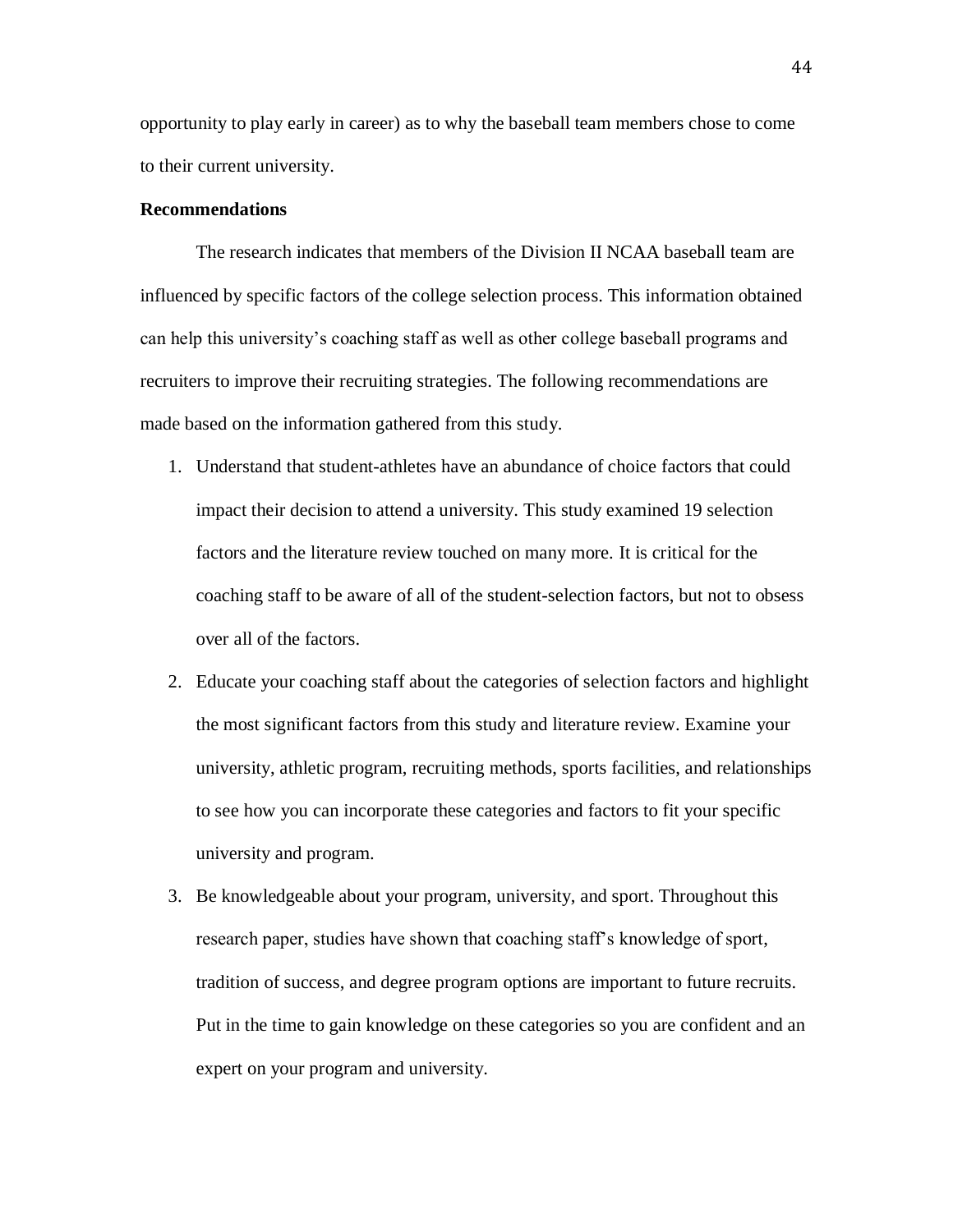- 4. Know the importance of having a quality coaching staff. Having a good rapport with players by showing them you care, being knowledgeable about your sport, and having the trust of your players (they know that you have their best interests in mind) is extremely important. Results from the survey show that the most influential factors for choosing the university was the coaching staff's relationship with players. According to this study, player/coach relationship is becoming more and more influential in the decision-making process as shown by the latest recruiting classes (2013, 2014, and 2015).
- 5. Understand the significance of communication with recruits. This study demonstrated that personal attention/feeling wanted was an influential factor in the decision-making process as evidence with the 2011 and 2014 recruiting classes. Coaches, take the time to get to know your recruits and ask questions to find out what they're looking for in a future school. After their campus visit, ask them what they liked or disliked about the visit, this will allow you to concentrate on certain selection factors that are specifically important to that recruit.
- 6. Develop a contact log for communicating with recruits. This study shows that communication by phone call was the preferred method of communication and weekly communication was the preferred frequency of communication for student-athletes. Coaches should introduce yourself with a phone call and log the date and time they communicated with the recruit. Communicate every week with either a phone call, text message, letter, or e-mail to show the recruit how important they are to the future success of your program.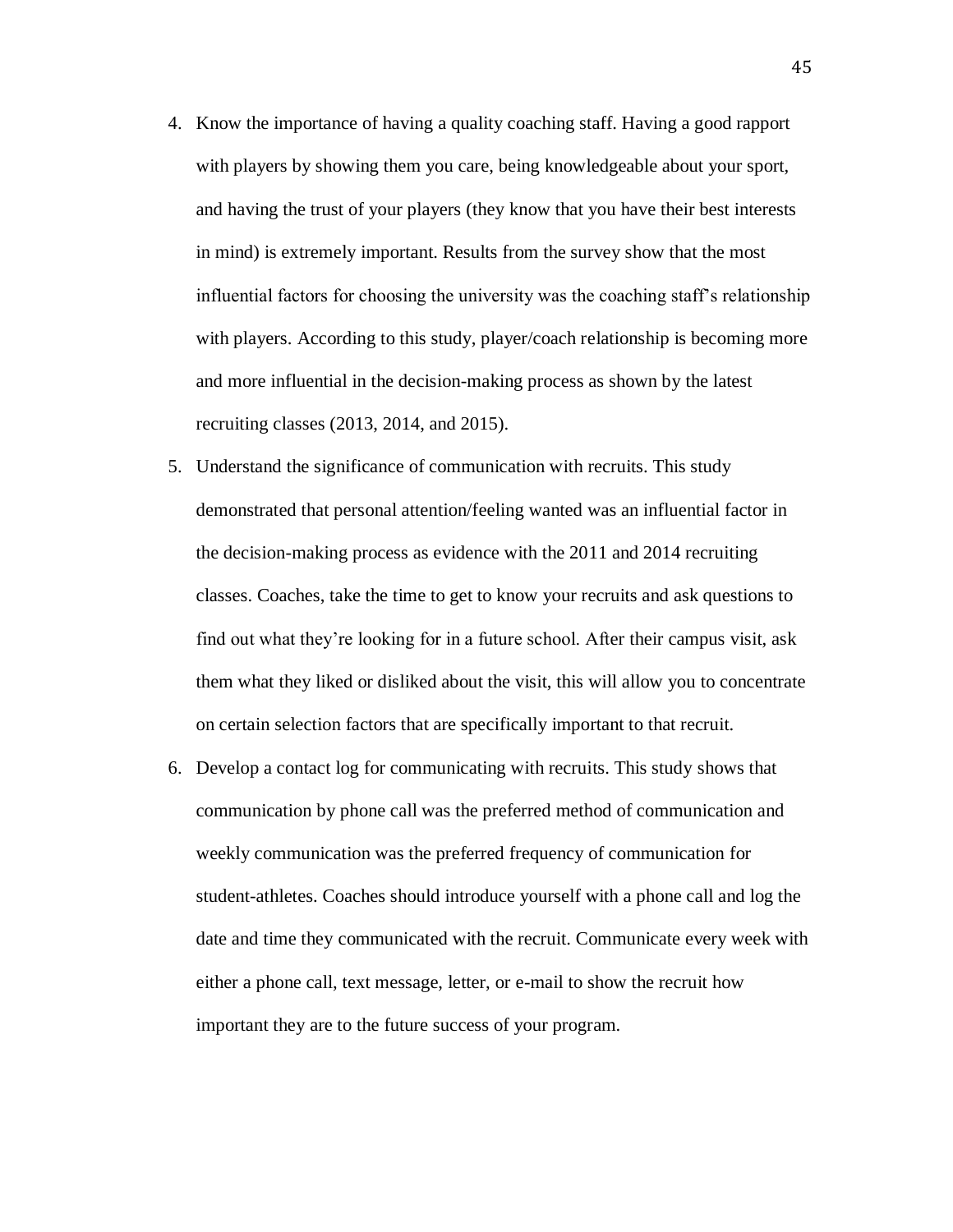- 7. Be aware of how your university and program compares to other competing universities. This study showed that recruits can be turned off by certain selection factors such as a poor relationship with the coaching staff. Simply asking recruits how their visit or contact with a competing university was, may give you information as to what that recruit is attracted or deterred by. A competing university may have more scholarship money, but your university's cost of tuition may be lower. Their athletic facilities might look nicer, but your location and proximity to the recruit's home might be more attractive. There are some selection factors that your program can't control such as athletic facilities or degree programs offered by your university. Concentrate on the selection factors that are significant that you can control.
- 8. Understand the importance of the campus visit. The first impression of your coaching staff, the university, the athletic facilities, and your players will be instrumental in the process of convincing a recruit that your university is where they should spend the next four years of their life. Remember the student-athlete's need to feel important and show enthusiasm that the recruit took the time and travel to visit your university. Put a sign up in the locker room welcoming the player and his family, have players interact with the recruit at practice, and have the coaching staff take the time to give the recruit and his family a tour of the campus while explaining where they see the recruit fitting in their program.

#### **Future Research**

1. Conduct a study on recruits at different levels of competition such as NCAA Division I, III, NAIA, and Junior Colleges. This study focused on a NCAA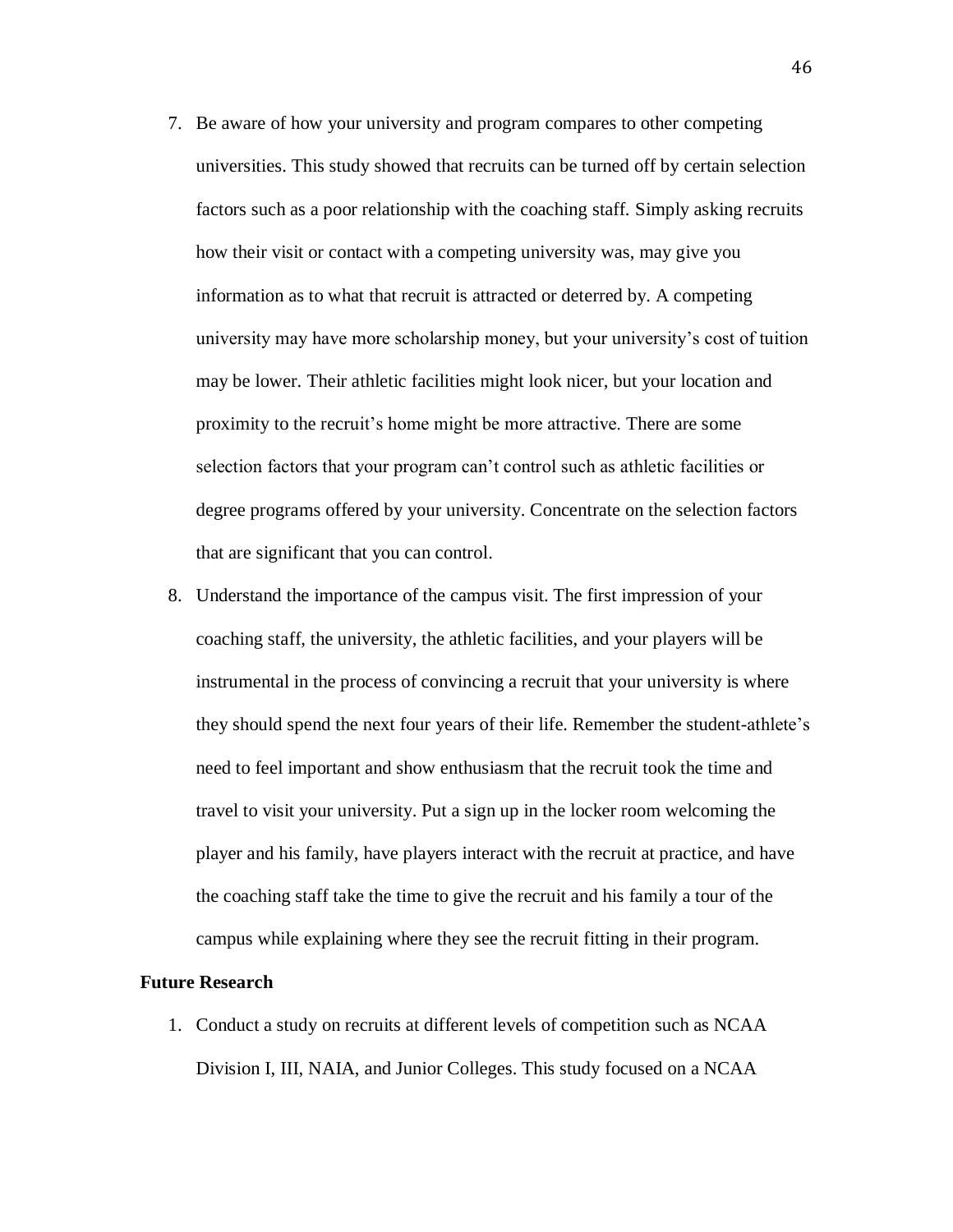Division II baseball program in the Midwest in order to examine one specific university's recruiting plan. Replicating this study with schools at different levels would determine if the factors are influenced by level of play.

- 2. There are limitless factors that could play a role in the selection process of student-athletes. Not all factors were included in this survey. Another study could determine if additional factors left out of this survey are of significant importance.
- 3. Examine the student-athlete selection process from a coaching staff's perspective. Find out what college coaches think are the most significant factors in the selection process of future recruits.
- 4. The instrument used in this study was a survey. The majority of information gathered was acquired through quantitative data. A qualitative study using focus groups could have provided more information as to the reasons why some factors were more influential than others.
- 5. As time goes on, further research may be necessary due to changes in culture, economic change, athletic trends, and government policies causing the selection factors to change and become more or less significant than in the past.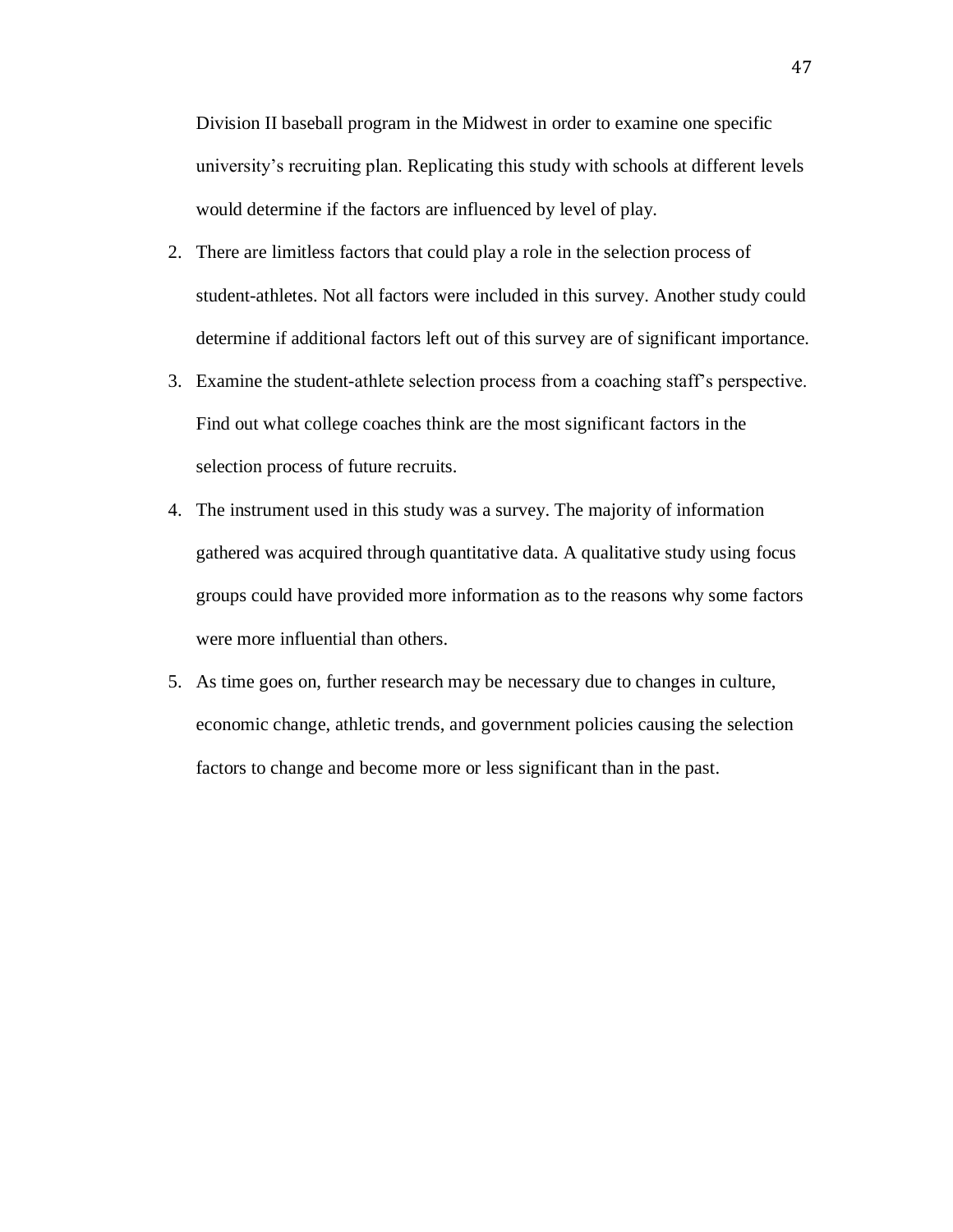## **References**

Borzello, J. (2014, November 14). Kentucky gains 2015's top class. Retrieved January 06, 2016, from [http://espn.go.com/college](http://espn.go.com/college-sports/recruiting/basketball/mens/story/_/id/11871615/skal-labissiere-isaiah-briscoe-commit-kentucky-wildcats)[sports/recruiting/basketball/mens/story/\\_/id/11871615/skal-labissiere-isaiah](http://espn.go.com/college-sports/recruiting/basketball/mens/story/_/id/11871615/skal-labissiere-isaiah-briscoe-commit-kentucky-wildcats)[briscoe-commit-kentucky-wildcats](http://espn.go.com/college-sports/recruiting/basketball/mens/story/_/id/11871615/skal-labissiere-isaiah-briscoe-commit-kentucky-wildcats)

Borzello, J. (2015, May 19). Tevin Mack commits to Texas, believes he will play right away. Retrieved January 06, 2016, from [http://espn.go.com/recruiting/basketball/story/\\_/id/12913947/tevin-mack-follows](http://espn.go.com/recruiting/basketball/story/_/id/12913947/tevin-mack-follows-shaka-smart-commitment-texas-longhorns)[shaka-smart-commitment-texas-longhorns](http://espn.go.com/recruiting/basketball/story/_/id/12913947/tevin-mack-follows-shaka-smart-commitment-texas-longhorns)

- Crabtree, J. (2015, January 19). The current roster recruiting. Retrieved January 06, 2016, from [http://espn.go.com/college](http://espn.go.com/college-sports/recruiting/football/story/_/id/12185270/how-important-current-players-recruiting-process)[sports/recruiting/football/story/\\_/id/12185270/how-important-current-players](http://espn.go.com/college-sports/recruiting/football/story/_/id/12185270/how-important-current-players-recruiting-process)[recruiting-process](http://espn.go.com/college-sports/recruiting/football/story/_/id/12185270/how-important-current-players-recruiting-process)
- Davis, G. (2012, February 20). Alabama Sends Alvin Kamara 105 Recruiting Letters. Retrieved January 07, 2016, from [http://www.sportsgrid.com/ncaa](http://www.sportsgrid.com/ncaa-football/alabama-alvin-kamara-105-recruiting-letters/)[football/alabama-alvin-kamara-105-recruiting-letters/](http://www.sportsgrid.com/ncaa-football/alabama-alvin-kamara-105-recruiting-letters/)

Dausch, M. K (2004, May). Down to the Buzzer: Does Athletic Success Affect Alumni Donations? 1-21. Retrieved January 05, 2016, from [http://www.antolin-](http://www.antolin-davies.com/theses/dausch.pdf)

[davies.com/theses/dausch.pdf](http://www.antolin-davies.com/theses/dausch.pdf)

Eisenberg, J. (2015, October 06). West Coast Bias: Why a top recruit chose Nevada over big-name schools. Retrieved January 06, 2016, from [http://newsfm.org/west](http://newsfm.org/west-coast-bias-why-a-top-recruit-chose-nevada-over-big-name-schools/)[coast-bias-why-a-top-recruit-chose-nevada-over-big-name-schools/](http://newsfm.org/west-coast-bias-why-a-top-recruit-chose-nevada-over-big-name-schools/)

Flutie Effect. (n.d.). Retrieved January 15, 2015, from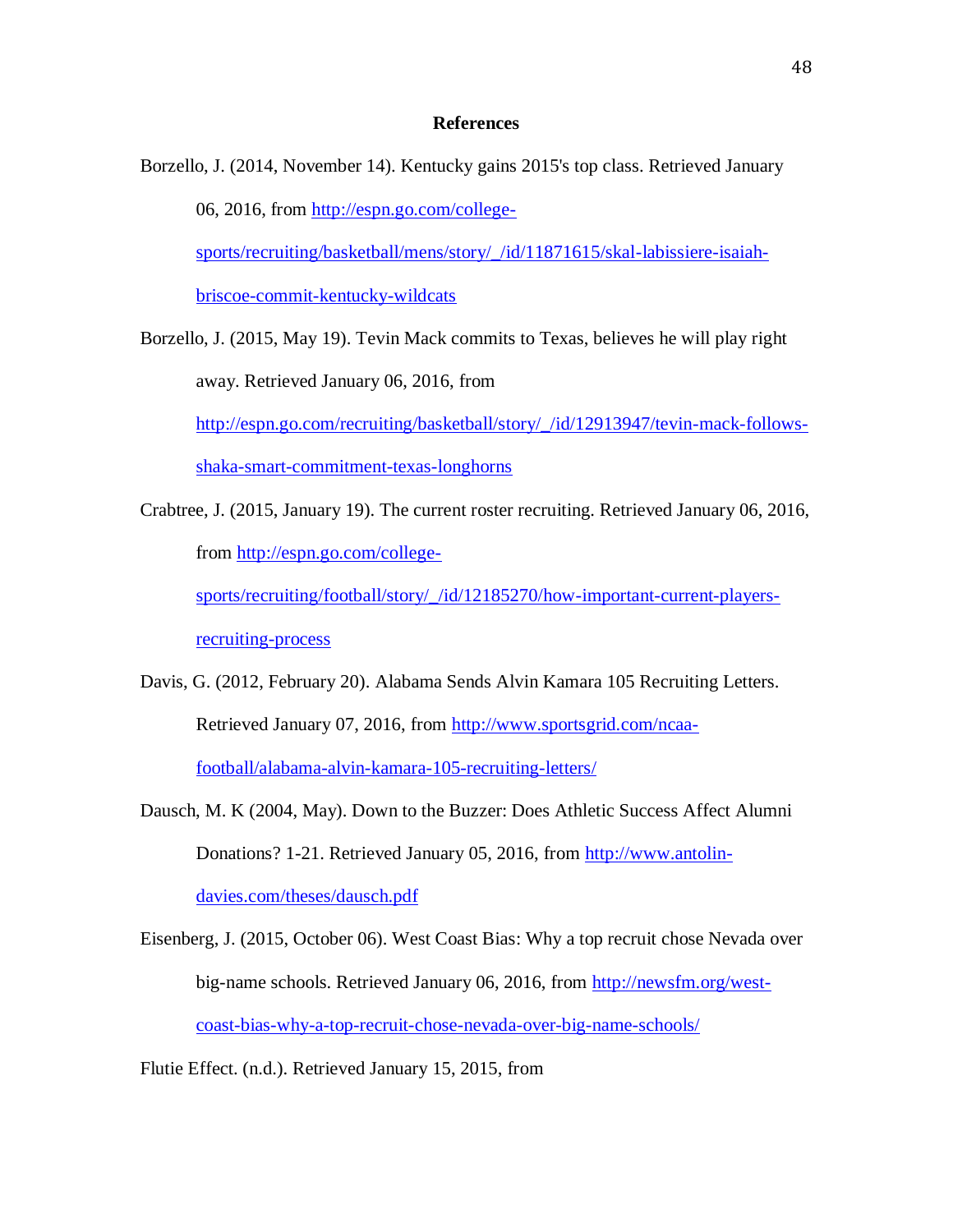[https://en.wikipedia.org/wiki/Flutie\\_Effect.](https://en.wikipedia.org/wiki/Flutie_Effect)

- Gabert, T. E., Hale, J. L, & Montalvo, G. P., Jr. (1999). Differences in college choice factors among freshman student-athletes. Journal of College Admission, 164, 20- 29.
- Jordan, T., and Kobritz J. (2011). University Selection Factors For Division II Softball Student-Athletes. Journal of Issues in Intercollegiate Athletics, 4, 428-440.
- Klenosky, D. B., Templin, T. J., & Troutman, J. A. (2001). Recruiting student athletes: A means- end investigation of school-choice decision making. Journal of Sport Management,15, 95-106.
- Letawsky, N. R., Schneider, R. G., Pedersen, P. M., & Palmer, C. J. (2003). Factors influencing the college selection process of student-athletes: Are their factors similar to non-athletes? College Student Journal, 37(4), 604-610.
- McDonald, B. (n.d.). Phenomenology BCM Spring 2003. Retrieved January 27, 2015, from [http://bcm.bc.edu/issues/spring\\_2003/ll\\_phenomenology.html](http://bcm.bc.edu/issues/spring_2003/ll_phenomenology.html)
- Pauline, J. (2010). Factors Influencing College Selection by NCAA Division I, II, and III Lacrosse Players. ICHPER – SD Journal Of Research In Health, Physical Education, Recreation, Sport & Dance, 5(2), 62-69.
- Pauline, J. S., Pauline, G. A., & Stevens, A. (2005). Influential factors in the college selection process of baseball student athletes. Research Quarterly for Exercise and Sport,76(1), A128.
- Reynaud, C. (1998). Factors influencing prospective female volleyball student-athletes' selection of an NCAA Division I university: Towards a more informed recruitment process (Doctoral dissertation, Florida State University, Tallahassee,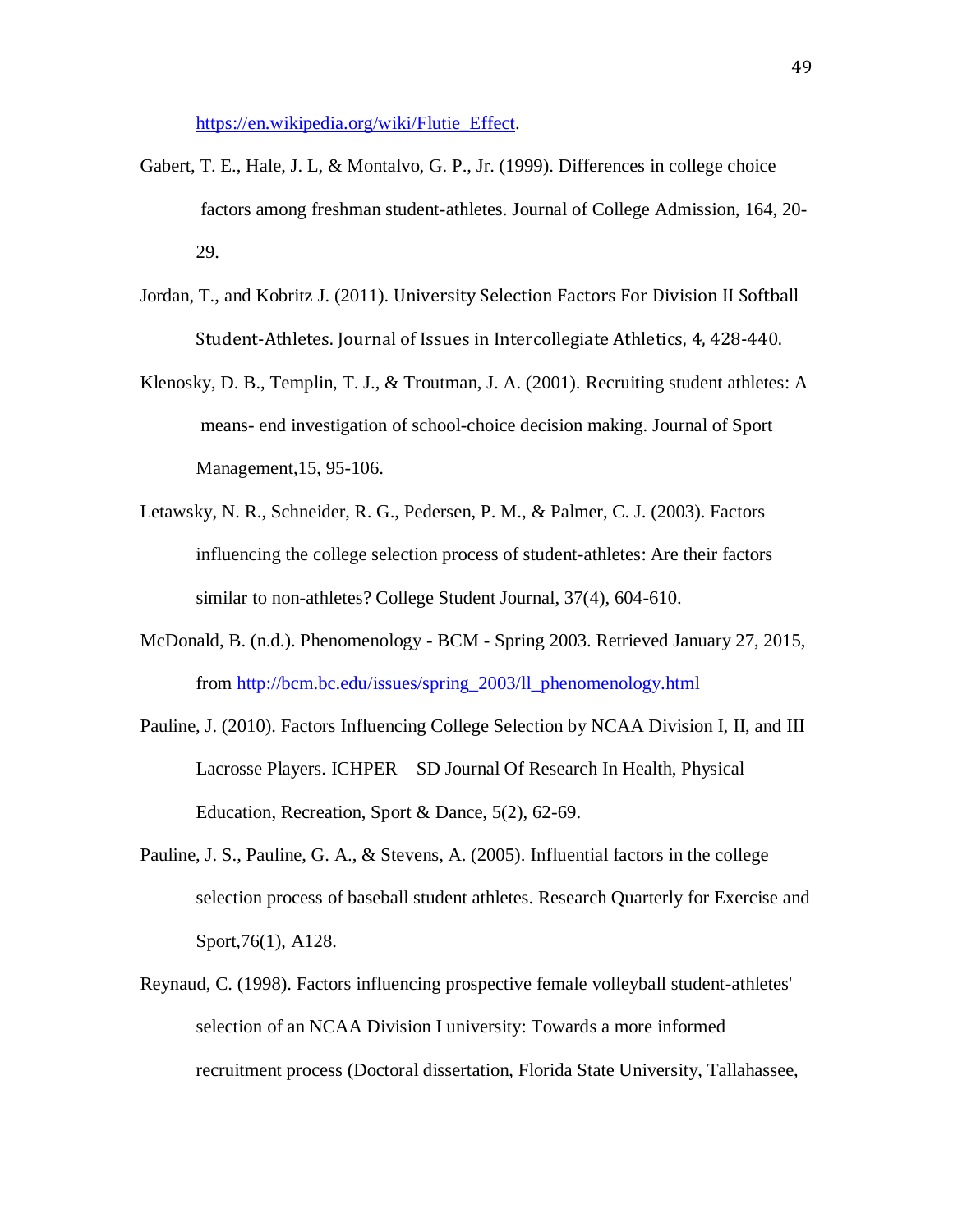FL). *Dissertation Abstracts International, 59*, 445.

Rosenblatt, Z. (2016, April 08). Visits to campus paramount for newly committed UA football players. Retrieved April 16, 2016, from [http://tucson.com/sports/arizonawildcats/football/visits-to-campus-paramount-for](http://tucson.com/sports/arizonawildcats/football/visits-to-campus-paramount-for-newly-committed-ua-football-players/article_cfb322ec-127c-5edf-968e-149937eafcf9.html)[newly-committed-ua-football-players/article\\_cfb322ec-127c-5edf-968e-](http://tucson.com/sports/arizonawildcats/football/visits-to-campus-paramount-for-newly-committed-ua-football-players/article_cfb322ec-127c-5edf-968e-149937eafcf9.html)[149937eafcf9.html](http://tucson.com/sports/arizonawildcats/football/visits-to-campus-paramount-for-newly-committed-ua-football-players/article_cfb322ec-127c-5edf-968e-149937eafcf9.html)

Schneider, R., & Messenger, S. (2012). THE IMPACT OF ATHLETIC FACILITIES ON THE RECRUITMENT OF POTENTIAL STUDENT-ATHLETES. *College Student Journal*, 46(4), 805-811

Trieu, A. (2014, December 12). Recruiting: UM commit Messiah DeWeaver likes MSU's 'winning tradition' Retrieved January 06, 2016, from [http://www.detroitnews.com/story/sports/college/michigan-state](http://www.detroitnews.com/story/sports/college/michigan-state-university/2014/12/12/recruiting-um-commit-messiah-deweaver-likes-msus-winning-tradition/20292079/)[university/2014/12/12/recruiting-um-commit-messiah-deweaver-likes-msus](http://www.detroitnews.com/story/sports/college/michigan-state-university/2014/12/12/recruiting-um-commit-messiah-deweaver-likes-msus-winning-tradition/20292079/)[winning-tradition/20292079/](http://www.detroitnews.com/story/sports/college/michigan-state-university/2014/12/12/recruiting-um-commit-messiah-deweaver-likes-msus-winning-tradition/20292079/)

Wasson, S. (2015, January 26). LSU Head Coach Paul Mainieri Q&A with College Baseball Daily. Retrieved January 06, 2016, from

[http://www.collegebaseballdaily.com/2015/01/26/lsu-head-coach-paul-mainieri-](http://www.collegebaseballdaily.com/2015/01/26/lsu-head-coach-paul-mainieri-qa-with-college-baseball-daily/)

[qa-with-college-baseball-daily/](http://www.collegebaseballdaily.com/2015/01/26/lsu-head-coach-paul-mainieri-qa-with-college-baseball-daily/)

What Is Leadership? (n.d.). Retrieved January 05, 2016, from

[https://www.mindtools.com/pages/article/newLDR\\_41.htm](https://www.mindtools.com/pages/article/newLDR_41.htm)

Wichita State Announces "Building Excellence for the Student-Athlete" Campaign.

(2007, July 10). Retrieved January 06, 2016, from

<http://www.goshockers.com/news/2007/7/10/1087379.aspx?print=true>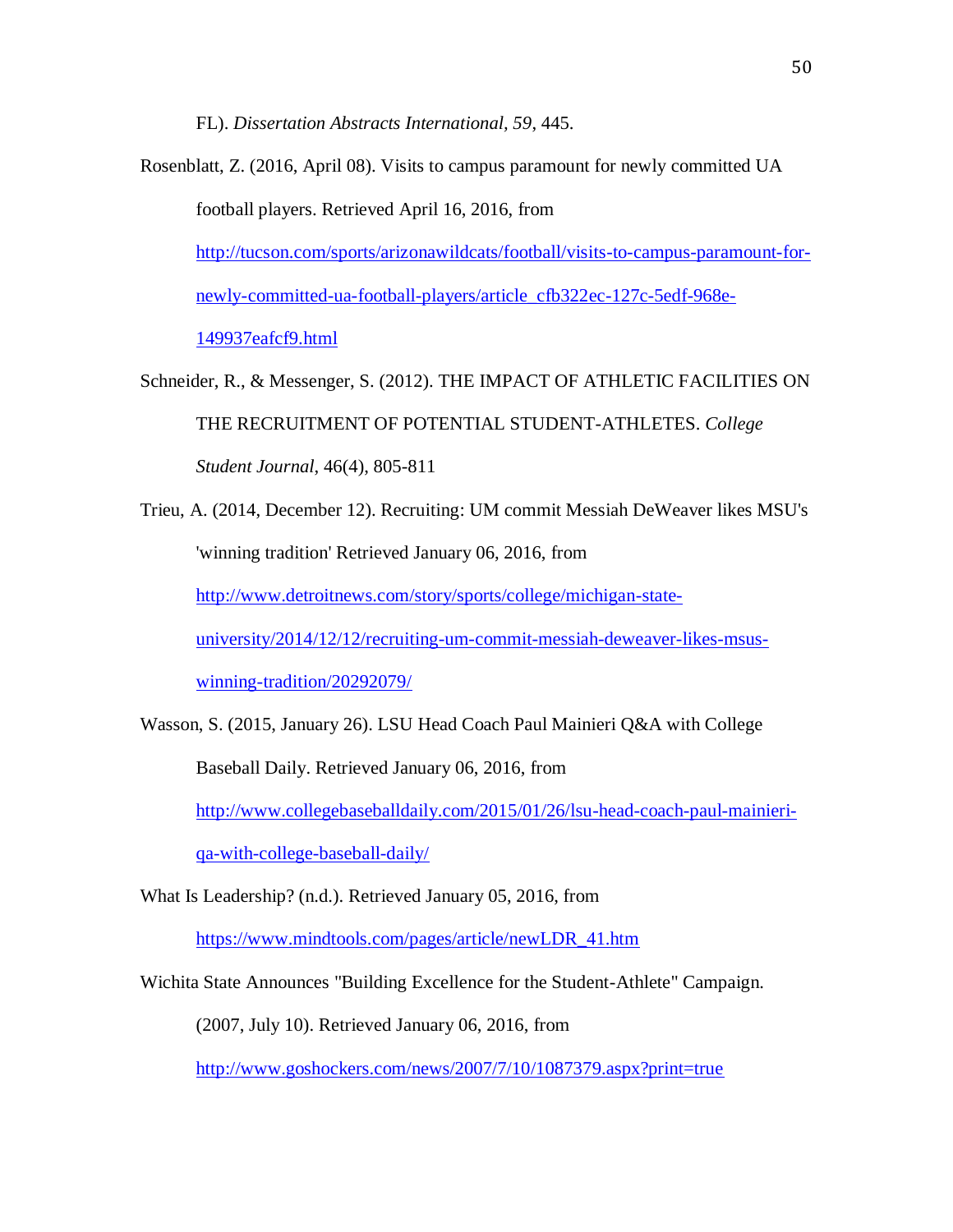Zirm, J. (2014, June 02). 17 Insanely Expensive College Athletic Training Facilities. Retrieved January 06, 2016, from [http://www.stack.com/a/expensive-college](http://www.stack.com/a/expensive-college-athletic-training-facilities)[athletic-training-facilities](http://www.stack.com/a/expensive-college-athletic-training-facilities)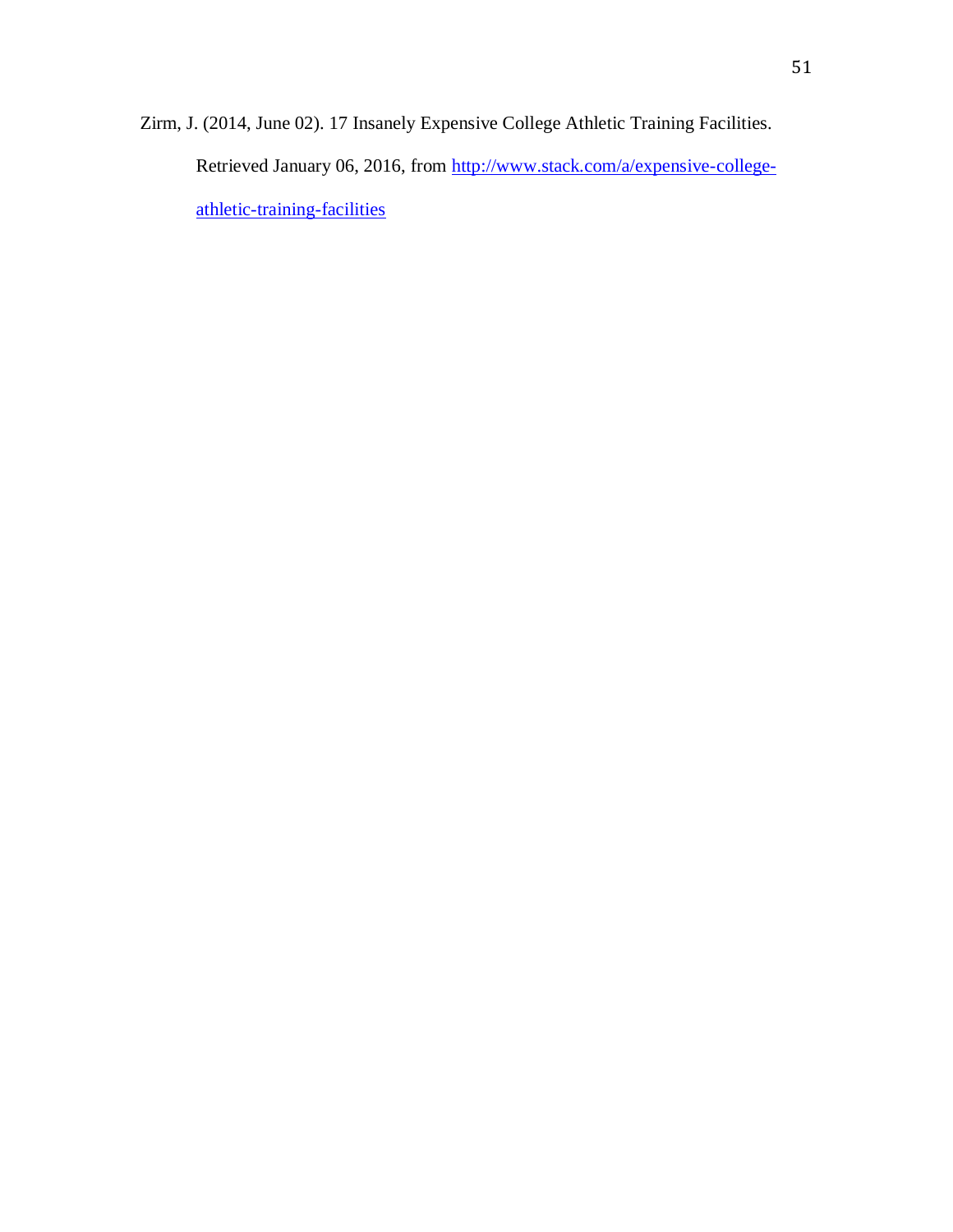# **Appendix A: Summary of Findings from Eight Studies Reviewed**

| Author (s)<br>Year                           | Title                                                                                                                | Study                                                                                                              | <b>Significant Factors</b>                                                                                                                                                                                    | Insignificant<br>Factors                                                                                                                                                         |
|----------------------------------------------|----------------------------------------------------------------------------------------------------------------------|--------------------------------------------------------------------------------------------------------------------|---------------------------------------------------------------------------------------------------------------------------------------------------------------------------------------------------------------|----------------------------------------------------------------------------------------------------------------------------------------------------------------------------------|
| Gabert, Hale, and<br>Montalvo (1999)         | Differences in<br>College Choice<br><b>Factors Among</b><br>Freshmen<br><b>Student-Athletes</b>                      | Surveyed 246 first-<br>time, freshmen<br>student-athletes<br>from NCAA<br>Division I and II, as<br>well as NAIA.   | Head Coach,<br>Location of<br>School,<br>Opportunity to<br>Play, Degree<br>Programs, and<br>Academic Support                                                                                                  | School Colors,<br>TV Exposure,<br>Friends,<br>Teammates,<br>On-Campus<br>Dorms.                                                                                                  |
| Jordan and Kobritz<br>(2011)                 | University<br><b>Selection Factors</b><br>For Division II<br>Softball Student-<br>Athletes                           | 239 members of<br>varsity softball<br>teams competing in<br>an NCAA Division<br>II conference in the<br>southwest. | Services.<br>Honesty/ Sincerity<br>of the Coaching<br>Staff, Level of<br>Competition,<br>Degree Programs,<br>Academic<br>Reputation,<br><b>Personal Attention</b><br>to Student-Athlete<br>by Coaching Staff. | Friends<br><b>Attending Same</b><br>Institution,<br>Opinions of<br>Close Friends,<br>Weather in<br>Geographic<br>Region,<br>Location to<br>Family, and<br>Attraction to<br>Area. |
| Klenosky,<br>Templin, and<br>Troutman (2001) | Recruiting<br><b>Student-Athletes:</b><br>A Means-End<br>Investigation of<br>School-Choice<br><b>Decision Making</b> | Sampled 27 NCAA<br>Division I college<br>football players                                                          | Characteristics<br>Related to the<br>Head Coach and<br>Coaching Staff,<br>Schedule,<br>Facilities<br>Available,                                                                                               | Friend on the<br>Team,<br>Belonging, Play<br>in a Bowl<br>Game, Get a<br>Good Job, and<br>Academics.                                                                             |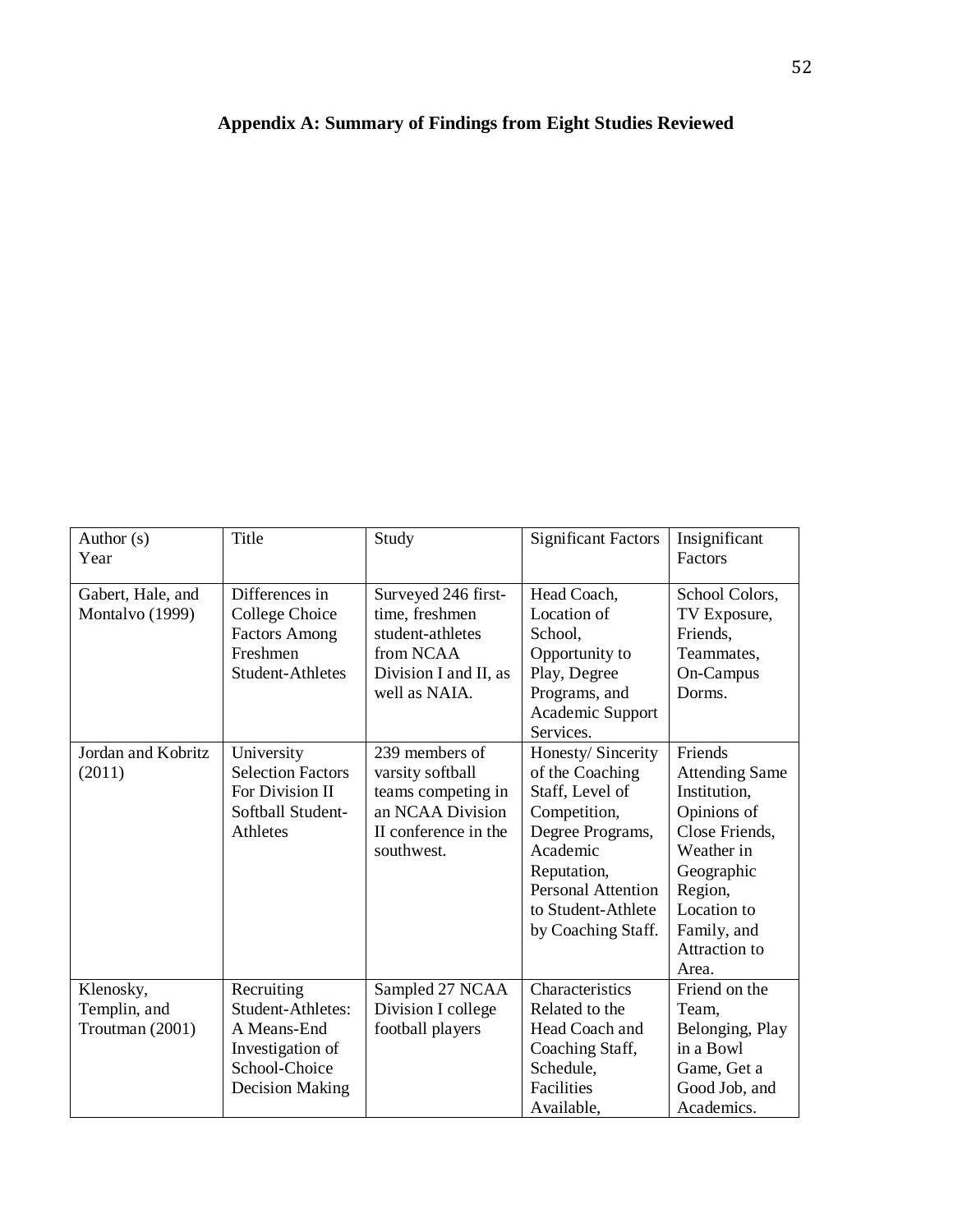|                                                        |                                                                                                                                                                                          |                                                                                                                                                                                        | Opportunity to<br>Play, Location.                                                                                                                                                                                    |                                                                                                                                                                                                         |
|--------------------------------------------------------|------------------------------------------------------------------------------------------------------------------------------------------------------------------------------------------|----------------------------------------------------------------------------------------------------------------------------------------------------------------------------------------|----------------------------------------------------------------------------------------------------------------------------------------------------------------------------------------------------------------------|---------------------------------------------------------------------------------------------------------------------------------------------------------------------------------------------------------|
| Letawski, Palmer,<br>Pedersen, and<br>Schneider (2003) | Factors<br>Influencing the<br><b>College Selection</b><br>Process of<br>Student-Athletes:<br>Are Their Factors<br>Similar to Non-<br>Athletes                                            | Surveyed 135 first-<br>year student-<br>athletes enrolled at<br>a large, public,<br>four-year<br>institution, which<br>has more than 400<br>student-athletes and<br>25 varsity sports. | Degree Programs,<br>Head Coach,<br>Academic Support<br>Services, Type of<br>Community in<br>Which the<br>Campus is<br>Located, and the<br>School's Sports<br>Traditions.                                             | <b>College Choice</b><br>of Friends,<br>Prospect of<br>Television<br>Exposure, Non-<br><b>Athletic Related</b><br>Financial Aid,<br>School Colors,<br>Opinions of<br><b>High School</b><br>Teammates.   |
| Pauline, Pauline,<br>and Stevens (2004)                | Factors<br>Influencing<br><b>College Selection</b><br>by NCAA<br>Division I, II, and<br><b>III</b> Baseball<br>Student-Athletes                                                          | Surveyed 320<br>collegiate baseball<br>student-athletes<br>from 12 colleges<br>and universities.                                                                                       | Winning Program,<br>Opportunity to<br>Play Early in<br>Career, Baseball<br>Specific Facilities,<br>Tradition of the<br>Program                                                                                       | Religious<br>Affiliation of<br>School,<br>Knowing Other<br>Athletes at the<br>School, Having<br>Other Friends at<br>the School,<br>Extracurricular<br>Activities,<br>Knowing<br>Someone on the<br>Team. |
| Pauline (2010)                                         | Factors<br>Influencing<br><b>College Selection</b><br>by NCAA<br>Division I, II, and<br><b>III La Crosse</b><br>Players                                                                  | Surveyed 792 male<br>and female NCAA<br>lacrosse student-<br>athletes who<br>participated on<br>teams in the<br>Northeast and Mid-<br>Atlantic regions of<br>the United States.        | Career<br>Opportunities,<br>Academic<br>Reputation of<br>College, Overall<br>Reputation of<br>College, School<br><b>Offers Your</b><br>Specific Major of<br>Interest,<br>Reputation of<br>Academic<br>Program/Major. | Number of<br>Alumni in<br>Professional<br>Sports, Know<br>Athletes on the<br>Team, Media<br>Coverage,<br>Ethnic and/or<br>Gender Ratio of<br>the University,<br>Have Friends at<br>the University       |
| Reynaud (1998)                                         | Factors<br>influencing<br>prospective<br>female volleyball<br>student-athletes'<br>selection of an<br><b>NCAA Division I</b><br>university:<br>Towards a more<br>informed<br>recruitment | Collected data<br>using surveys and<br>telephone<br>interviews of 457<br>Division I female<br>collegiate volleyball<br>players from 52<br>universities.                                | Offering of a<br>Scholarship,<br>Academic<br>Reputation of a<br>School, Head<br>Coach,<br>Availability of<br>Preferred<br>Academic Major,<br><b>Players Presently</b><br>on the Team.                                |                                                                                                                                                                                                         |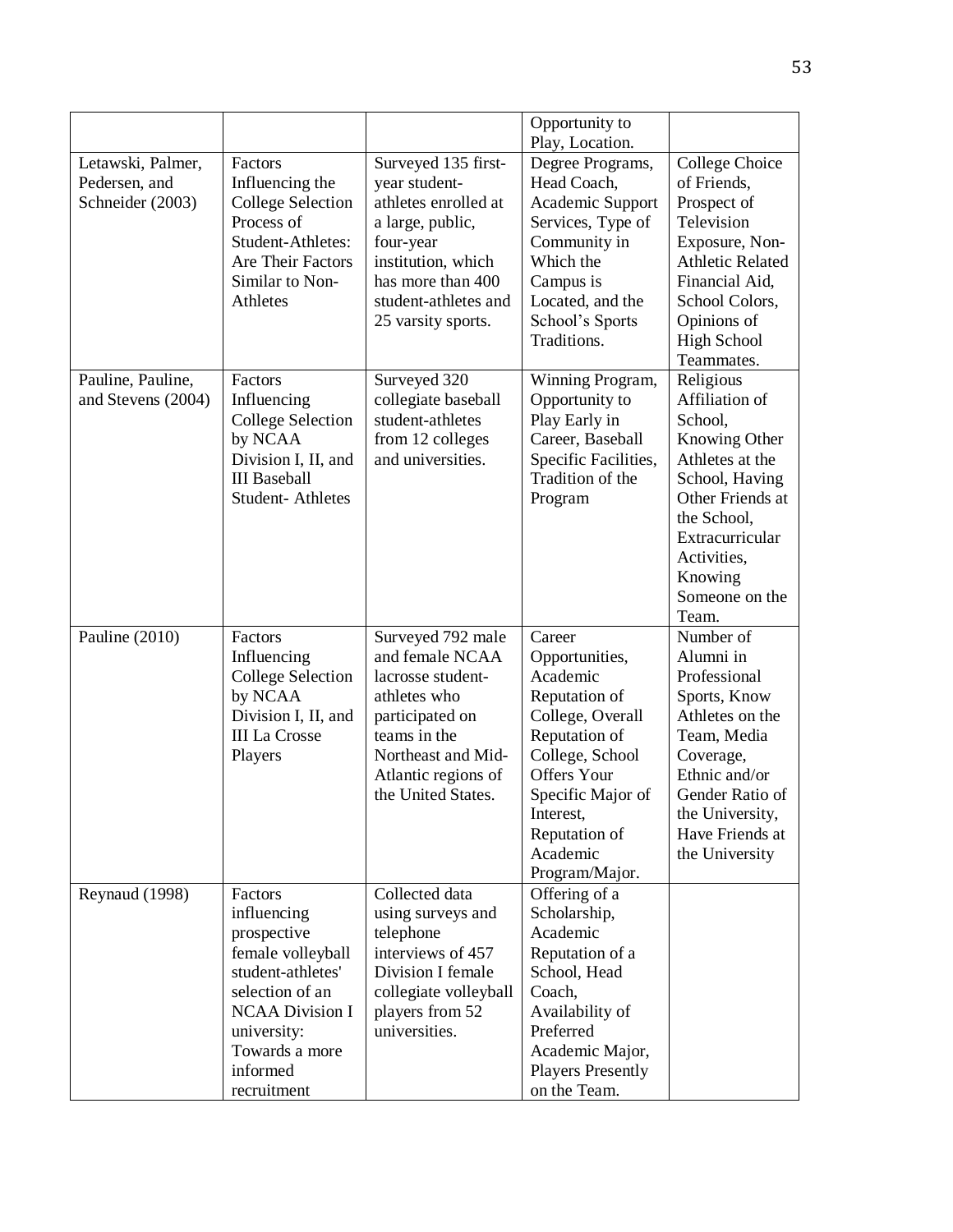|                                     | process                                                                                                                 |                                                      |                                                                                                                                                                                                    |                                                                                                                                                                                                |
|-------------------------------------|-------------------------------------------------------------------------------------------------------------------------|------------------------------------------------------|----------------------------------------------------------------------------------------------------------------------------------------------------------------------------------------------------|------------------------------------------------------------------------------------------------------------------------------------------------------------------------------------------------|
| Schneider and<br>Messenger $(2002)$ | The Impact of<br><b>Athletic Facilities</b><br>on the<br>Recruitment of<br><b>Potential Student-</b><br><b>Athletes</b> | Surveyed 19<br>Division I college<br>hockey players. | Opportunity to<br>Play Immediately,<br>Athletic-Related<br>Financial Aid,<br>Perceived Future<br>Professional<br>Sporting<br>Opportunities,<br>School's Sports<br>Traditions, and the<br>Location. | Television<br>Exposure,<br>Residential<br>Facilities,<br>School's<br>Won/Loss<br>Record From<br>Previous Year,<br>School's<br>Colors, and<br>College Choice<br>of Your High<br>School Friends. |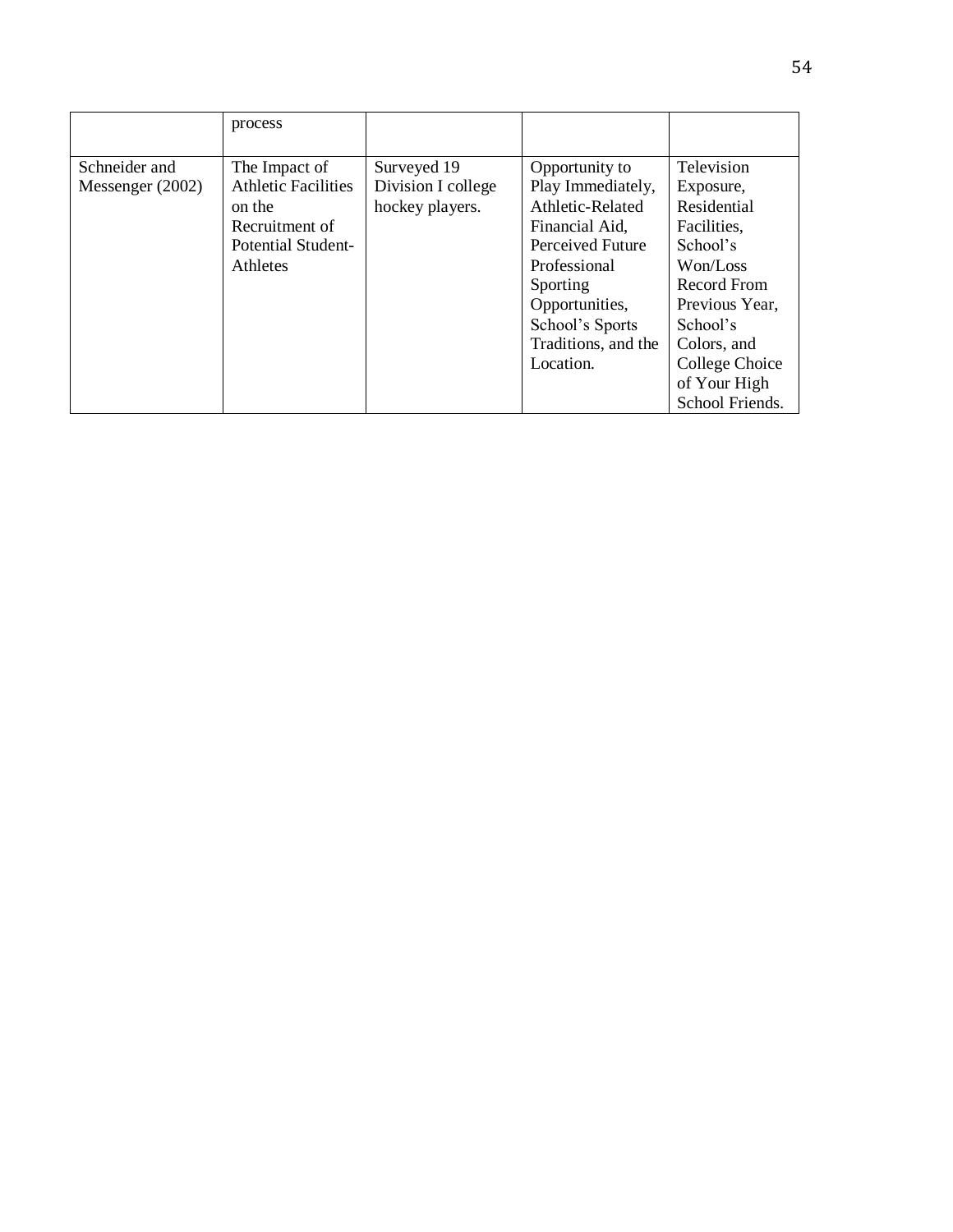# **Appendix B: Survey Instrument**

Q1 What recruiting class are you from? (Transfer students would be the year you came to this university)

- $Q$  2011 (1)
- $Q$  2012 (2)
- $Q$  2013 (3)
- $Q$  2014 (4)
- $Q$  2015 (5)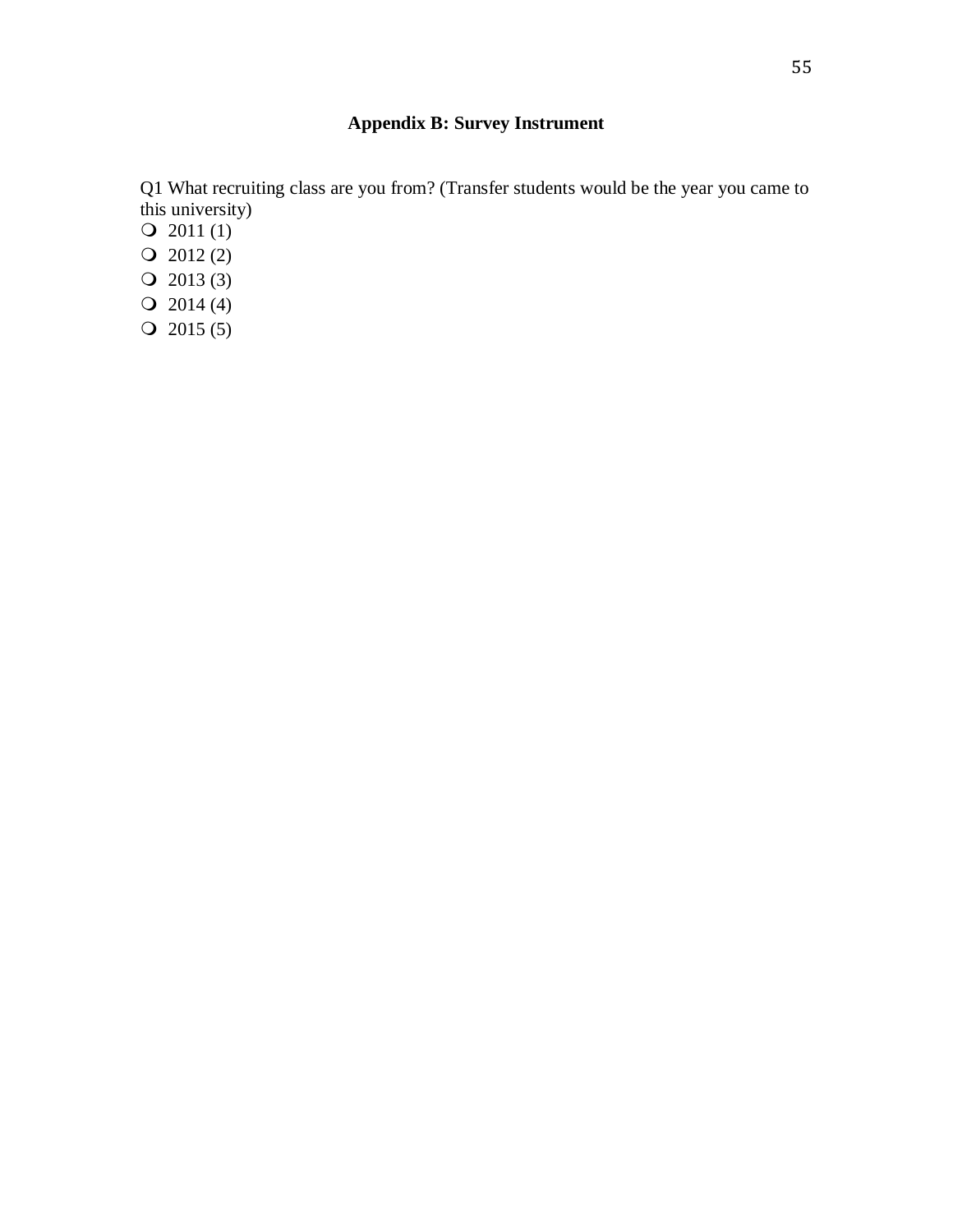|                                                                                            | <b>Not</b><br>Important (1) | Somewhat<br>Important (2) | Neutral (3)  | Important (4) | Very<br>Important (5) |
|--------------------------------------------------------------------------------------------|-----------------------------|---------------------------|--------------|---------------|-----------------------|
| Scholarship<br>Money $(1)$                                                                 | $\bigcirc$                  | $\bigcirc$                | $\bigcirc$   | $\bigcirc$    | $\Omega$              |
| Cost of Tuition<br>(2)                                                                     | $\mathsf{O}$                | O                         | $\mathsf{O}$ | $\Omega$      | Q                     |
| Future<br>Teammates (3)                                                                    | $\circ$                     | $\circ$                   | $\mathsf{O}$ | $\circ$       | $\Omega$              |
| Academic<br>Programs/Majors<br>Offered (4)                                                 | $\bigcirc$                  | $\circ$                   | $\mathsf{O}$ | $\circ$       | $\Omega$              |
| Location of the<br>University or<br>College (5)                                            | $\bigcirc$                  | $\bigcirc$                | $\bigcirc$   | $\bigcirc$    | $\bigcirc$            |
| Level of<br>Competition<br>(Division 1, 2, 3,<br>NAIA, Junior<br>College) (6)              | $\bigcirc$                  | $\bigcirc$                | $\bigcirc$   | $\circ$       | $\mathsf{O}$          |
| Potential to Play<br>Early in Career<br>(7)                                                | $\mathsf{O}$                | $\bigcirc$                | $\bigcirc$   | $\bigcirc$    | $\bigcirc$            |
| Tradition of<br>Program<br>$(Success)$ (8)                                                 | $\bigcirc$                  | $\bigcirc$                | $\bigcirc$   | $\bigcirc$    | $\bigcirc$            |
| Campus<br>Size/Type of<br>Community (9)                                                    | $\bigcirc$                  | $\circ$                   | $\bigcirc$   | $\bigcirc$    | $\mathsf{O}$          |
| Attractiveness of<br>Campus<br>(Appearance)<br>(10)                                        | $\bigcirc$                  | $\mathsf{O}$              | $\mathsf{O}$ | $\mathsf{O}$  | $\bigcirc$            |
| Academic<br>Resources $(11)$                                                               | $\bigcirc$                  | $\circ$                   | $\bigcirc$   | $\bigcirc$    | $\bigcirc$            |
| Academic<br>Reputation (12)                                                                | $\mathsf{O}$                | $\circ$                   | $\mathsf{O}$ | $\Omega$      | $\Omega$              |
| Potential to Play<br>Professional<br><b>Baseball After</b><br>Attending<br>University (13) | $\bigcirc$                  | $\bigcirc$                | $\bigcirc$   | $\Omega$      | $\Omega$              |
| <b>Coaching Staff's</b><br>Relationship                                                    | $\bigcirc$                  | $\bigcirc$                | $\bigcirc$   | $\bigcirc$    | $\bigcirc$            |

Q2 How important were each of the following factors in choosing the university you are currently attending?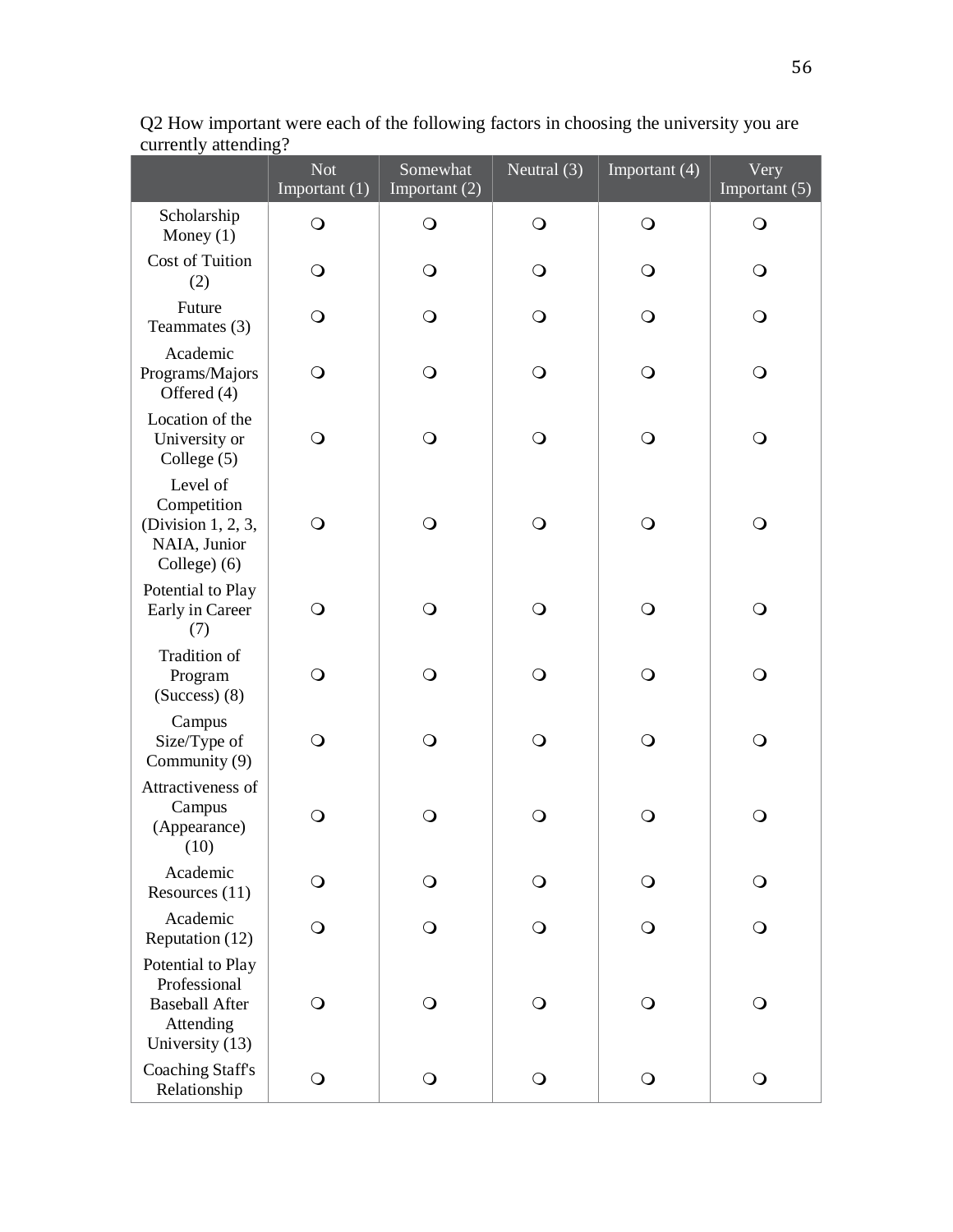| With Players<br>(14)                                                                                                       |              |              |            |              |            |  |
|----------------------------------------------------------------------------------------------------------------------------|--------------|--------------|------------|--------------|------------|--|
| <b>Coaching Staff's</b><br>Knowledge of<br>Baseball (15)                                                                   | $\bigcirc$   | $\bigcirc$   | $\bigcirc$ | $\bigcirc$   | $\bigcirc$ |  |
| Coaching Style<br>(16)                                                                                                     | $\bigcirc$   | $\bigcirc$   | $\bigcirc$ | $\mathsf{O}$ | $\bigcirc$ |  |
| Athletic<br>Facilities<br>(Baseball Field,<br>Weight Room,<br>Locker Room,<br>Training Room,<br>Practice Facility)<br>(17) | $\bigcirc$   | $\bigcirc$   | $\bigcirc$ | $\bigcirc$   | $\bigcirc$ |  |
| Campus Visit<br>(First<br>Impression) (18)                                                                                 | $\bigcirc$   | $\bigcirc$   | $\bigcirc$ | $\bigcirc$   | $\bigcirc$ |  |
| Personal<br>Attention<br>(Coaching<br>Staff/University<br><b>Making You</b><br>Feel Important)<br>(19)                     | $\mathsf{O}$ | $\mathsf{O}$ | $\circ$    | $\mathsf{O}$ | $\circ$    |  |

Q3 When you were being recruited, what method of communication did you prefer? (Rank the following in order of preference)

**Text Message (1)** 

- $\rule{1em}{0.15mm} \nLetter (2)$
- $\overline{\phantom{a}}$  E-Mail (3)
- **Phone Call (4)**

Q4 When you were being recruited, how often did you prefer to be contacted? (Choose one)

 $\overline{O}$  Daily (1)

- Every Other Day (2)
- $\overline{O}$  Weekly (3)
- Every Other Week (4)
- $\overline{O}$  Monthly (5)

Q5 During your recruitment, describe the most influential factor for choosing your current university and why?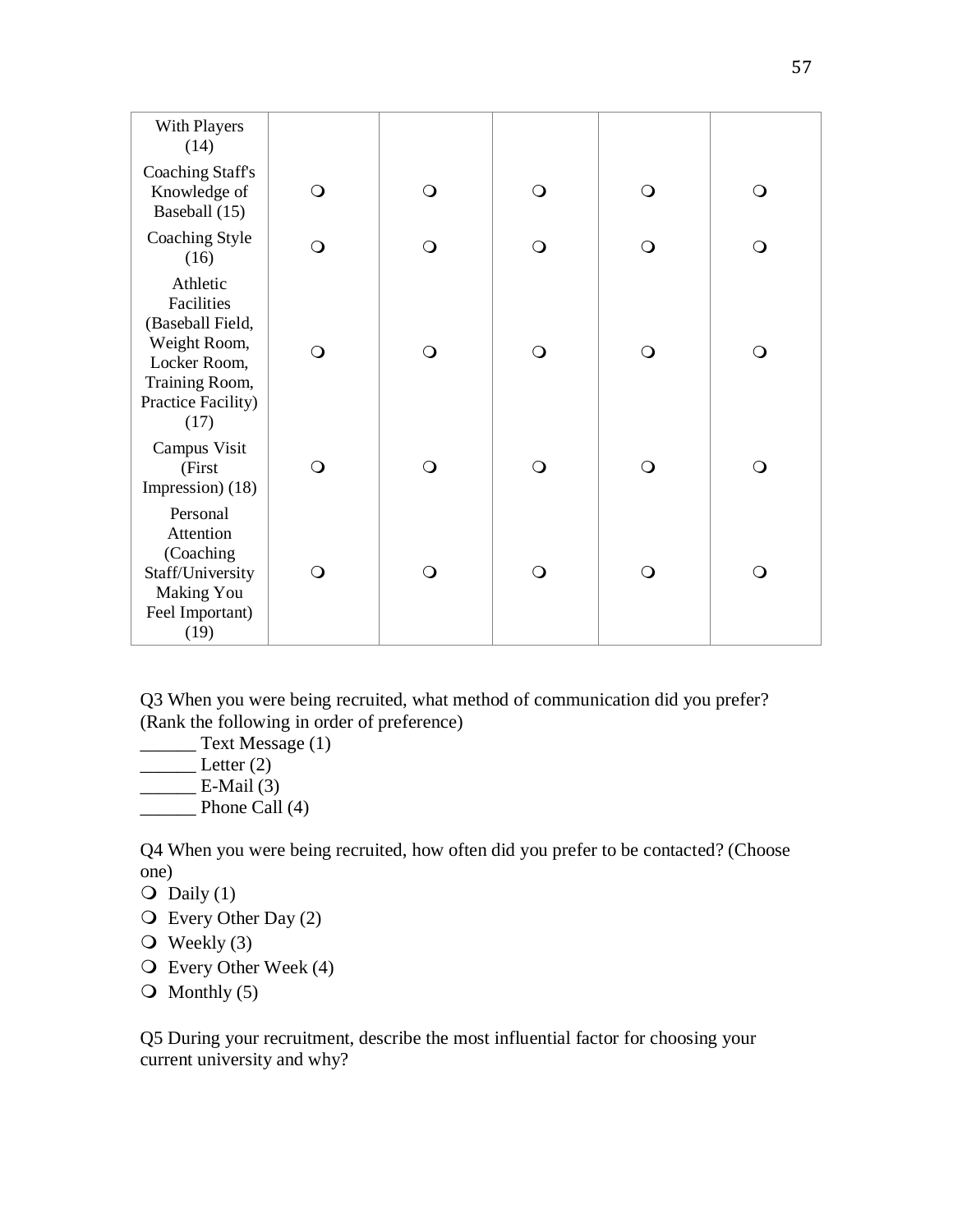Q6 During your recruitment, describe the least influential factor for choosing your current university and why?

Q7 During your recruitment, describe the most attractive factor from a competing university and why?

Q8 During your recruitment, describe the least attractive factor from a competing university and why?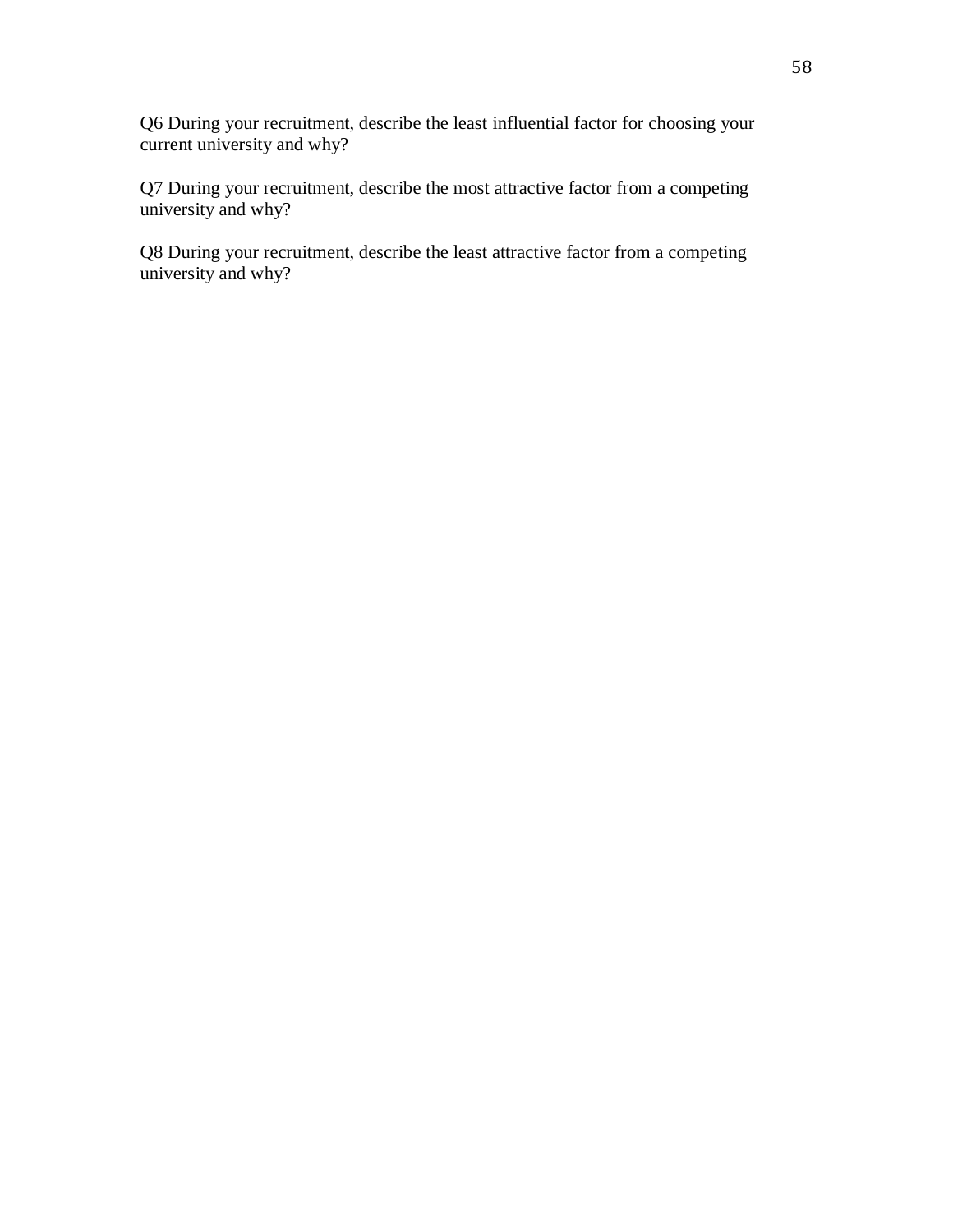## **Appendix C: Consent Form**

This research study is designed to better understand the factors involved in the decisionmaking process of a 2015-2016 NCAA Division II baseball team as to why you chose to attend this university. Participation will require approximately 30 minutes. There are no appreciable risks or benefits from participating in this study. Only the recruiting class you came to the university in will be used as identification. Participation is voluntary and you may stop at any time. If you agree to participate, responding to the questions constitutes your consent. If you have any questions, contact researcher Matt O'Brien at 507-459- 2124, faculty advisor Dr. George Morrow at 507-285-7131, or the Human Protections Administrator Brett Ayers at 507-457-5519. This project has been reviewed by the WSU Institutional Review Board for the protection of human subjects.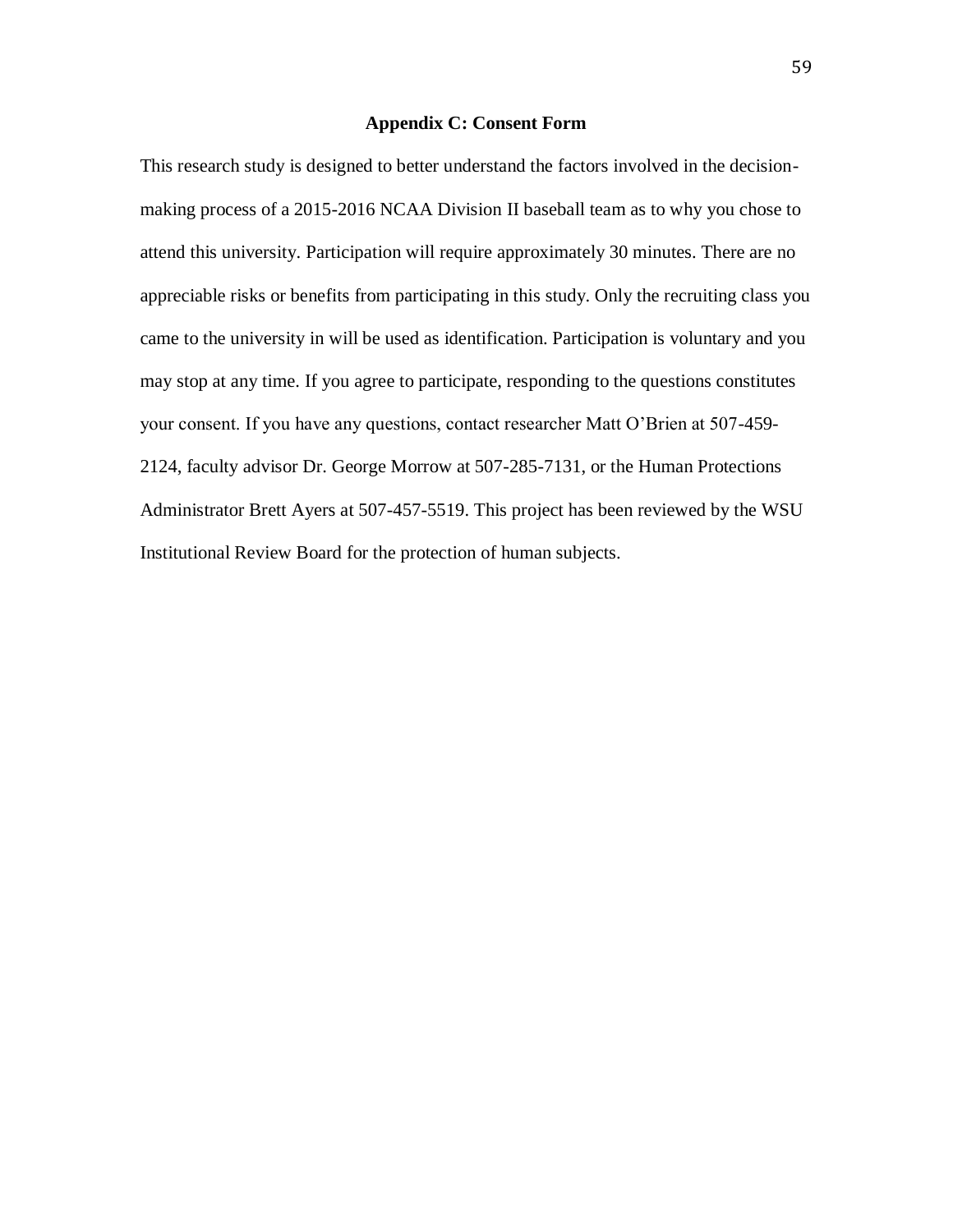## **Appendix D: IRB Approval**



Winona State University Institutional Review Board (IRB) Human Protections Administrator Maxwell 155 Winona, MN 55987

507.457.5519 or bayers@winona.edu

DATE:

TO: FROM:

PROJECT TITLE: SUBMISSION TYPE:

ACTION: REVIEW TYPE:

April 4, 2016

Matt O'Brien, MS Winona State University IRB

[878345-2] Student-athletes College Selection Process Revision

APPROVED Exempt Review

Thank you for your submission of Revision materials for this research study. The Winona State University IRB has APPROVED your submission. This approval is based on an appropriate risk/benefit ratio and a study design wherein the risks have been minimized. All research must be conducted in accordance with this approved submission.

Please remember that informed consent is a process beginning with a description of the study and insurance of participant understanding followed by a signed consent form. Informed consent must continue throughout the study via a dialogue between the researcher and research participant. Federal regulations require each participant receive a copy of the signed consent document.

Please note that all research records must be retained for a minimum of three years. Changes in the study must be reported and any revisions to previously approved materials must be approved by this office prior to initiation. All serious and unexpected events, non-compliance issues, or complaints must also be reported to this office. For all reports, please use the report form in IRBNet Forms and Templates or Document Library and refer to the file reports (if required)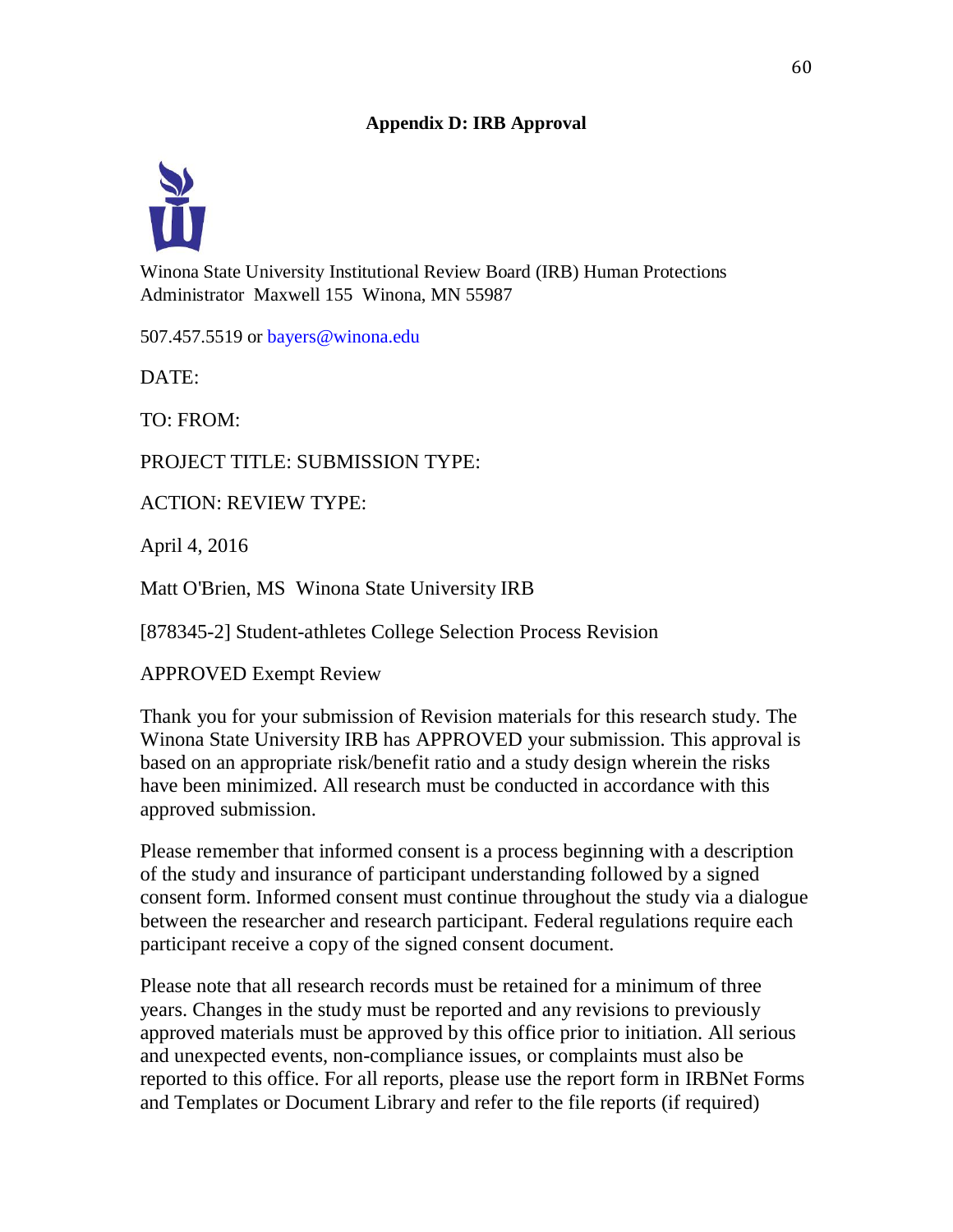section in the "How To" document.

If this study period is longer than one year, this project requires continuing review by this office on an annual basis. Again, please use the report form in the IRBNet Forms and Templates or Document Library and refer to the file reports (if required) section in the "How To" document.

If you have any questions, please contact the Human Protections Administrator at 507.457.5519 or

bayers@winona.edu. Please include your project title and reference number in all correspondence with this committee.

This letter has been electronically signed in accordance with all applicable regulations, and a copy is retained within the Winona State University IRB records.